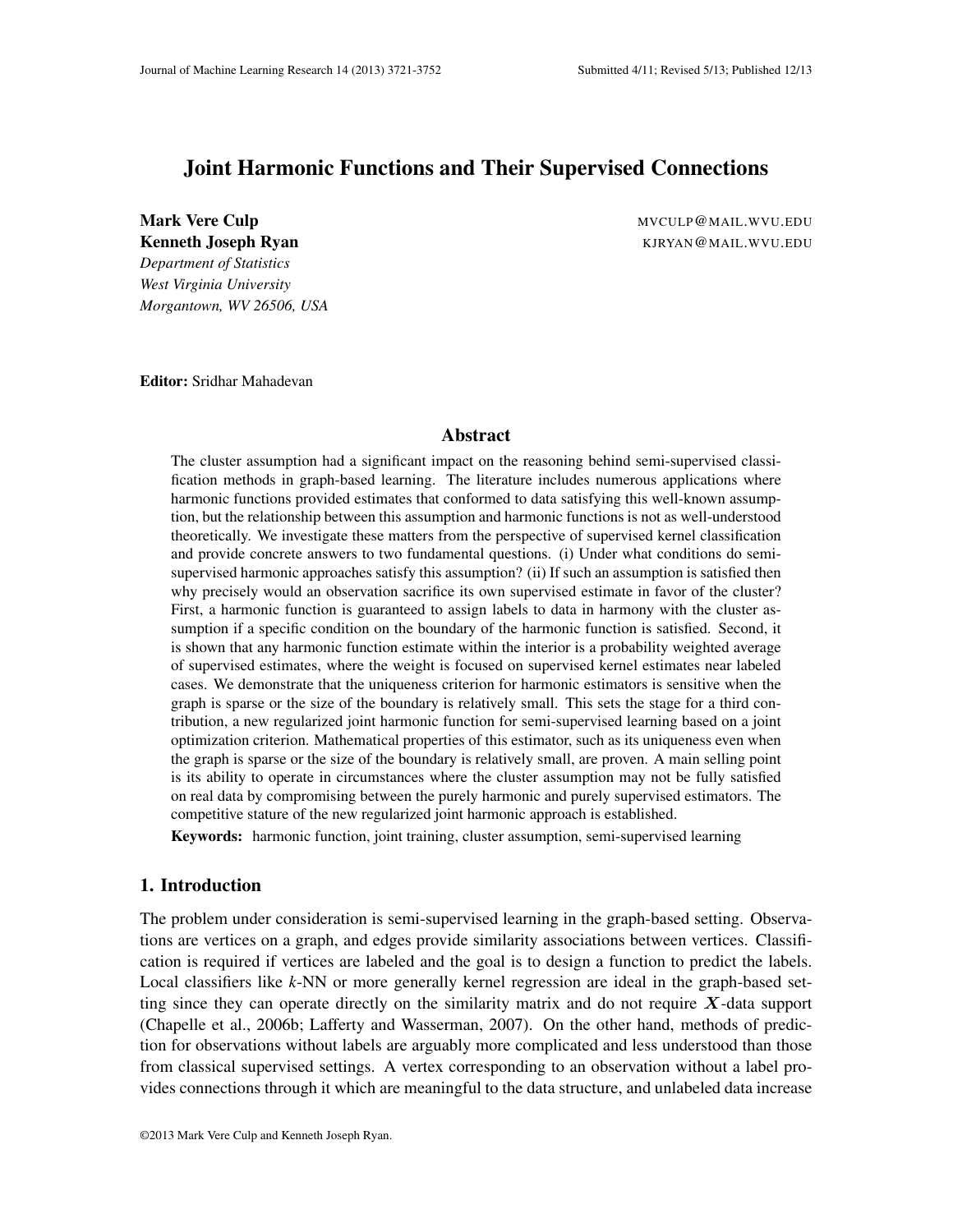#### CULP AND RYAN

performance if used during training (Culp et al., 2009). The need to extend locally smooth functions into this graph-based setting is an important problem (Chapelle et al., 2006b; Abney, 2008). Applications of graph-based learning include text classification (McCallum et al., 2000), protein interaction (Yamanishi et al., 2004; Kui et al., 2002), chemogenomics in pharmaceuticals (Bredel and Jacoby, 2004), biology and chemistry networks (Lundblad, 2004; Culp et al., 2009), and web data/email (Koprinska et al., 2007). There are also applications where the edges of the graph were constructed using a similarity function generated from feature data (Carreira-Perpiñán and Zemel, 2005; Chapelle et al., 2006b; Jebara et al., 2009).

Harmonic functions provide a natural solution to the problem of extending local classifiers into semi-supervised learning. The definition of a harmonic function depends on two key terms, that is, the boundary (observed labels) and the interior (unlabeled). The boundary choice defines the harmonic function. With a given function estimate on the boundary, the harmonic solution achieves an equilibrium on the interior. Each interior case is an average of its and its neighbors' estimates, so an estimate for an interior observation does not change if averaged a second time. Currently, the authors are aware of only one harmonic approach in the semi-supervised literature. This estimator, referred to as the *clamped harmonic estimator*, sets the boundary equal to its observed labeling. The clamped harmonic estimator in semi-supervised learning was studied and applied to energy optimization (Chapelle et al., 2006b; Abney, 2008), graph-based smoothing (Culp et al., 2009), Gaussian processes (Zhu, 2008), iterative algorithms with large data (Subramanya and Bilmes, 2011), stability methods for transductive learning (Cortes et al., 2008), and other areas (Zhu and Goldberg, 2009).

The clamped harmonic estimator has known shortcomings. First, its performance degradation due to sensitivity to noise in either the support or labeling is well-known. Also, there is no way to estimate a residual, which renders the smoothing technique impossible to use for any inferential analysis, outlier detection, or descriptive analysis. Recent work suggests that the clamped harmonic solution also suffers in circumstances where the size of the boundary is much smaller than that of the interior. The main argument is that the harmonic solution converges to the zero function with spikes within the boundary as the size of the interior grows (Nadler et al., 2009; von Luxburg et al., 2010).

Applications where semi-supervised learning has solid performance as well as an abstraction of such applications into a set of mathematical assumptions is of recent interest (Lafferty and Wasserman, 2007; Azizyan et al., 2013). It is fairly well understood in semi-supervised learning that if two points  $x_1$ ,  $x_2$  are close in the intrinsic geometry of the probability distribution of *X* then learning can occur if the conditional probability distributions of  $y | x_1$  and  $y | x_2$  are similar. Such a characterization is commonly assumed in semi-supervised learning and often referred to as the *cluster assumption* (Chapelle et al., 2006b). Optimization problems involving minimax error bounds under the cluster and other similar smoothness assumptions is of recent interest (Rigollet, 2007; Lafferty and Wasserman, 2007; Singh et al., 2008). Lafferty and Wasserman (2007) further note the importance of separating semi-supervised smoothness assumptions from other seemingly similar assumptions in manifold learning (Hein et al., 2005; Aswani et al., 2010). The clamped harmonic estimator has been empirically validated to satisfy the cluster assumption, but this, to our knowledge, has not been established rigorously. A key contribution of this work is a condition on the boundary for when any harmonic function is guaranteed to satisfy the cluster assumption.

How semi-supervised approaches compare to supervised alternatives is a looming and important question. In the case of harmonic functions, we are primarily interested in articulating how these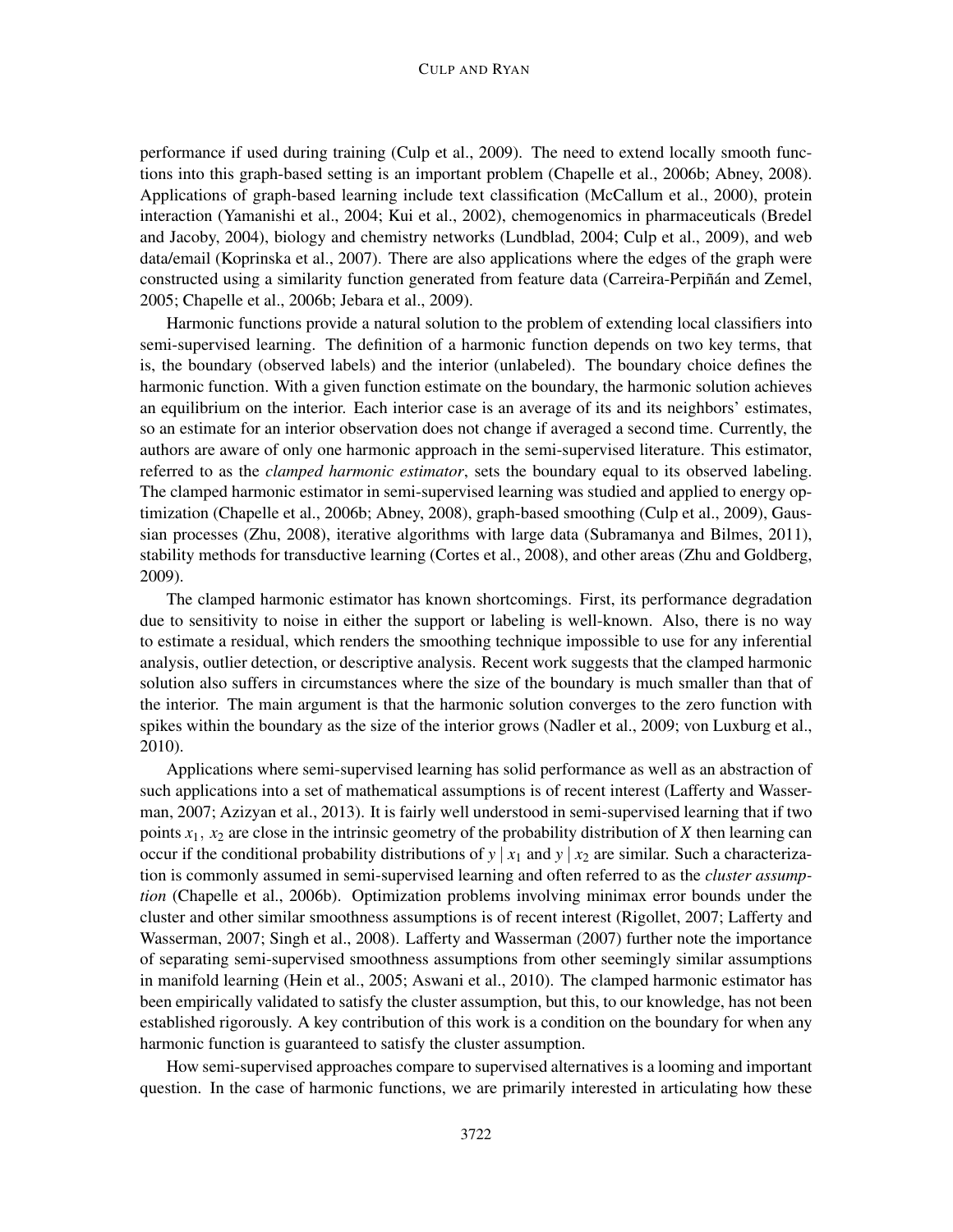approaches compare to supervised local smoothing classifiers. A significant contribution of this work is extensive analysis and development of harmonic functions in this capacity. In this regard, we show that any harmonic function, no matter how the boundary estimator is generated, can be decomposed as the reweighted average of soft local supervised estimates consisting only of unlabeled predictions. Specifically, the estimate for an interior observation is a weighted average of all the interior local supervised estimates. This work further establishes that interior observations nearest to the boundary carry the weight in the prediction of interior cases.

Harmonic functions and supervised local estimators each use two types of information that describe relationships between the boundary states (labeled) and the interior states (unlabeled). The first type, which we term *labeled adjacent*, involves direct kernel weighted distances from an unlabeled observation to each labeled observation/case. Local supervised approaches essentially form a weighted average of this labeled adjacent information even when an unlabeled case has small adjacency to each labeled case. The second type of information, which we term *labeled connective*, exploits interconnectivity within unlabeled cases to find other unlabeled cases that have stronger adjacency to labeled cases. Harmonic functions propagate the local supervised estimates from unlabeled cases with strong adjacency to some labeled cases to the other unlabeled cases. In short, harmonic functions in semi-supervised learning are purely labeled connective, while local supervised approaches are purely labeled adjacent.

Another key contribution of this work is a new harmonic function approach based off of a joint optimization criterion. The novel use of the joint optimization criterion allows for regularization within semi-supervised learning. Settings of a single regularization parameter can reproduce the extremes, that is, a labeled connective harmonic function estimator or the labeled adjacent soft local supervised estimator, but can also be tuned to any one of a continuum of semi-supervised estimators to compromise between the extremes. It is the only estimator to our knowledge that has been shown to balance between supervised learning and semi-supervised learning in this manner. The benefits of regularization in joint harmonic estimation are empirically assessed with strong results.

The paper is organized as follows. After a brief description of notational conventions in Section 2, the problem is formulated in Section 3. Care is taken to succinctly describe semi-supervised block matrix results in terms of their supervised counterparts, so the stage is set for our main contributions. General results on harmonic functions with regard to the cluster assumption and supervised learning are in Section 4. Section 5 includes the definition of the new regularized joint harmonic function approach and characterization of its mathematical properties. Sections 6 and 7 include empirical tests of the new approach. Section 8 has concluding remarks, and a proof of each Lemma, Proposition, and Theorem is in Appendix A.

# 2. Notational Conventions

It is common to let  $A_{ij}$  represent the entry of a matrix  $A$  in row *i* and column *j*. A generalization of this  $A_{ij}$  notation that is particularly useful in semi-supervised learning is to replace *i* and *j* with a list of rows and columns to represent the corresponding sub matrix, so if matrix  $\vec{A}$  is  $n \times n$  and sets  $L = \{1, 2, \ldots, l\}$  and  $U = \{l + 1, l + 2, \ldots, n\}$ , then

$$
A = \left(\begin{array}{cc} A_{LL} & A_{LU} \\ A_{UL} & A_{UU} \end{array}\right).
$$
 (1)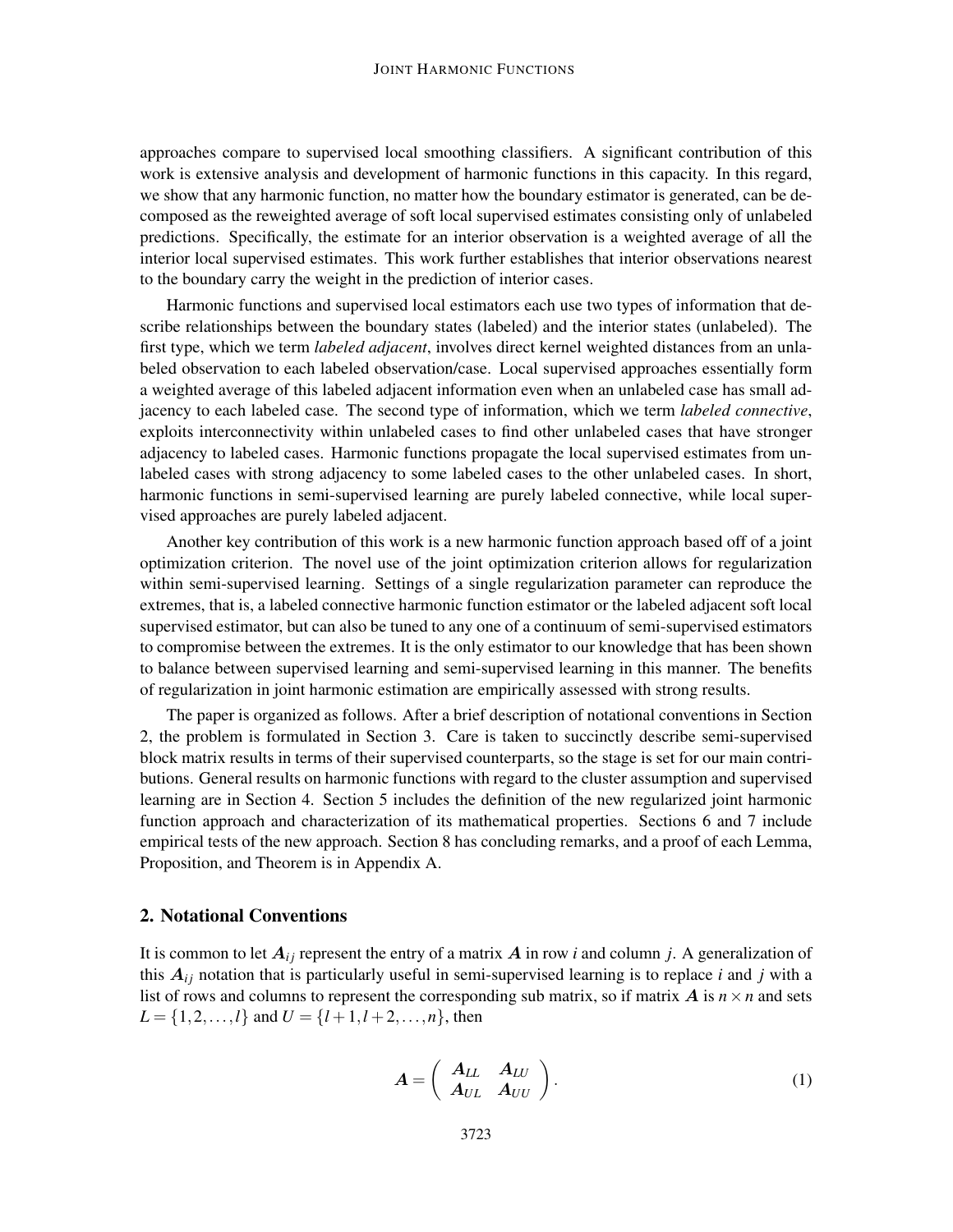The usefulness of Partitioning (1) will become clear when attention turns back to discussion of the sets of labeled *L* and unlabeled *U* cases in the semi-supervised learning context of Section 3. Denote

$$
A_{LL}^* = A_{LL} - A_{LU} A_{UU}^{-1} A_{UL} \quad (A_{UU} \text{ Block Schur Complement of } A). \tag{2}
$$

Note the important distinction between  $A_{LL}$  in Display (1) and  $A_{LL}^*$  in Display (2). Schur complements and some of their most basic properties given in Remark 1 play a key role in the methods to come as well as in the Appendix A proofs. Table 1 summarizes all of our matrix algebra conventions for future reference.

| Notation                 | Definition                                                                        |
|--------------------------|-----------------------------------------------------------------------------------|
| $\mathcal{N}(A)$         | Null space of matrix $\boldsymbol{A}$ .                                           |
| A > 0                    | Matrix $\vec{A}$ with all nonnegative entries ( $>$ for positive).                |
| $\boldsymbol{A} \succ 0$ | Positive semi-definite symmetric matrix $A \rightarrow$ for positive definite).   |
| $\rho^{(i)}(A)$          | ith largest modulus of the eigenvalues of a square matrix $A$ .                   |
| $\rho(A)$                | Spectral radius of a square matrix A, that is, $\rho(A) = \rho^{(1)}(A)$ .        |
| $A_{LL}$                 | Upper-left sub matrix in Partitioning $(1)$ of a square matrix $\boldsymbol{A}$ . |
| $A_{LI.}^*$              | $A_{III}$ Block Schur Complement (2) of matrix A with Partitioning (1).           |

Table 1: List of notational conventions.

**Remark 1** *Based on the Partitioning (1), it is well known that if*  $A_{UU}$  *is invertible then* A *is invertible if and only if*  $A_{LL}^*$  *is invertible. In the case that*  $A \succeq 0$  *(i.e.,*  $A$  *is symmetric and positive semi-definite), this result becomes if*  $A_{UU} \succ 0$  *then*  $A \succ 0$  *if and only if*  $A_{LL}^* \succ 0$ *.* 

## 3. Problem Set-Up

In graph-based semi-supervised learning, partially labeled data are in the form of a weighted graph. Vertices  $\{1,\dots,n\}$  represent the *n* observations, and edges the values of a correspondence between each pair of observations. The  $n \times n$  symmetric matrix W with  $W_{ij} \geq 0$  is the adjacency matrix of the *weighted graph*  $(\{1,\dots,n\}, W)$  or graph W for brevity. For this particular weighted graph, additionally assume  $W_{ij} \leq 1$  and  $W_{ii} = 1$ . In some applications, W must be constructed from an  $n \times p$  data matrix  $X$ , for example,

$$
\mathbf{W}_{ij}=K_{\lambda}(x_i,x_j),
$$

where kernel function  $K_{\lambda}(x_i, x_j)$  is applied to each pair of rows of X to form W. Experimental Sections 6 and 7 include examples of each type, that is,  $W$  observed directly and  $W$  generated from  $X$ . For now, simply assume that the symmetric matrix  $W$  is in hand.

The *training response* is

$$
Y(Y_U) = \begin{pmatrix} Y_L \\ Y_U \end{pmatrix} \in \mathbb{R}^n, \text{ where } Y_U \in \mathbb{R}^{|U|},
$$
 (3)

and the data partition into two observed subsets  $\{1, \dots, n\} = L \cup U$ . Subset *L* is the set of all *boundary states*, whereas *U* is that for *interior states*. The subsets are distinguished by the labeling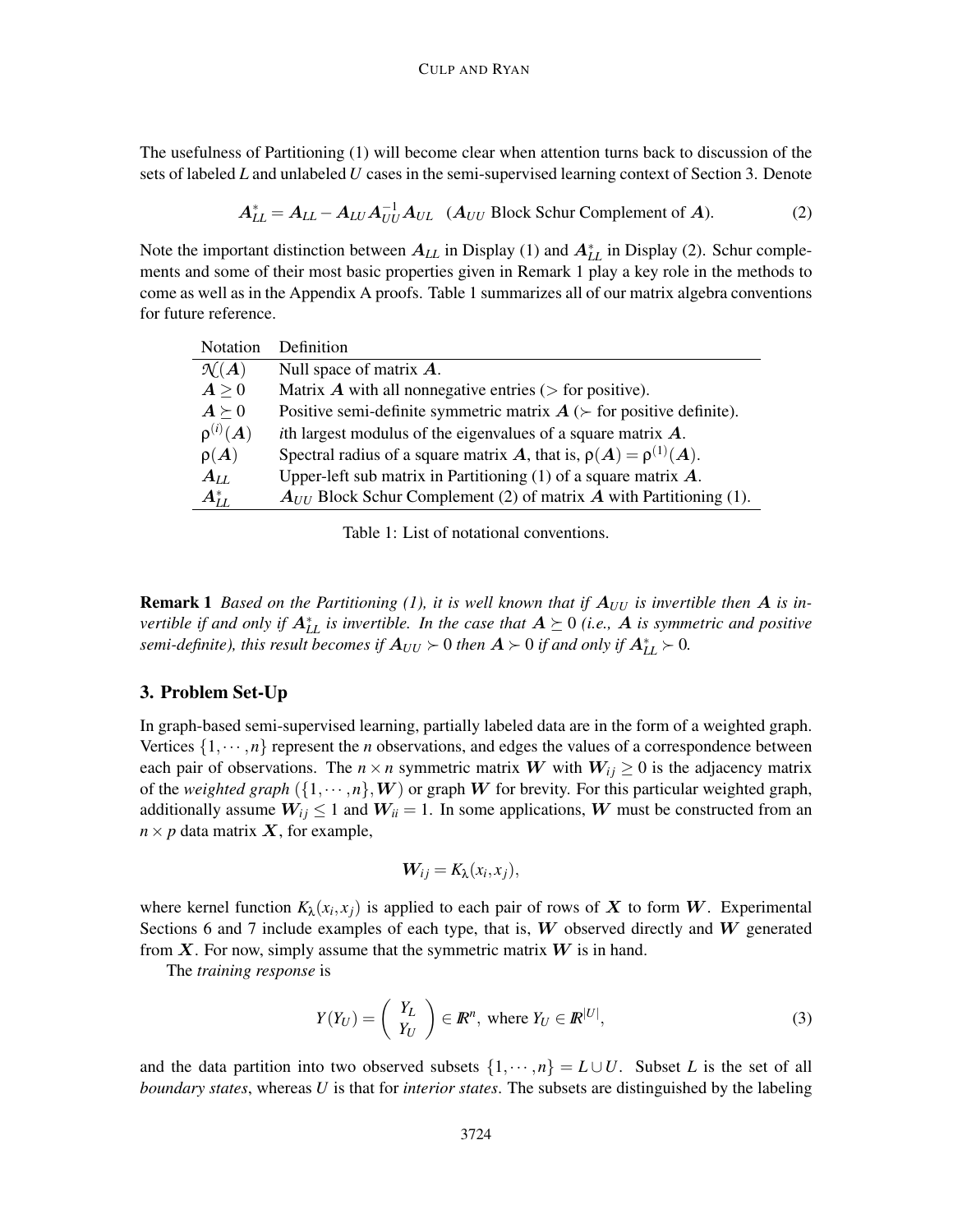function. The boundary states have an observed labeling vector *YL*, while the labelings for the interior states go unobserved. We assert the missing at random assumption and assume that *L* was initially a random subset of  $\{1,\dots,n\}$ , but for ease of notation, the data were subsequently sorted so that boundary observations are first in the indexing. The vector of latent variables  $Y_U$  is comprised of the unknown labelings for the interior. Our joint optimization based method defined later in Section 5 involves the training response. The solution to this joint optimization problem provides the capacity for transductive or semi-supervised learning as will be illustrated later in Section 7.

Next, general graph theory results are discussed and applied to graph  $W$ . In particular, Laplacian and stochastic smoother matrices corresponding to graph  $W$  are defined, and the relationships between these three matrices are discussed briefly. It is fundamental to think about the general idea being applied to graph W because later they will be applied to a particular graph with vertex set *L* in each of the Sections 3.1-3.3. These three graphs on *L* to be introduced in Sections 3.1-3.3 help one understand a semi-supervised technique through a decomposition of *L* to *L* connectivities in the larger graph  $W$  on  $L \cup U$ .

The *Laplacian* of W is  $\Delta = D - W$ , where  $D = \text{diag}(W\vec{1})$  is the *degree matrix* of W. Proposition 7 is a well-known result on  $\Delta$  (Belkin et al., 2006).

# **Proposition 7** *Laplacian*  $\Delta \geq 0$ *.*

The square matrix  $S = D^{-1}W$  is a *stochastic smoother*, that is,  $S \ge 0$  and  $S\vec{1} = \vec{1}$ , so 1 is an eigenvalue of S. Proposition 8 further establishes that  $\rho(S) = 1$ .

**Proposition 8** *If*  $W \succeq 0$  *then each eigenvalue of*  $S = D^{-1}W$  *is an element of* [0,1]*.* 

The identity  $\Delta = D(I - S)$  helps demonstrate that

$$
\Delta v = \vec{0} \iff Sv = v,\tag{4}
$$

that is,  $\mathcal{N}(\Delta)$  equals the eigenspace of S corresponding to eigenvalue 1. An eigenvalue decomposition of  $\Delta$  or S provides a way to compute the number of connected components in graph W. One simply counts the multiplicity of eigenvalue 0 for  $\Delta$  by Remark 2 or equivalently eigenvalue 1 for  $S$  by Display (4).

The graphs in Sections 3.1-3.3 are based on partitioning the adjacency, stochastic smoother, and Laplacian matrices of graph W by *L* and *U*. Using Section 2 notation and Display (1) in particular, this is

$$
\boldsymbol{W} = \left(\begin{array}{cc} \boldsymbol{W}_{LL} & \boldsymbol{W}_{LU} \\ \boldsymbol{W}_{UL} & \boldsymbol{W}_{UU} \end{array}\right), \quad \boldsymbol{S} = \left(\begin{array}{cc} \boldsymbol{S}_{LL} & \boldsymbol{S}_{LU} \\ \boldsymbol{S}_{UL} & \boldsymbol{S}_{UU} \end{array}\right), \quad \boldsymbol{\Delta} = \left(\begin{array}{cc} \boldsymbol{\Delta}_{LL} & \boldsymbol{\Delta}_{LU} \\ \boldsymbol{\Delta}_{UL} & \boldsymbol{\Delta}_{UU} \end{array}\right). \tag{5}
$$

The entries of  $W_{LL}$  and  $W_{UU}$  are similarities within the boundary and interior, respectively, while  $W_{LU} = W_{UL}^T$  contain the similarities between boundary and interior observations. Analogous interpretations extend to the other matrices partitioned in Display (5). For the diagonal degree matrix  $D \geq 0$ , define the  $|L| \times |L|$  diagonal matrices  $D_{LL} = \text{diag}(W_{LL}I) \geq 0$  and  $D_{LU} = \text{diag}(W_{LU}I) \geq 0$ and the  $|U| \times |U|$  diagonal matrices  $\widetilde{D}_{UU} = \text{diag}(W_{UU} \vec{1}) \ge 0$  and  $\widetilde{D}_{UL} = \text{diag}(W_{UL} \vec{1}) \ge 0$ , so that

$$
D=\left(\begin{array}{cc} D_{LL} & \mathbf{0} \\ \mathbf{0} & D_{UU} \end{array}\right)=\left(\begin{array}{cc} \widetilde{D}_{LL}+\widetilde{D}_{LU} & \mathbf{0} \\ \mathbf{0} & \widetilde{D}_{UL}+\widetilde{D}_{UU} \end{array}\right).
$$

Next, supervised, offset, and semi-supervised weighted graphs are studied in Sections 3.1-3.3 to assist in a deep understanding of a semi-supervised boundary estimation method.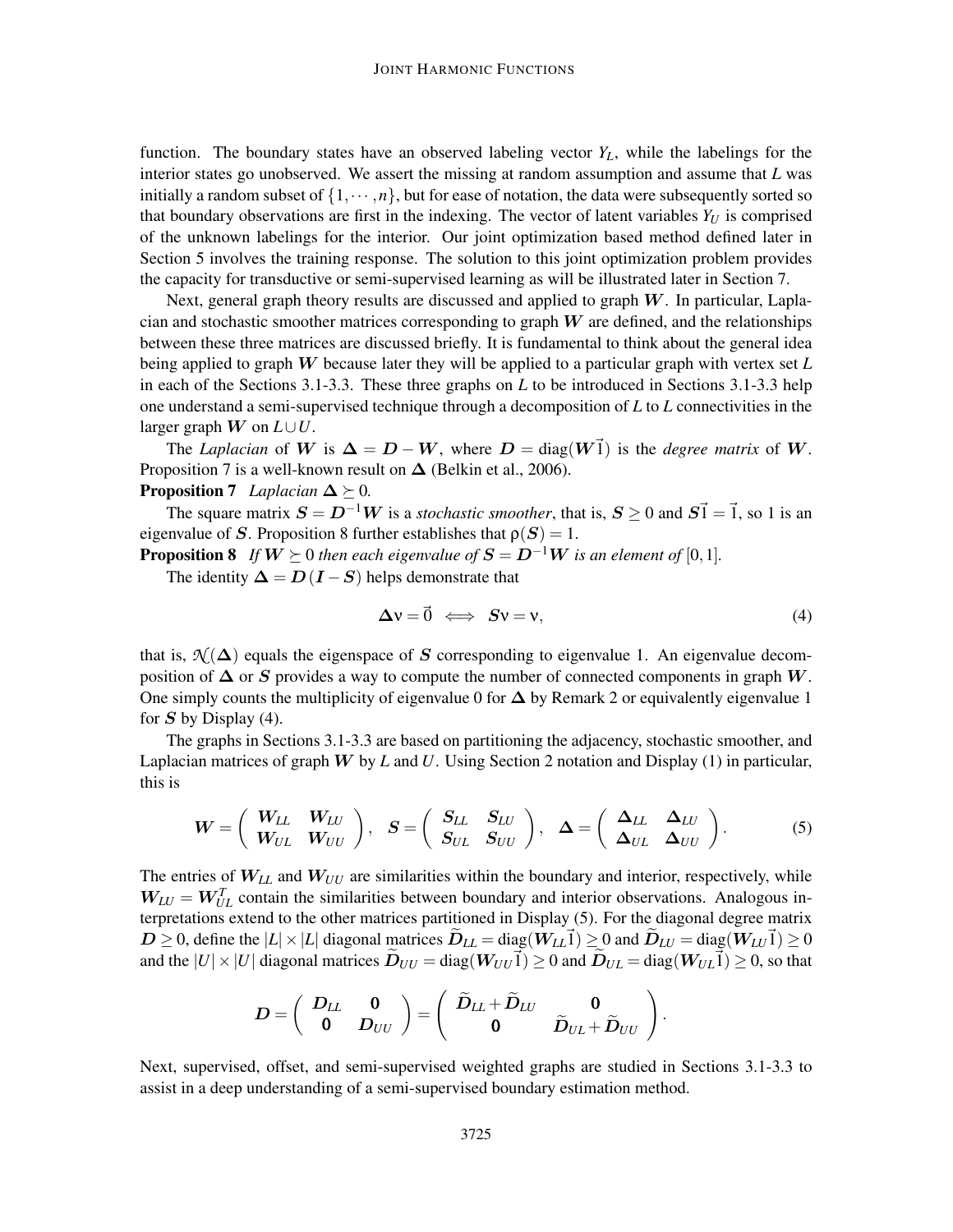**Remark 2** *Vertices i and j are adjacent in graph W if*  $W_{ij} > 0$ , and are connected if there exists *a sequence of vertices starting with i and ending with j such that consecutive vertices throughout the sequence are adjacent. The concept of connectedness partitions the vertices into some number of connected components, and each vertex in a connected component is connected to any other vertex in that component. Basic structure of a weighted graph includes the number of connected components and whether or not any given pair of vertices is in the same connected component. Both of these properties are encoded in particular eigenvectors of the graph's Laplacian matrix and stochastic smoother. Just take the binary vector in IR<sup>n</sup> that indicates observations in a connected component of* W*. The set of all such binary vectors over all connected components is an orthogonal basis for*  $\mathcal{N}(\Delta)$ *, so the dimension of*  $\mathcal{N}(\Delta)$  *equals the number of connected components. Furthermore, it is obvious that the vectors in this basis sum to*  $\vec{1} \in \mathcal{N}(\Delta)$ *.* 

#### 3.1 The Supervised Case

The supervised local kernel smoother at any point  $x_i$  is

$$
\widetilde{f}(i) = \frac{\sum_{j \in L} K_{\lambda}(x_i, x_j) y_j}{\sum_{j \in L} K_{\lambda}(x_i, x_j)} \approx E[Y_i \mid X_i = x_i]
$$

and is often called a Nadaraya-Watson kernel regression estimator (Hastie et al., 2001, Chapter 6). When applied to  $L \cup U$ , this estimator is

$$
\widetilde{f} = \left(\begin{array}{c}\widetilde{f}_L\\ \widetilde{f}_U\end{array}\right) = \left(\begin{array}{c}\widetilde{S}_{LL} \\ \widetilde{S}_{UL}\end{array}\right)Y_L = \left(\begin{array}{c}\widetilde{D}_{LL}^{-1}D_{LL}S_{LL} \\ \widetilde{D}_{UL}^{-1}D_{UU}S_{UL}\end{array}\right)Y_L,\tag{6}
$$

where  $\widetilde{S}_{LL} = \widetilde{D}_{LL}^{-1} W_{LL}$  and  $\widetilde{S}_{UL} = \widetilde{D}_{UL}^{-1} W_{UL}$ .

The supervised boundary estimator  $f_L = S_{LL}Y_L$  in Display (6) is based on the *supervised graph*  $(L, W_{LL})$ . The supervised graph is the subgraph of W on L and has

$$
\widetilde{\Delta}_{LL} = \widetilde{D}_{LL} - W_{LL} = \Delta_{LL} - D_{LL}
$$
 (Supervised Laplacian),  
\n
$$
\widetilde{S}_{LL} = \widetilde{D}_{LL}^{-1} W_{LL}
$$
 (Supervised Stochastic Smoother).

The supervised smoothed value  $\tilde{f}_i$  for  $i \in L$  is the probability weighted average of  $Y_L$  with weights from the *i*th row of  $S_{LL}$ , so  $f_i$  is based on relative strength of adjacencies within *L*, which might be depicted by  $L \rightarrow L$ . The supervised graph incorporates neither non-adjacent vertices nor *U*. Estimator  $f<sub>L</sub>$  is also the solution to

$$
\min_{f_L} (Y_L - f_L)^T \mathbf{W}_{LL} (Y_L - f_L) + f_L^T \widetilde{\Delta}_{LL} f_L.
$$

Supervised predictions of the interior from Display (6) are  $\tilde{f}_U = \tilde{S}_{UL} Y_L$ . If  $\tilde{D}_{UL_{ii}} = 0$  for some  $i \in U$  then this supervised estimator is not defined for interior observation *i*, so this estimator exists for all *i*  $\in U$  if and only if  $\overline{D}_{UL} \succ 0$ , that is,

$$
\mathbf{v}^T \widetilde{\mathbf{D}}_{UL} \mathbf{v} > 0 \text{ for any non-zero } \mathbf{v} \in \mathbb{R}^{|U|}.
$$
 (7)

Condition (7) holds if and only if each unlabeled observation is adjacent to a labeled observation. This adjacency condition is a stringent requirement, especially when the proportion of labeled observations  $|L|/n$  is small, and one might correctly guess that such a rigid requirement is not necessary if a semi-supervised harmonic function approach from Section 4 is taken.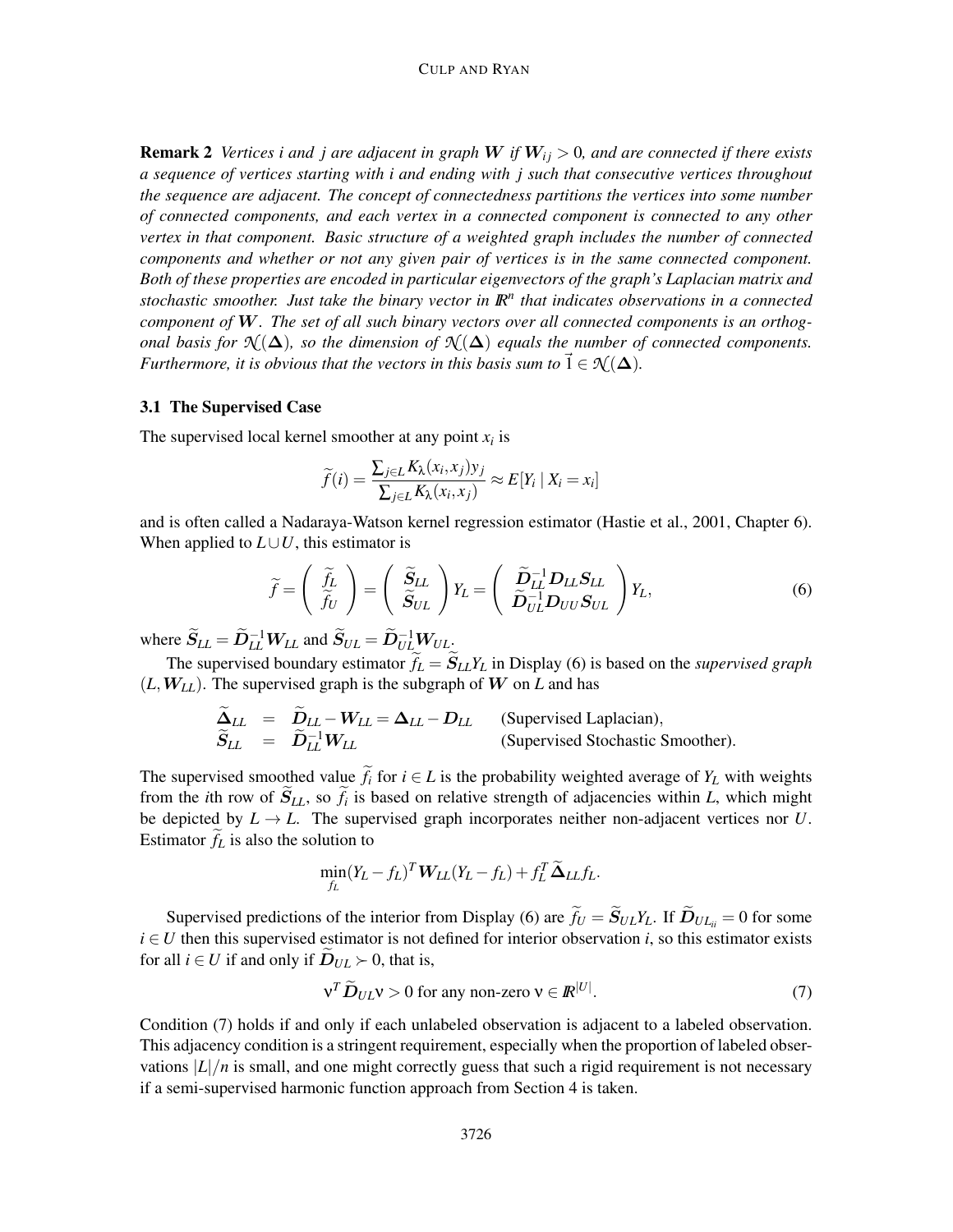## 3.2 The Offset Case

In this section, three  $|L| \times |L|$  matrices  $W_{LUL}$ ,  $\Delta_{LUL}$ , and  $S_{LUL}$  are defined, and it is shown that they correspond to the adjacency, Laplacian, and stochastic smoother matrices of a weighted graph on vertex set *L*, which we call the *offset graph*. These matrices are

$$
\begin{array}{rcl}\nW_{LUL} & = & \Delta_{LU} \Delta_{UU}^{-1} \Delta_{UL} \qquad \qquad \text{(Offset Graph with Vertex Set } L), \\
\Delta_{LUL} & = & \widetilde{D}_{LU} - \Delta_{LU} \Delta_{UU}^{-1} \Delta_{UL} \qquad \qquad \text{(Offset Laplacian)}, \\
S_{LUL} & = & \widetilde{D}_{LU}^{-1} \Delta_{LU} \Delta_{UL}^{-1} \Delta_{UL} \qquad \qquad \text{(Offset Stochastic Smoother)}.\n\end{array}
$$

Recall the necessary and sufficient adjacency condition in Display (7) for the uniqueness of the supervised estimator for all *n* observations. An intuitive condition for the uniqueness of a semisupervised estimator for all  $n$  observations is that each connected component of  $W$  includes an observation from *L*, that is,

$$
\mathbf{v}^T \widetilde{\mathbf{D}}_{UL} \mathbf{v} > 0 \text{ for any non-zero } \mathbf{v} \in \mathcal{K} \left( \widetilde{\mathbf{D}}_{UU} - \mathbf{W}_{UU} \right). \tag{8}
$$

Apply Remark 2 to subgraph  $(U, W_{UU})$  to justify this practical interpretation of Condition (8). The connectedness to *L* condition in Display (8) is less restrictive than the adjacency to *L* condition in Display (7), and Condition (8) implies that  $W$  has at most  $|L|$  connected components. Proposition 10 establishes that Condition (8) is equivalent to the existence of  $\Delta_{UU}^{-1}$ , a matrix involved in the definition of the offset graph.

**Proposition 10** If  $W \succeq 0$  then the following conditions are equivalent.

- $(a)$  △*UU* ≻ 0*.*
- *(b)*  $\rho(S_{III}) < 1$ .
- *(c)*  $v^T \widetilde{D}_{UL} v > 0$  *for any non-zero*  $v \in \mathcal{N}(\widetilde{D}_{UU} W_{UU})$ *.*

Condition (b) from Proposition 10 guarantees the convergence of the geometric matrix series with terms  $S_{UU}^{\ell} = \mathcal{O}\mathcal{D}^{\ell}\mathcal{O}^{-1}$ , where  $\mathcal{O}\mathcal{D}\mathcal{O}^{-1}$  is the eigendecomposition of  $S_{UU}$ , so

$$
D_{LL}^{-1}W_{LUL} = D_{LL}^{-1}\Delta_{LU}\Delta_{UU}^{-1}\Delta_{UL} = S_{LU}(I - S_{UU})^{-1}S_{UL} = \sum_{\ell=0}^{\infty}S_{LU}S_{UU}^{\ell}S_{UL} \ge 0,
$$
 (9)

where the inequality holds because  $S_{LU}S_{UU}^{\ell}S_{UL}\geq 0$  for each  $\ell=0,1,...$  Thus,  $W_{LUL}\geq 0$  is a valid weighted graph on *L*, since it's symmetric by definition. By the Laplacian property  $\Delta \vec{1} = \vec{0}$ and Partitioning (5),  $\Delta_{UL}\vec{1} = -\Delta_{UU}\vec{1}$  and  $\Delta_{LU}\vec{1} = -\vec{D}_{LU}\vec{1}$ , so the degree matrix of  $W_{LUL}$  is  $diag(W_{LUL}\vec{1}) = \widetilde{D}_{LU}$ . Thus, the Laplacian and stochastic smoother of offset graph  $W_{LUL}$  are also established as matrices  $\Delta_{LUL}$  and  $S_{LUL}$  defined earlier.

The geometric matrix series in Display (9) provides a clear interpretation of each adjacency in offset graph W*LUL*. A pair of labeled observations is adjacent in W*LUL* if and only if they are connected in  $W$  through a sequence of unlabeled observations; this type of connectedness might be depicted by  $L \to U \leftrightarrow U \to L$ . The offset boundary estimator is  $(S_{LUL}Y_L)_i$  for  $i \in L$ , that is, the probability weighted average of *Y<sup>L</sup>* with weights from the *i*th row of S*LUL*. The probability weight on  $Y_{L_j}$  for  $j \in L$  is  $S_{LUL_{ij}}$ , and this weight will be relatively large if *i* has "strong" adjacencies to vertices in a "strongly adjacent" *U* network that is "strongly adjacent" to *j*. These are the only types of connectivity that matter in the offset case. For example, the adjacency between *i* and *j* simply does not factor into the offset based estimator.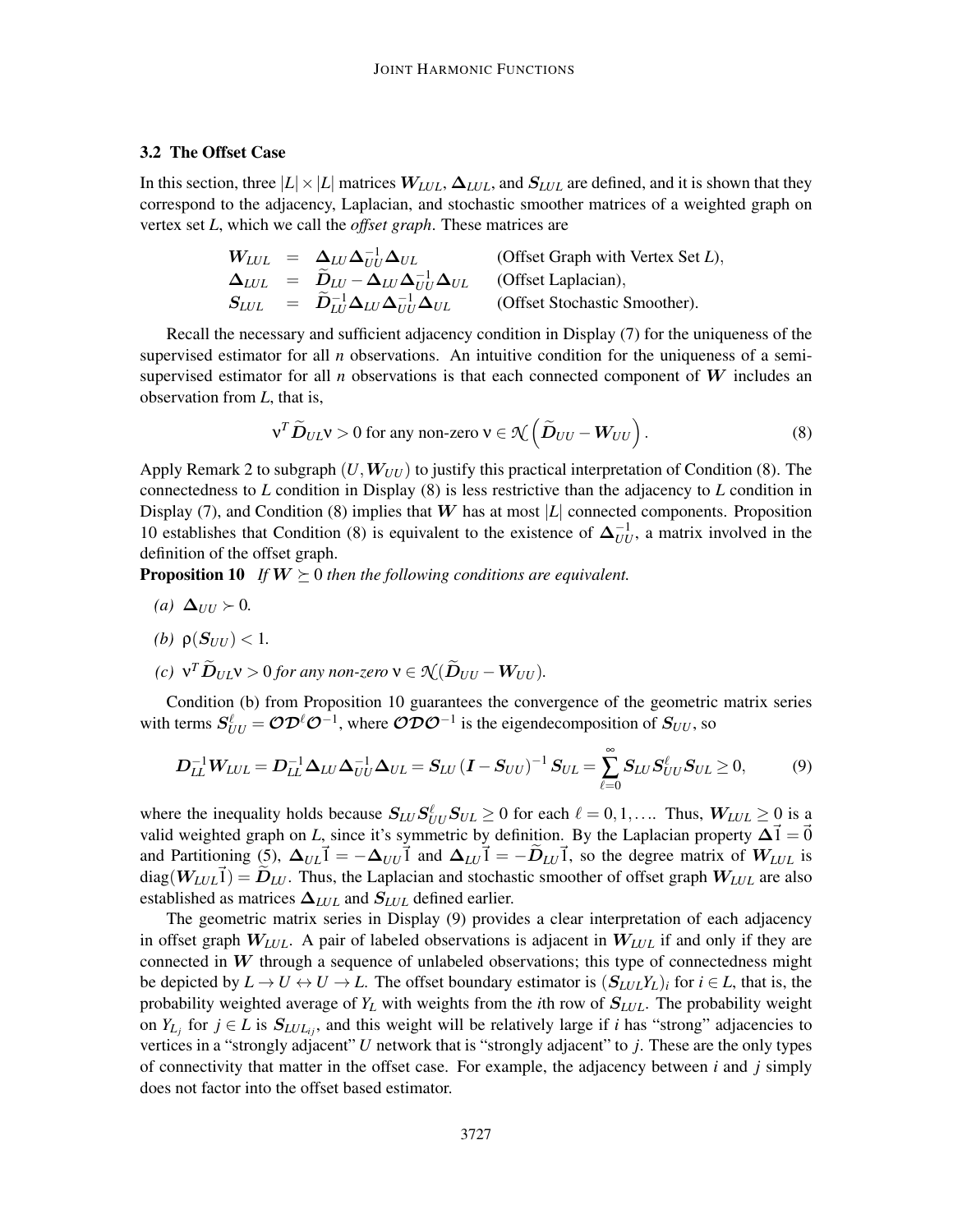## 3.3 The Semi-Supervised Case

The semi-supervised adjacency matrix is simply the sum of those from the supervised and offset cases, that is,

$$
W_{LL} + W_{LUL}
$$
 (Semi-Supervised Graph with Vertex Set *L*).

The semi-supervised Laplacian is thus the sum of positive semi-definite Laplacians

$$
\Delta_{LL}^* = \overbrace{\widetilde{D}_{LL}}^{\text{Supervised}} - \overbrace{\widetilde{D}_{LL}}^{\text{Supervised}} - \overbrace{\widetilde{D}_{LU}}^{\text{Offset Laplacian}} - \Delta_{LU} \Delta_{UU}^{-1} \Delta_{UL}
$$
 (Semi-Supervised Laplacian)  
= 
$$
\Delta_{LL} - \Delta_{LU} \Delta_{UU}^{-1} \Delta_{UL}
$$
 (
$$
\Delta_{UU} \text{ Block Schur Complement of } \Delta
$$
). (10)

Refer to Section 2 and Display (2) for Schur complements.

The semi-supervised stochastic smoother is  $M_{LL} = D_{LL}^{-1} (W_{LL} + W_{LUL})$ . For more insight, first define the diagonal matrix  $Q_L = D_{LL}^{-1} \widetilde{D}_{LL} \succ 0$ , which stores the proportion of each case's total similarities over all cases  $L \cup U$  that is within  $L$ , that is,

$$
\bm{Q}_{L_{ii}} = \frac{\sum_{j \in L} \bm{W}_{ij}}{\sum_{j \in L \cup U} \bm{W}_{ij}}.
$$

Matrix  $Q_L$  provides the case-by-case probability weighted average compromise between the supervised and offset stochastic smoothers that is the semi-supervised stochastic smoother

 $M_{LL} = Q_L \widetilde{S}_{LL} + (I - Q_L)S_{LUL}$  (Semi-Supervised Stochastic Smoother).

More factorization produces yet another equivalent form

$$
M_{LL} = S_{LL} + S_{LU} (I - S_{UU})^{-1} S_{UL} \quad (S_{UU} \text{ Stochastic Complement of } S). \tag{11}
$$

Adjacencies accumulate in semi-supervised graph  $W_{LL} + \Delta_{LU}\Delta_{UU}^{-1}\Delta_{UL}$  due to exactly two types of connectedness among the labeled observations in graph  $W$ : (i) supervised  $L \rightarrow L$  and (ii) offset  $L \to U \leftrightarrow U \to L$ . The prediction for a case  $i \in L$  puts more weight on the supervised prediction for large Q*Lii* and on the offset prediction for large 1−Q*Lii* , so M*LL* is always a practical probability weighted average of the estimators based on graphs  $W_{LL}$  and  $W_{LUL}$ . The connectedness of labeled vertices in the semi-supervised graph is the same as that in the full graph  $W$ , but types of connectedness outside (i) and (ii) don't get incorporated into semi-supervised predictions (see Remark 3).

The decomposition of the semi-supervised graph into supervised and offset graphs is displayed concisely in Figure 1. While it is not too hard to compute the Laplacian or stochastic smoother from the weighted graph, no other offset or semi-supervised representation can be fully recovered from just the Laplacian or just the smoother. However, it is possible to recover  $W$  from  $S$  because  $W_{ii} = 1$  is known.

Additional insight into the inter-workings of the semi-supervised smoother is gleaned through analytical eigenvalue results. First,  $\Delta_{LL}^{\star} = D_{LL}(I - M_{LL})$ , so

$$
\Delta_{LL}^{\star} v = \vec{0} \iff M_{LL} v = v
$$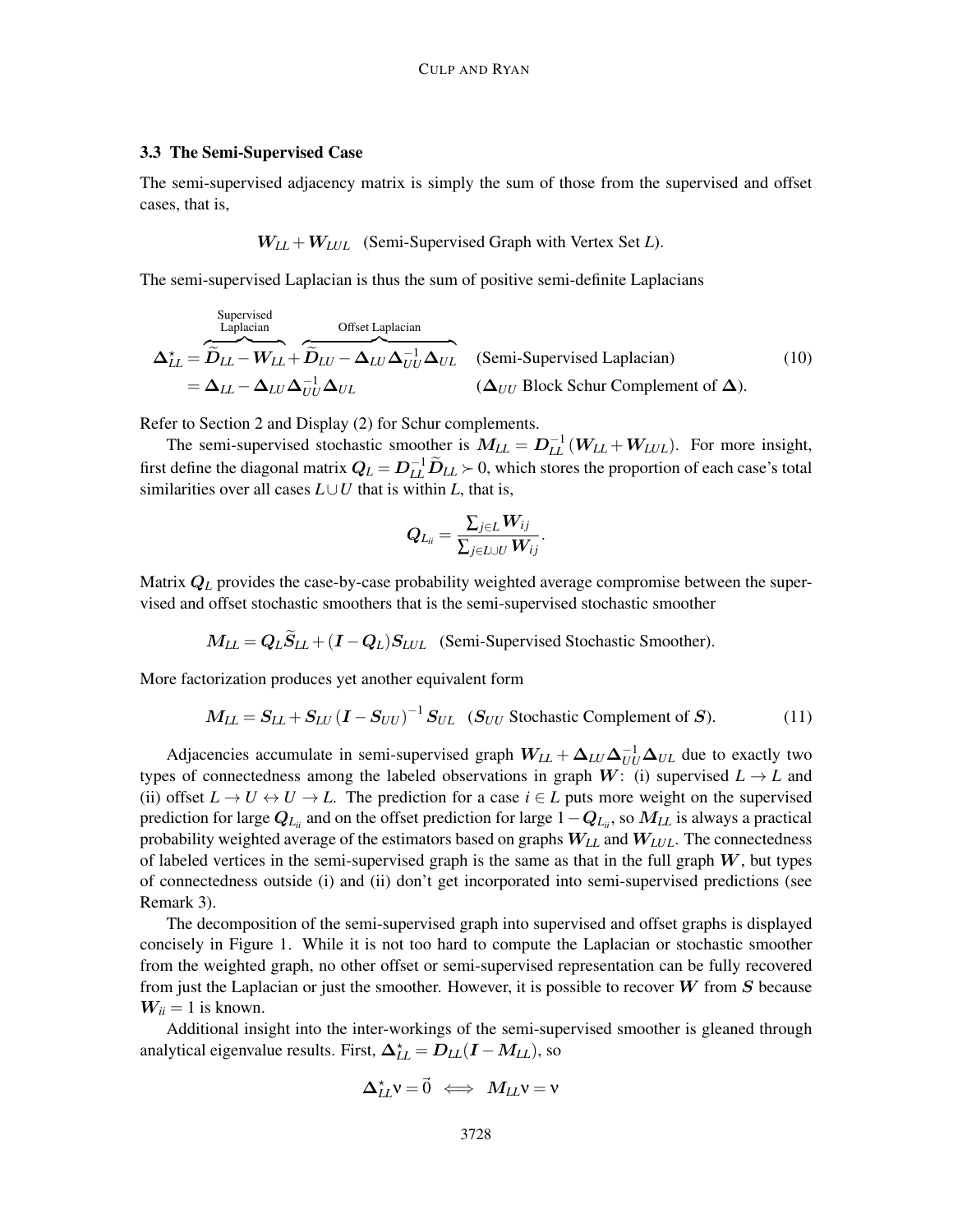

Figure 1: Matrix representations of weighted graphs each with vertex set *L*: adjacency (top), stochastic smoother (bottom left), and Laplacian (bottom right). Each semi-supervised labeled representation is a linear combination of the corresponding supervised and offset representations. Harpoons indicate that the representation after the barb can be computed from that on the other end.

provides a second example of the general relationship between a smoother and its Laplacian (reference Display (4) for that between  $\Delta$  and *S*). To analytically break down  $\mathcal{N}(\Delta_{LL}^{\star})$  (and hence the eigenspace of  $M_{LL}$  corresponding to eigenvalue 1), first recall the decomposition of Laplacian  $\Delta_{LL}^{\star}$ in Equation (10) as the sum of positive semi-definite Laplacians. Thus,

$$
\mathcal{N}(\boldsymbol{\Delta}^{\star}_{LL}) = \mathcal{N}\left(\widetilde{\boldsymbol{\Delta}}_{LL}\right)\cap \mathcal{N}(\boldsymbol{\Delta}_{LUL})\subseteq I\!\!R^{\left|L\right|}.
$$

Certainly  $\vec{l} \in \mathcal{N}(\Delta_{LL}^{\star})$ , and a particular orthogonal basis of binary vectors for  $\mathcal{N}(\Delta_{LL}^{\star})$  is given by Remark 2. Each basis vector indicates vertices in a connected component of the semi-supervised graph, and so they partition *L* and sum to~1. Similarly, partitions of *L* corresponding to the connected components of the supervised and offset graphs correspond to orthogonal bases of binary vectors for  $\mathcal{N}(\Delta_{LL})$  and  $\mathcal{N}(\Delta_{LUL})$ . The operation of intersecting  $\mathcal{N}(\Delta_{LL})$  and  $\mathcal{N}(\Delta_{LUL})$  can never increase the dimension of the resulting  $\mathcal{N}(\Delta_{LL}^{\star})$  and is equivalent to increasing connectivity by producing the coarsest possible partition of *L* that can be made by both partitions (of *L* corresponding to  $\mathcal{N}(\Delta_{LL})$ and  $\mathcal{N}(\Delta_{LUL})$  via unions of their respective subsets.

Supervised graph  $W_{LL}$  is a subgraph of W. They have the same adjacencies in *L*, but  $W_{LL}$  can only reduce connectivity in *L* relative to that in W. The addition of the offset  $W_{LLL}$  to  $W_{LL}$  achieves the same level of connectedness in  $L$  as  $W$ , but more importantly introduces offset adjacencies in the semi-supervised graph not found in the supervised graph. It is the adjacencies in the semisupervised graph that determine non-zero smoother weights (see Remark 3). In spite of this, the connectedness structure of the semi-supervised graph is still important so that one understands the smoother properties via its eigenvalue decomposition. If a condition from Proposition 10 holds, then each connected component of  $W$  includes a vertex from  $L$ . In this case, the dimension of  $\mathcal{N}(\Delta_{LL}^{\star}) \subseteq \mathbb{R}^{|L|}$  equals the dimension of  $\mathcal{N}(\Delta) \subseteq \mathbb{R}^{|L \cup U|}$ . Intuitively, we view  $M_{LL}$  as a labeled stochastic smoother with respect to the observed response  $Y_L$ , while  $S$  is a stochastic smoother with respect to the training response  $Y(Y_U)$ .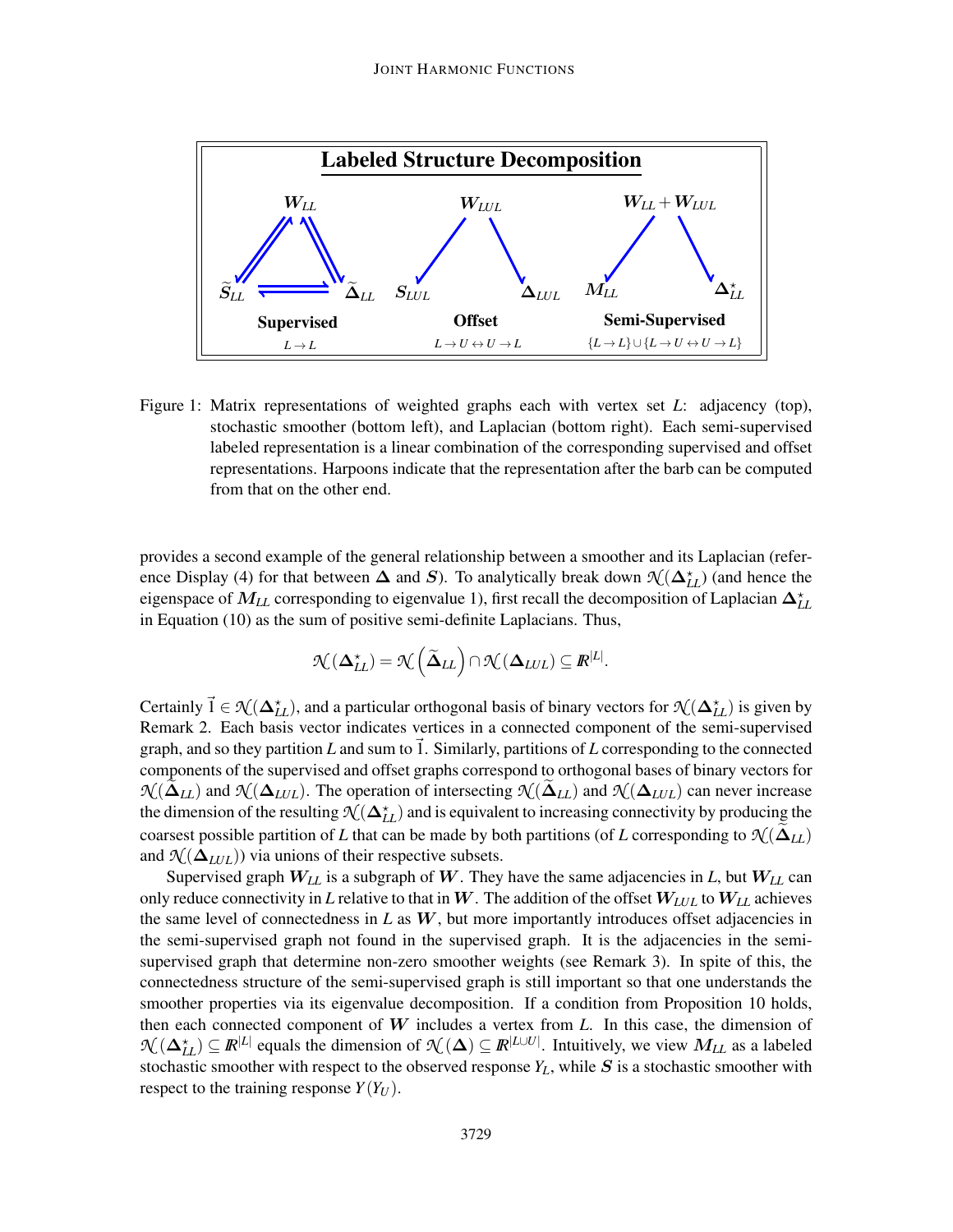**Remark 3** *Semi-supervised graph*  $W_{LL} + W_{LUL}$  *on L keeps the meaningful connectedness structure of the full graph* W *on L* ∪*U. A pair of labeled observations are in the same connected component of one of these graphs if and only if the same is true in the other graph. This follows because adjacent boundary vertices in* W*LL* +W*LUL are connected in* W *via either a sequence of labeled vertices (supervised) or a sequence of unlabeled vertices (offset), and sequences of these two types of connectivities in* W *can build any type connectivity that exists in* W *from an i*  $\in$  *L to j* ∈ *L. It follows that*

$$
\mathbf{v} = \left(\begin{array}{c} \mathbf{v}_L \\ \mathbf{v}_U \end{array}\right) \in \mathcal{N}(\Delta) \subseteq \mathbb{R}^{|L \cup U|} \implies \mathbf{v}_L \in \mathcal{N}(\Delta_{LL}^{\star}) \subseteq \mathbb{R}^{|L|}
$$
(12)

*(refer to Remark 2).*

*Let*  $i$  ∈ *L* and  $j$  ∈ *L.* Probability weight  $M_{LL_{ij}}$  is that for  $Y_{L_j}$  in the semi-supervised smoothed *value for YL<sup>i</sup> . It should come as no surprise that a sufficient condition for* M*LLi j* = 0 *is that boundary vertices i and j are not in the same connect component of* W*, but this condition is not necessary. The necessary and sufficient condition for*  $M_{LL_{ij}} > 0$  *is that i and j are adjacent in at least one graph* W*LL or* W*LUL. The hypothetical situation where i and j are in the same connect component of* W *and* M*LLi j* = 0 *is possible if boundary vertices i and j are connected in the full graph* W *but not through a pure sequence of all boundary (or of all interior) vertices.*

## 4. Harmonic Functions in Semi-Supervised Learning

Harmonic functions form the basis for the connection between electrical networks and random walks (Doyle and Snell, 1984). The use of harmonic estimation in semi-supervised learning is discussed extensively in its relation to random walks, electrical networks, and energy optimization (Zhu et al., 2003).

A function  $h: V \to \mathbb{R}$  is *harmonic* with respect to a stochastic matrix S if

$$
f_i = \sum_{\ell \in L \cup U} S_{i\ell} f_\ell \quad \text{for each } i \in U,
$$
\n(13)

where  $f_i = h(i)$  (Zhu et al., 2003; Abney, 2008). In matrix form, the implication of Equation (13) on a resulting *harmonic estimator*  $f \in \mathbb{R}^n$  is

$$
Sf = \left(\begin{array}{c} S_{LL}f_L + S_{LU}f_U \\ S_{UL}f_L + S_{UU}f_U \end{array}\right) = \left(\begin{array}{c} (Sf)_L \\ f_U \end{array}\right). \tag{14}
$$

In the case of a harmonic estimator in Display (14), it follows by Display (12) that  $(Sf)_L = f_L$  if and only if  $f_L \in \mathcal{N}(\Delta_{LL}^*)$ . In other words,  $Sf = f$  holds for a harmonic estimator f if and only if  $f_L$  is constant within the connected components of W. This precise concept of when  $S_f = f$  is in tandem with the practical application of a judiciously chosen harmonic estimator under the cluster assumption studied further in Section 4.1.

A question not addressed in the above discussion is the existence and uniqueness of a harmonic estimator *f*. This mathematical matter is solved in two cases  $\rho(S_{UU}) < 1$  and  $\rho(S_{UU}) = 1$ , which are collectively exhaustive by Lemma 9 in Appendix A. First, consider the case of  $\rho(S_{UU}) < 1$  (or any other equivalent condition from Proposition 10), so that  $(I - S_{UU})^{-1}$  exists. In this case, the unique estimator for the interior  $f_U = (\bm{I} - \bm{S}_{UU})^{-1} \bm{S}_{UL} f_L$  is a linear transformation of the boundary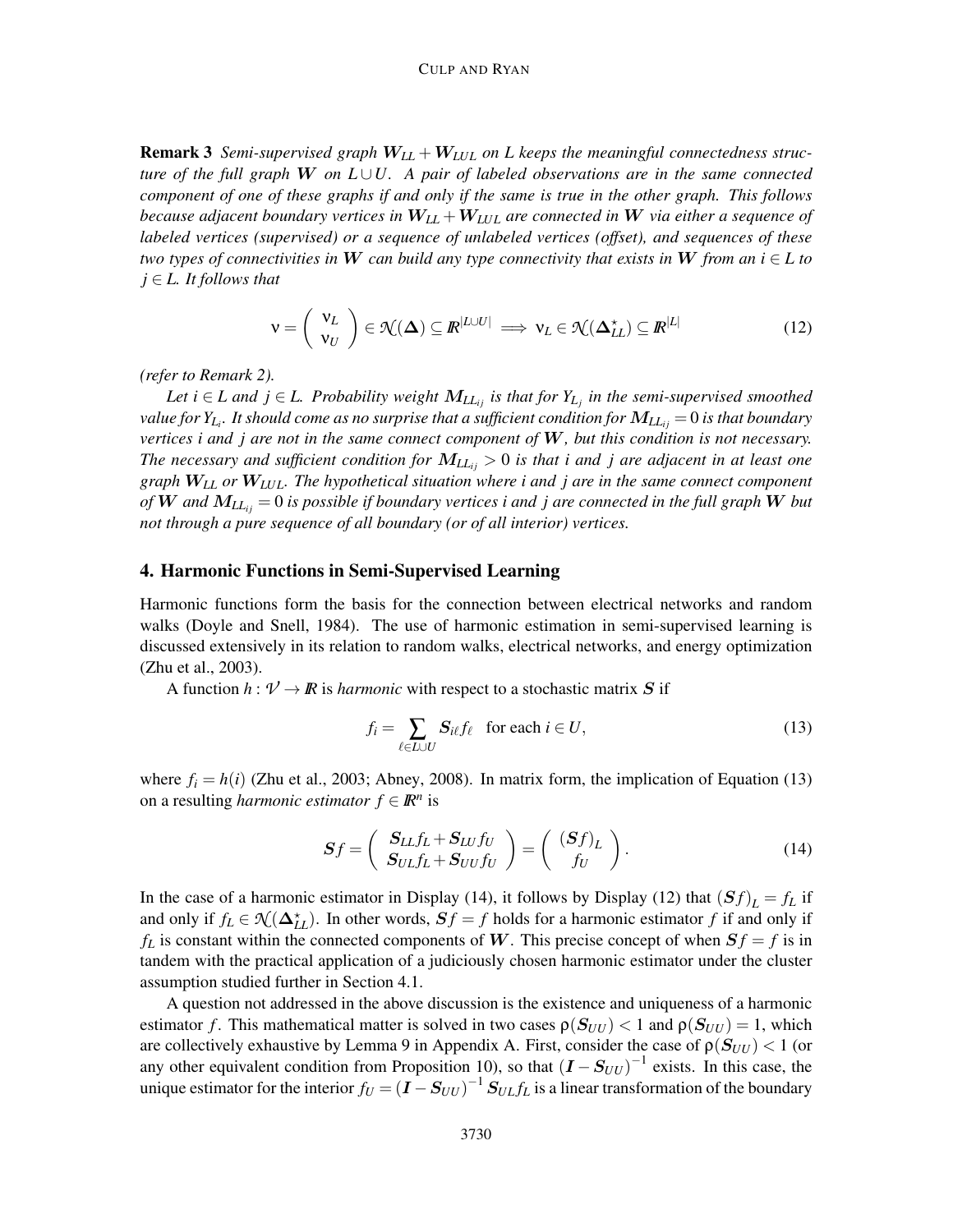estimate. If one uses this unique solution for the interior as well as the stochastic complement representation of M*LL* from Equation (11), then Equation (14) simplifies to

$$
\mathbf{S}f = \left(\begin{array}{c} (\mathbf{S}f)_L \\ f_U \end{array}\right) = \left(\begin{array}{c} \mathbf{M}_{LL} \\ (\mathbf{I} - \mathbf{S}_{UU})^{-1} \mathbf{S}_{UL} \end{array}\right) f_L. \tag{15}
$$

The left of Equation (15) is an  $n \times n$  times  $n \times 1$  matrix multiplication, whereas the right is an  $n \times |L|$ times an  $|L| \times 1$ . Next, the case of  $\rho(S_{UU}) = 1$  implies that at least one connected component in W contains all interior observations, that is, Condition (8) does not hold. So with given estimate *fL*, a harmonic estimate *f<sup>U</sup>* exists, but is not unique because there is an arbitrary choice for a constant labeling within each pure interior connected component. The assumption  $\rho(S_{UU}) < 1$  used throughout most of Sections 3 and 4 avoids this arbitrary nature of harmonic estimators when  $\rho(S_{UU}) = 1$ . The subtlety in the case of  $\rho(S_{UU}) = 1$  is directly overcome by methods of regularization presented later in Section 5.

The maximum principle states that a harmonic solution is bounded above and below by the boundary estimate (Doyle and Snell, 1984). The uniqueness principle, which applies in the case of  $\rho(S_{UU})$  < 1, states that if two harmonic functions are applied with the same boundary estimate  $f_L$ then they must produce the same interior estimate  $f_U$ . One thing that is clear from each of these principles is that a harmonic estimate *f<sup>U</sup>* of the interior is a function of the boundary estimate *fL*. While the semi-supervised boundary estimator  $f_L = M_{LL} Y_L$  was thoroughly developed in Section 3, the plethora of competing boundary estimators is a focus of Section 4.1.

#### 4.1 The Cluster Assumption and Boundary Estimation

The *cluster assumption* states that observations close in proximity should have similar labels. Our main objective is to understand how this concept relates to classifiers. Let  $\psi$  be an arbitrary classifier trained with weighted graph  $W$  and arbitrary response  $Y_L$ . We say that  $\psi$  is a *cluster assumption classifier* if ψ is guaranteed to satisfy

$$
\Psi \in \mathcal{N}(\Delta) \text{ and } \Psi_L = Y_L \iff Y_L \in \mathcal{N}(\Delta_{LL}^{\star}). \tag{16}
$$

Suppose the response is constant within the connected components of  $W$ . Condition (16) guarantees that a cluster assumption classifier classifies each interior observation with the unique label observed within its connected component (refer to Remarks 2 and 3).

Let f be a harmonic function trained from the weighted graph  $W$  and response  $Y_L$ . In order for *f* to also be a cluster assumption classifier, the boundary must be estimated with  $f_L = Y_L$  for any  $Y_L \in$  $\mathcal{N}(\Delta_{LL}^{\star})$ , that is,  $Y_L \in \mathcal{N}(\Delta_{LL}^{\star}) \Longrightarrow Sf = f$  and  $f \in \mathcal{N}(\Delta)$ . Harmonic functions that are cluster assumption classifiers are also useful in circumstances when  $W$  has only one connected component. Suppose there are weak adjacencies less than some small  $\varepsilon/n > 0$  between clusters, and pairs within clusters are connected by an edge path with adjacencies exceeding  $\varepsilon$ . Then decomposition  $W =$  $W_{weak} + W_{strong}$ , where  $W_{weak_{ij}} = min\{\epsilon/n, W_{ij}\}$ , produces connected components in the strong graph that correspond to clusters. The cluster assumption holds on the strong graph. Now, for any  $f \in \mathcal{N}(\Delta_{\text{strong}}), Sf \approx S_{\text{strong}}f \in \mathcal{N}(\Delta_{\text{strong}})$  because the smoother S is a row wise probability weighted average of the strong and weak smoothers that puts a low weight on the weak smoother. If  $f_L = Y_L \in \mathcal{N}\left(\Delta_{LL_{\text{strong}}}^{\star}\right)$  such that  $Y_{L_i} = 1$  on a connected component of  $W_{\text{strong}}$  and  $Y_{L_i} = -1$ elsewhere, then  $sign(\mathbf{S} f) \in \mathcal{N}(\mathbf{\Delta}_{strong})$ , so the hard labels classify in accordance with the cluster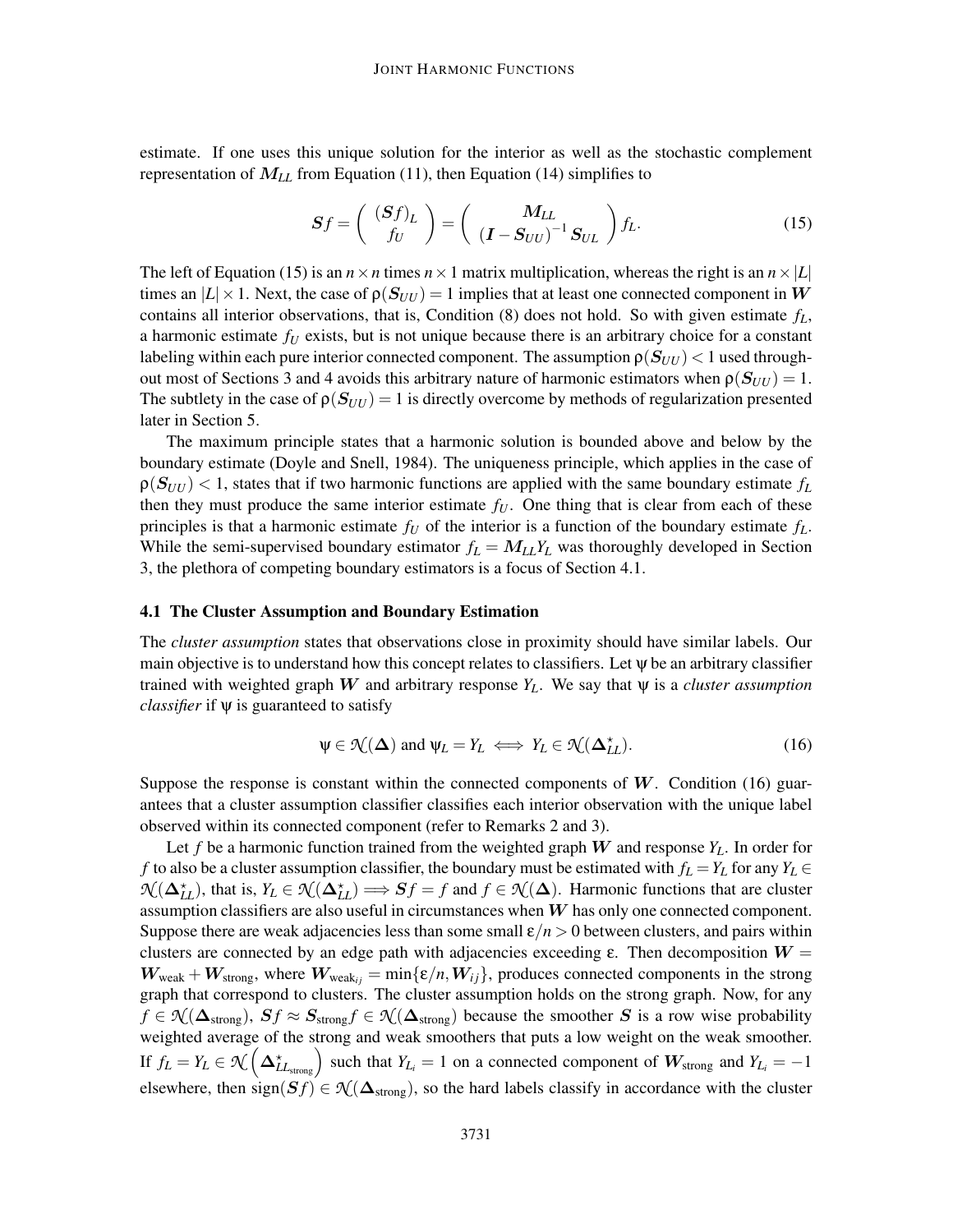assumption, which is consistent with the empirical evidence in the literature (Chapelle et al., 2006b; Abney, 2008).

The simplest boundary estimate for a harmonic estimator is the *clamped harmonic estimator*  $f_L = Y_L$  (Zhu et al., 2003; Abney, 2008). The clamped harmonic estimator can be motivated as solving

$$
\min_{f_L} (Y_L - f_L)^T (Y_L - f_L)
$$

to obtain the boundary estimator  $f_L = Y_L$  and then enforcing Equation (15) to define a harmonic estimator by setting  $f_U = (I - S_{UU})^{-1} S_{UL} f_L$ .

This is not the only possible harmonic estimator because one can use any boundary estimator to develop a harmonic estimator. For example, consider

$$
\min_{f} (Y_L - f_L)^T (W_{LL} + W_{LUL}) (Y_L - f_L) + f^T \Delta f, \tag{17}
$$

where the loss function is based off of the semi-supervised graph developed in Section 3. The solution to Optimization (17) is a harmonic function with the boundary estimate  $f_L = M_{LL} Y_L$  from Section 3.3. The reason why Optimization (17) produces a harmonic function can be seen by studying the optimization of a generalized labeled loss function with penalty

$$
\min_{f} L(Y_L, f_L) + \eta f^T \Delta f,\tag{18}
$$

where  $L(Y_L, Y_L) \leq L(Y_L, f_L)$  for any  $f_L$ . Since this loss function is independent of  $f_U$ , the optimal estimate for the interior for any  $\eta > 0$  is

$$
\underset{f_U}{\arg\min} f^T \Delta f = (\boldsymbol{I} - \boldsymbol{S}_{UU})^{-1} \boldsymbol{S}_{UL} f_L,
$$

which is harmonic. For any harmonic function  $f$ ,

$$
f^T \Delta f = f_L^T \Delta_{LL} f_L + 2f_L^T \Delta_{LU} f_U + f_U^T \Delta_{UU} f_U
$$
  
=  $f_L^T \Delta_{LL} f_L - 2f_L^T \Delta_{LU} \Delta_{UU}^{-1} \Delta_{UL} f_L + f_L^T \Delta_{LU} \Delta_{UU}^{-1} \Delta_{UL} f_L$   
=  $f_L^T \Delta_{LL}^* f_L,$ 

so Optimization (18) produces a harmonic function with boundary solving

$$
\min_{f_L} L(Y_L, f_L) + \eta f_L^T \Delta_{LL}^* f_L,\tag{19}
$$

or equivalently

$$
\min_{f_L} \underbrace{L(Y_L, f_L) + \eta f_L^T \widetilde{\Delta}_{LL} f_L}_{\text{Supervised Objective}} + \underbrace{\eta f_L^T \Delta_{LUL} f_L}_{\text{Offset}}.
$$

Furthermore, under Optimization (19) with a finite loss  $L(\cdot, \cdot)$ , the clamped estimate of  $f_L = Y_L$  is optimal for all  $\eta > 0$  if and only if  $Y_L \in \mathcal{N}(\Delta_{LL}^*)$ . In general, the clamped harmonic estimator is not necessarily optimal among harmonic estimators.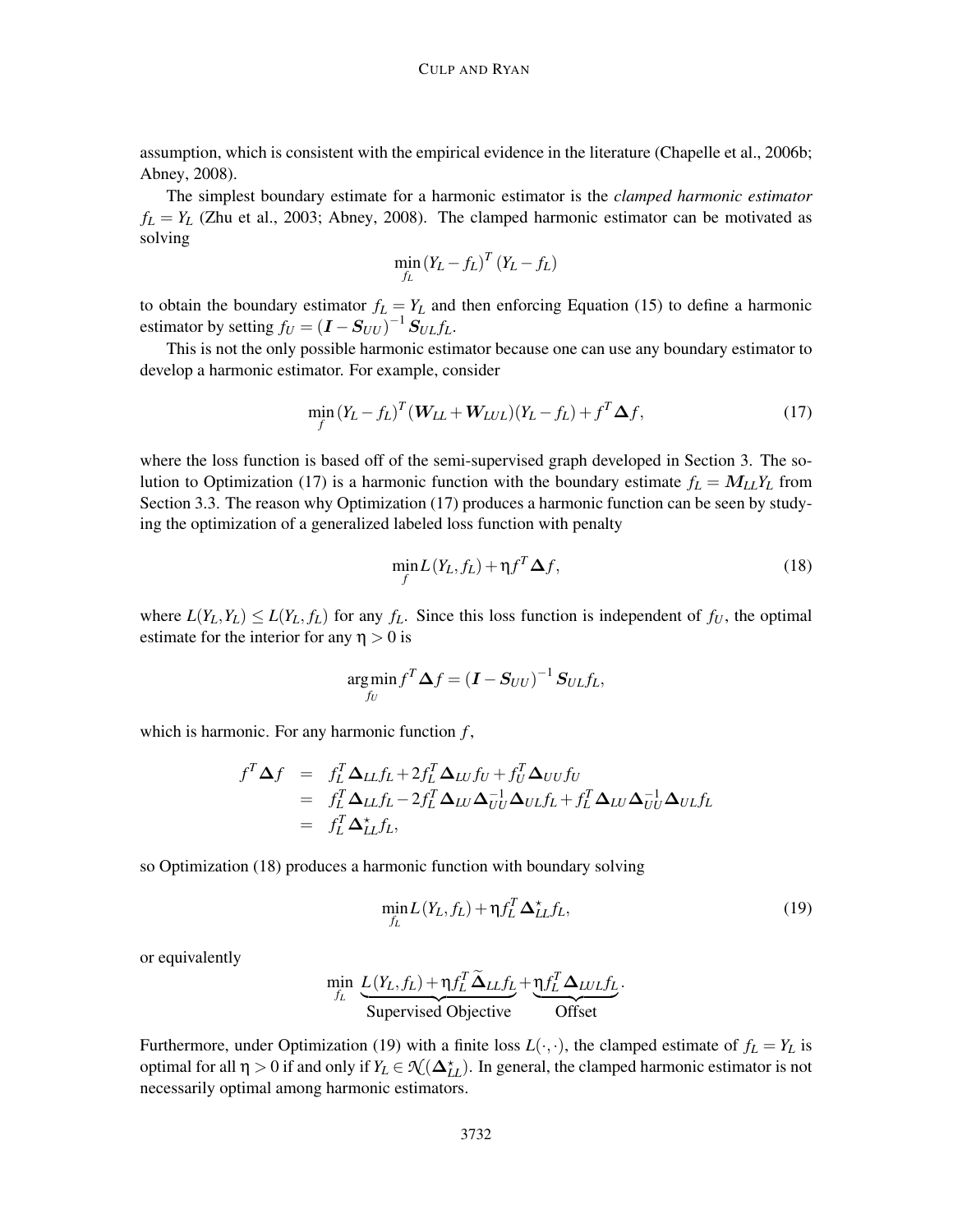

Figure 2: A "two moons" data set with  $|L| = 6$  and  $|U| = 200$ . Label  $\bullet = -1$  and  $\bullet = 1$ .

#### 4.2 Impact of Supervised Kernel Smoothing on Harmonic Estimators

Further examination of the cluster assumption is had by comparing the supervised kernel smoother (Section 3.1) to the semi-supervised harmonic estimator (Section 3.3). A goal is to understand why an observation  $i \in U$  would sacrifice its own supervised estimate in favor of the cluster. Take the "two moons" example in Figure 2 that includes supervised and semi-supervised boundaries (see Remark 5). Focus on observation 38 in the downward pointing horn on right. According to the supervised rule this observation is  $\blacksquare$  with probability 1. The semi-supervised prediction  $f_{U_{38}} = -0.42$  is  $\bullet$  with probability 0.7, so the supervised estimate is overturned in favor of the cluster.

Any harmonic estimator with boundary  $f_L$  has the form  $f_U = (\mathbf{I} - \mathbf{S}_{UU})^{-1} \mathbf{S}_{UL} f_L$ . Assume  $\widetilde{D}_{UL} \succ 0$ , so the supervised estimator exists (see Remark 4). Also, generalize the supervised predictions to  $\widetilde{f}_U = \widetilde{S}_{UL} f_L$ , which we refer to as *soft supervised estimates*. Matrix  $(I - \widetilde{S}_{UU})^{-1} S_{UL}$  is the product of the  $|U| \times |U|$  stochastic matrix  $(I - S_{UU})^{-1} D_{UU}^{-1} \tilde{D}_{UL}$  and the  $|U| \times |L|$  supervised prediction matrix  $\widetilde{S}_{UL} = \widetilde{D}_{UL}^{-1} W_{UL}$ , that is,

$$
f_U = (I - S_{UU})^{-1} S_{UL} f_L
$$
  
= 
$$
(I - S_{UU})^{-1} D_{UU}^{-1} \widetilde{D}_{UL} \widetilde{S}_{UL} f_L
$$
 (20)

$$
= \left( \boldsymbol{I} - \boldsymbol{S}_{UU} \right)^{-1} \boldsymbol{D}_{UU}^{-1} \widetilde{\boldsymbol{D}}_{UL} \widetilde{\boldsymbol{f}}_{U} . \tag{21}
$$

Equation (21) shows that any semi-supervised harmonic function is a probability weighted average of the soft supervised estimators of *U*, that is,

$$
f_{U_i}=\sum_{j\in U}P_{ij}\widetilde{f}_j,
$$

where the weights come from the stochastic matrix

$$
P = (I - S_{UU})^{-1} D_{UU}^{-1} \tilde{D}_{UL}.
$$
 (22)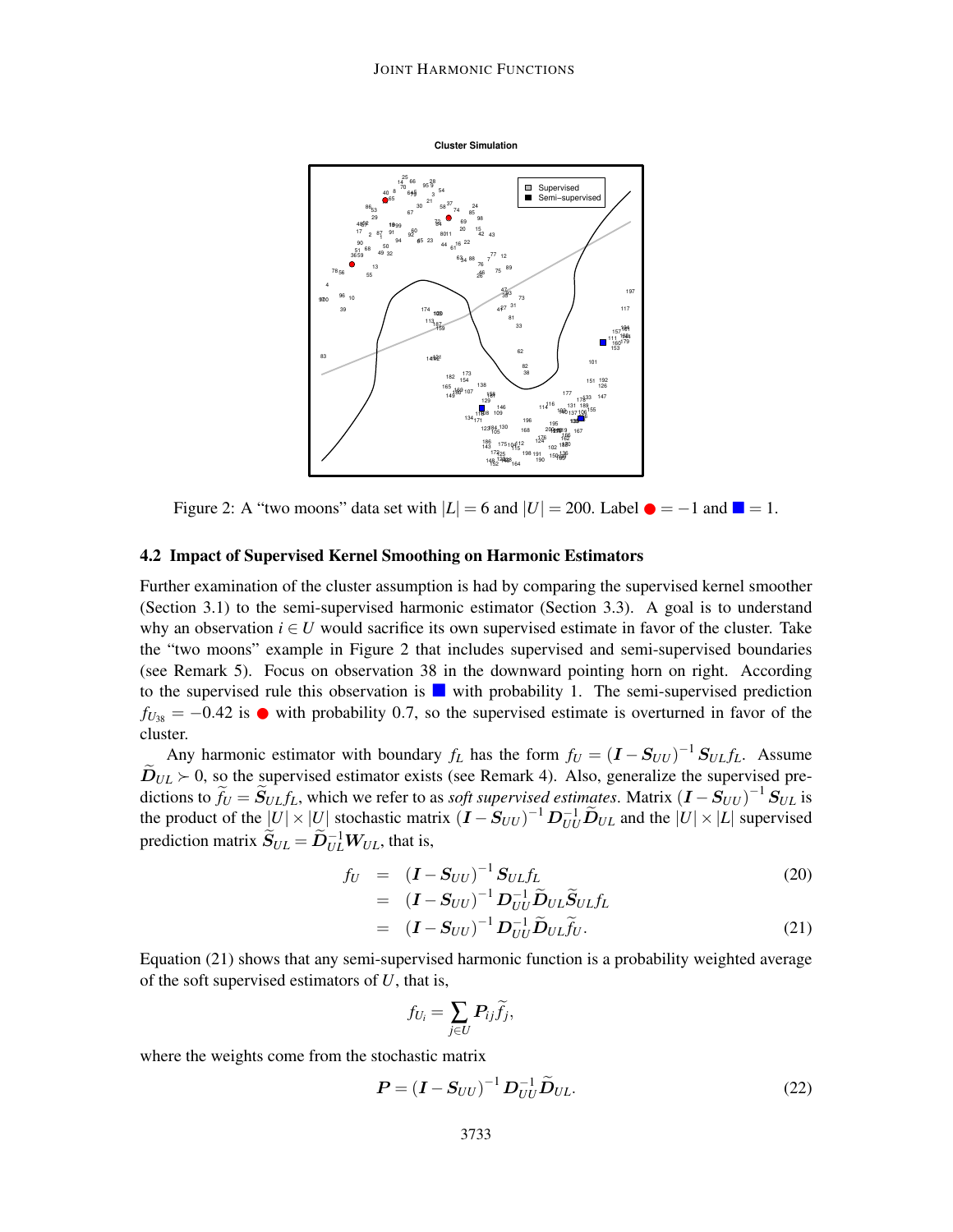Determining which soft supervised predictions  $f_U$  get the larger probability weights in the semisupervised predictions  $f_U$  makes practical sense. Such a determination is possible if one relates the stochastic matrix  $P$  in Equation (22) to an absorbing Markov chain probability model (Doyle and Snell, 1984).

Consider the  $|U|+1$  state Markov chain with transition matrix

$$
\left(\begin{array}{cc} \boldsymbol{S}_{UU} & (\boldsymbol{I}-\boldsymbol{S}_{UU})\,\vec{1}\\ \vec{0}^T & \vec{1}\end{array}\right).
$$

Boundary *L* is treated as an *absorbing state*, and the harmonic estimator of the interior is

$$
f_{U_i} = e_i^T f_U = \left(\sum_{k=0}^{\infty} e_i^T S_{UU}^k \mathbf{D}_{UU}^{-1} \widetilde{\mathbf{D}}_{UL}\right) \widetilde{f}_U \text{ with elementary vector } e_i.
$$
 (23)

Each term in geometric series from Display (23) is the probability of a particular sequence of transitions with a given starting point in the absorbing Markov Chain probability model.

- 1: The first transition absorption to *L* starting from  $i \in U$  is the  $1 \times |U|$  row vector  $e_i^T D_{UU}^{-1} \widetilde{D}_{UL}$ , which has one non-zero entry. This non-zero, column *i* entry is the probability that a chain starting at unlabeled state *i* is absorbed into *L* at the first transition. This probability is large if unlabeled case  $i \in U$  has more total similarity with cases in L than that with cases in U.
- 2: The second transition absorption to *L* from  $j \in U$  starting from  $i \in U$  is the row vector  $e_i^T S_{UU} D_{UU}^{-1} \tilde{D}_{UL}$ . Its *j*th column entry is the probability that a chain starting at unlabeled state *i* goes to unlabeled state *j* at first transition and is absorbed into *L* at the second transition.

k: The *k*'th transition absorption to *L* from  $j \in U$  starting from  $i \in U$  is the *j*th column entry of row vector  $e_i^T S_{UU}^{k-1} D_{UU}^{-1} \widetilde{D}_{UL}$ . It is the probability that a chain starting at  $i \in U$  goes  $k-1$ transitions in *U* ending at some state  $j \in U$  before being absorbed into *L* at the *k*th transition.

By Equation (23), the probability weight on soft supervised prediction  $j \in U$  in semi-supervised prediction *i*  $\in U$  is just the probability that a chain starting at *i*  $\in U$  is absorbed from *j*  $\in U$ . Therefore, the soft supervised predictions for  $j \in U$  that are "strongly adjacent" to observations in *L* carry the majority of the weight.

Back to Figure 2 for case 38. The top ten cases, that is, 72, 129, 84, 69, 74, 71, 36, 108, 20, and 59, carry 68% of the weight in the semi-supervised prediction of case 38, and each is close to a labeled observation. This "top ten" provides the approximation  $\sum_{i=1}^{200} P_{38,j} \tilde{f}_{U_j} \approx \sum_{i=1}^{10} P_{38(j)} \tilde{f}_{U_{(j)}} =$ −0.38 of the semi-supervised estimate, where (*j*) is the column of P containing its *j*th largest value in the 38th row. Hence the label prediction for observation 38 is already determined as −1 from this "top 10" because the combined weight of the other 190 cases at 32% is not enough to reverse the sign  $-0.38$  given a  $\pm 1$  labeling. Furthermore, the supervised estimate for observation 38 is 68'th in the order with weight of only 0.002 or 0.2% in its very own semi-supervised prediction.

**Remark 4** "Assumption"  $\widetilde{D}_{UL} \succ 0$  is not necessary. If  $\widetilde{D}_{UL} \not\sim 0$ , there exists  $i \in U$  such that  $\tilde{D}_{UL_{ii}} = 0$ , and the supervised estimate does not exist for such i. This does not affect Equation

<sup>···</sup>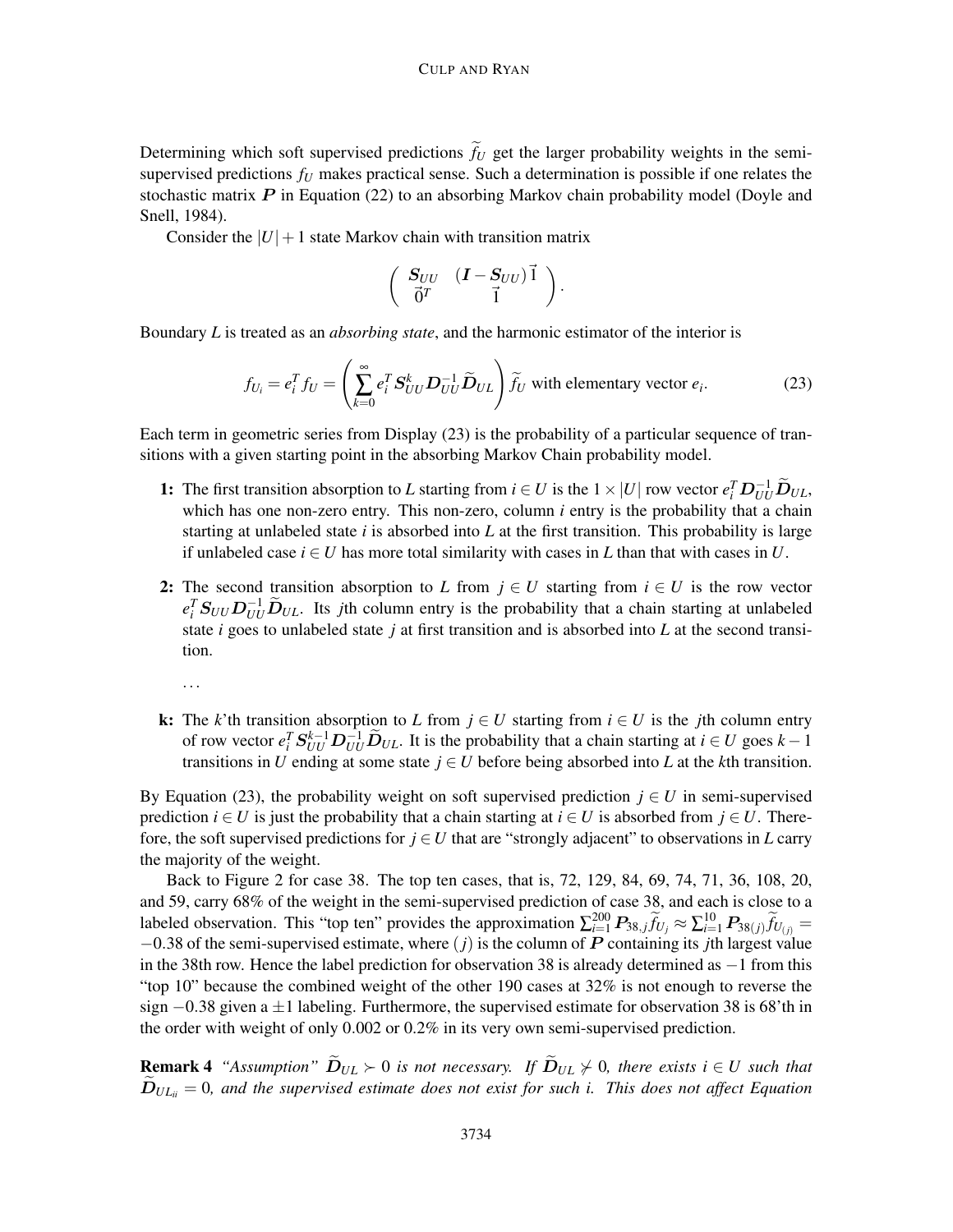(20), but is required in Factorization (21). Let  $\widetilde{D}_{UL}^+$  be the diagonal generalized inverse of  $\widetilde{D}_{UL}$ with the same number of zero entries. If  $\widetilde{D}_{UL}^+$  is substituted in place of the nonexistent  $\widetilde{D}_{UL}^{-1}$  so that  $\widetilde{D}_{UL}$  *nonexistent soft supervised estimators are set to*  $\widetilde{f}_{U_i} = \left( \widetilde{D}_{UL}^+ \bm{W}_{UL} f_L \right)$ *i* = 0*, Factorization (21) and its ensuing interpretation hold.*

# 5. Regularized Joint Harmonic Functions

Briefly consider the case when the response *y* is observed for all *n* observations. The Nadaraya-Watson kernel estimator  $f = Sy$  results if functional  $(y - f)^{T}W(y - f) + f^{T}\Delta f$  is minimized. In the semi-supervised setting when  $Y_U$  is missing, we replace *y* with the training response  $Y(Y_U)$  from Display (3) and jointly optimize for both *f* and *Y<sup>U</sup>* . In particular, the *regularized joint harmonic estimator* is the solution to

$$
\min_{Y_U, f} (Y(Y_U) - f)^T \mathbf{W} (Y(Y_U) - f) + f^T \Delta f + \gamma Y_U^T Y_U \quad \text{(Joint Optimization Problem)}.
$$
 (24)

The regularized joint harmonic estimator, given in Proposition 12, includes an estimator for both  $Y_U$ and *f*. The form of the *f* portion of this estimator is established as harmonic when  $\gamma = 0$  in Section 5.1. Discussion of the stabilizing effect due to the additional term  $\gamma Y_U^T Y_U$  in the context of the Joint Optimization Problem (24) when  $\gamma > 0$  is deferred until Section 5.2.

**Proposition 12** Let  $W \succeq 0$ . Assume  $(\Delta S)_{UU} \succ 0$  when one selects  $\gamma = 0$ ; this additional as*sumption is not required when one selects some* γ > 0*. The unique solution to the Joint Harmonic*  $\mathit{Optimization\ Problem\ (24)\ is}\ (Y_U,f)=\left(\hat{Y}_{U_\gamma},\mathbf{S} Y\left(\hat{Y}_{U_\gamma}\right)\right),\ where$ 

$$
\hat{Y}_{U_{\gamma}} = -((\Delta S)_{UU} + \gamma I)^{-1} (\Delta S)_{UL} Y_L.
$$

Matrix  $\Delta S$  has many of the properties of  $\Delta$  from Section 3, for example,  $\Delta \vec{1} = \vec{0}$  and  $\Delta S \vec{1} = \vec{0}$ . Moreover, it is easy to verify that  $\mathcal{N}(\Delta S) = \mathcal{N}(\Delta)$ . Proposition 11 establishes a result for the positive semi-definiteness of  $\Delta S$ , which is analogous to  $\Delta$  and Proposition 7.<sup>1</sup>

**Proposition 11** *If*  $W \succeq 0$  *then*  $\Delta S \succeq 0$ *.* 

By Proposition 11,  $W \succeq 0$  is a sufficient condition for the uniqueness of the joint harmonic estimator when  $\gamma > 0$ , but the added condition  $(\Delta S)_{UU} > 0$  from Proposition 12 is needed if  $\gamma = 0$ . Case  $\gamma = 0$ is discussed further in Section 5.1, and case  $\gamma > 0$  in Section 5.2.

**Remark 5** *The prediction of a novel case given its nonnegative similarities*  $(w_1, \dots, w_n)$  *and response estimate Y*ˆ*U*<sup>γ</sup> *is computed from the Nadaraya-Watson kernel based function*

$$
\check{h}(w_1,\dots,w_n)=\frac{\sum_{i\in L\cup U}w_iY_i(\hat{Y}_{U_{\gamma}})}{\sum_{i\in L\cup U}w_i},
$$

*where*  $\check{h}: \mathbb{R}^n \to \mathbb{R}$ . Finding the points in  $\mathbb{R}^n$  that satisfy  $\check{h}(w_1,\dotsm,w_n) = 0$  is how one finds bound*aries like those superimposed on Figure 2.*

<sup>1.</sup> Proposition 11 is used to prove Proposition 12 in Appendix A, but order was reversed here for presentation.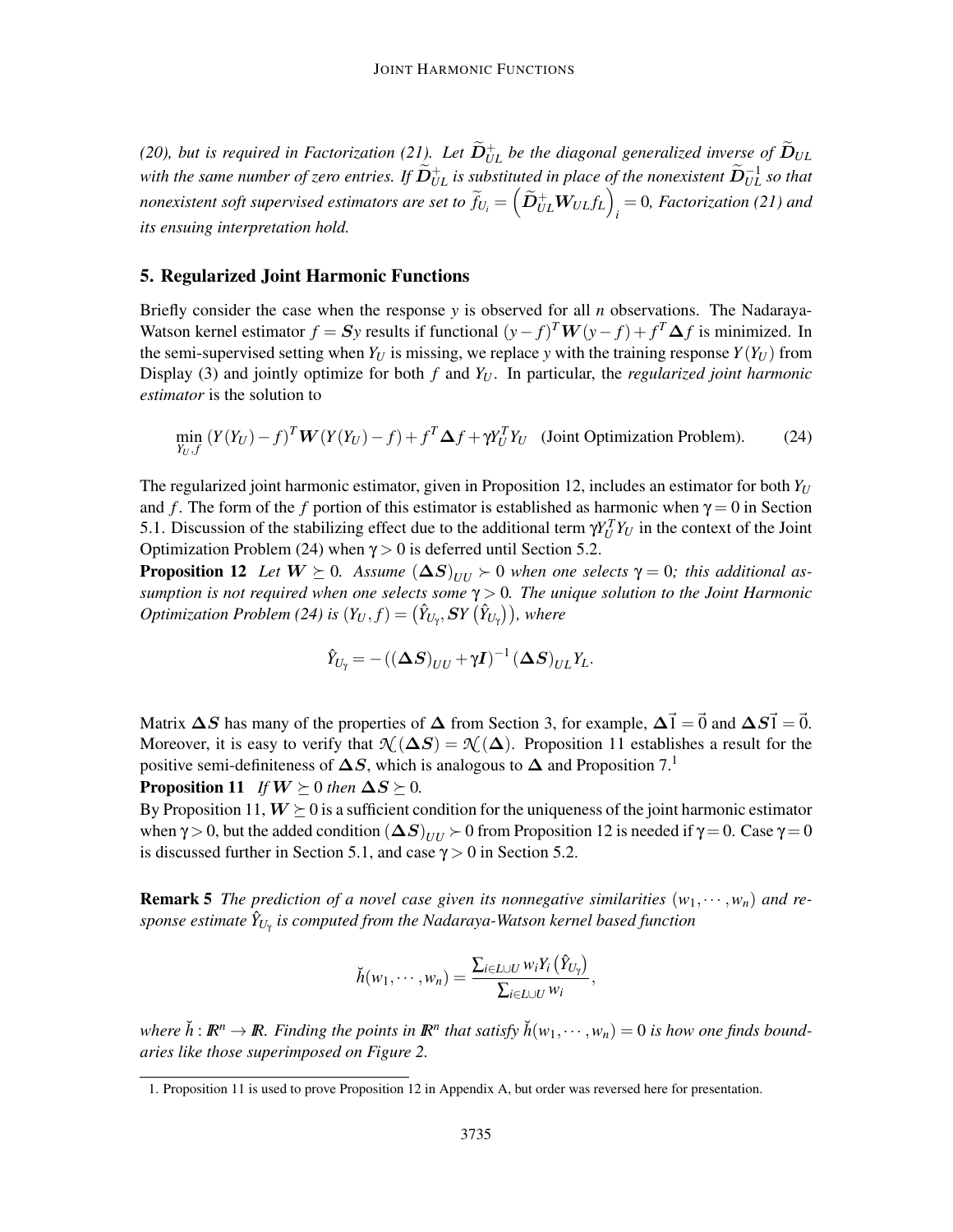## 5.1 Joint Harmonic Estimator  $γ = 0$

Here the joint harmonic function requires  $(\Delta S)_{UU}$  ≻ 0 for its uniqueness (see Proposition 12). Results to come later in this section show that its boundary estimator is built on the unlabeledunlabeled Schur complements of W and  $\Delta$  (refer to Section 2). First, Proposition 16 establishes an equivalence between these Schur complements and  $(\Delta S)_{UU}$  ≻ 0.

**Proposition 16** If  $W \succeq 0$  then

$$
(\Delta S)_{UU} \succ 0 \iff W_{UU} \succ 0, \ \Delta_{UU} \succ 0, \ and \ (W_{LL}^{\star} + \Delta_{LL}^{\star}) \succ 0.
$$

Conditions from Proposition 16 are necessary and sufficient for the existence of the smoother

$$
\Gamma_{LL} = (W_{LL}^{\star} + \Delta_{LL}^{\star})^{-1} W_{LL}^{\star}
$$
 (Joint Harmonic Smoother), (25)

and Theorem 18 states that smoother  $\Gamma_{LL}$  is that for the joint harmonic estimator. **Theorem 18** Let  $W \succeq 0$ , and assume that  $\Gamma_{LL}$  exists. The solution to the Joint Harmonic Opti*mization Problem (24) with* γ = 0 *has*

$$
f = \left(\begin{array}{c} f_L \\ (I - S_{UU})^{-1} S_{UL} f_L \end{array}\right) = \left(\begin{array}{c} \Gamma_{LL} \\ (I - S_{UU})^{-1} S_{UL} \Gamma_{LL} \end{array}\right) Y_L,
$$

*so f is in-fact harmonic.*

The work connecting the interior of a harmonic estimator to supervised estimators in Section 4.2 now applies to the joint harmonic estimator, that is, in particular recall  $f_U = PS_{UL} \Gamma_{LL} Y_L$  with P from Display (22). One can view Γ*LL* as a filter between the response *Y<sup>L</sup>* and the supervised prediction smoother  $S_{UL}$ , which provides additional robustness for misspecified responses over that of using *Y<sup>L</sup>* directly to form supervised predictions.

The boundary estimator is equivalently expressed as the solution to

$$
\min_{f_L} (Y_L - f_L)^T \boldsymbol{W}_{LL}^{\star} (Y_L - f_L) + f_L^T \boldsymbol{\Delta}_{LL}^{\star} f_L.
$$
\n(26)

Optimization (26) provides an interesting example of the labeled loss optimization problem from Display (18), where  $W_{LL}^{\star}$  allows unlabeled data to influence the weighted squared error loss functional independent of *f<sup>U</sup>* . Hence, the harmonic result for labeled loss is still preserved, but the loss function is not independent of the unlabeled data. This also shows how this estimator generalizes the supervised case by replacing  $W_{LL}$  with  $W_{LL}^*$  and  $\tilde{\Delta}_{LL}$  with  $\Delta_{LL}^*$ . Furthermore, since  $\boldsymbol{\Gamma}_{LL}=\boldsymbol{I}-(\boldsymbol{W}^{\star}_{LL}+\boldsymbol{\Delta}^{\star}_{LL})^{-1}\,\boldsymbol{\Delta}^{\star}_{LL},$ 

$$
\Delta_{LL}^{\star} v = \vec{0} \iff \Gamma_{LL} v = v,
$$

so the joint harmonic estimator is a *cluster assumption classifier* (refer to Section 4.1). Proposition 19 provides further insight on the smoothing properties of Γ*LL*.

**Proposition 19** *If*  $W \succeq 0$  *and*  $\Gamma_{LL}$  *exists then each eigenvalue of*  $\Gamma_{LL}$  *is an element of* [0,1]*.* The above results for smoother Γ*LL* are weaker than those for the stochastic semi-supervised smoother M*LL* from Figure 1. In general, Γ*LL* is not stochastic, although it was stochastic in nearly every numerical example we considered. In cases when Γ*LL* is stochastic, the stronger condition that  $|e_i^T f_U| \leq |e_i^T Y_L|$  holds, by the maximum principle of harmonic functions (Doyle and Snell, 1984).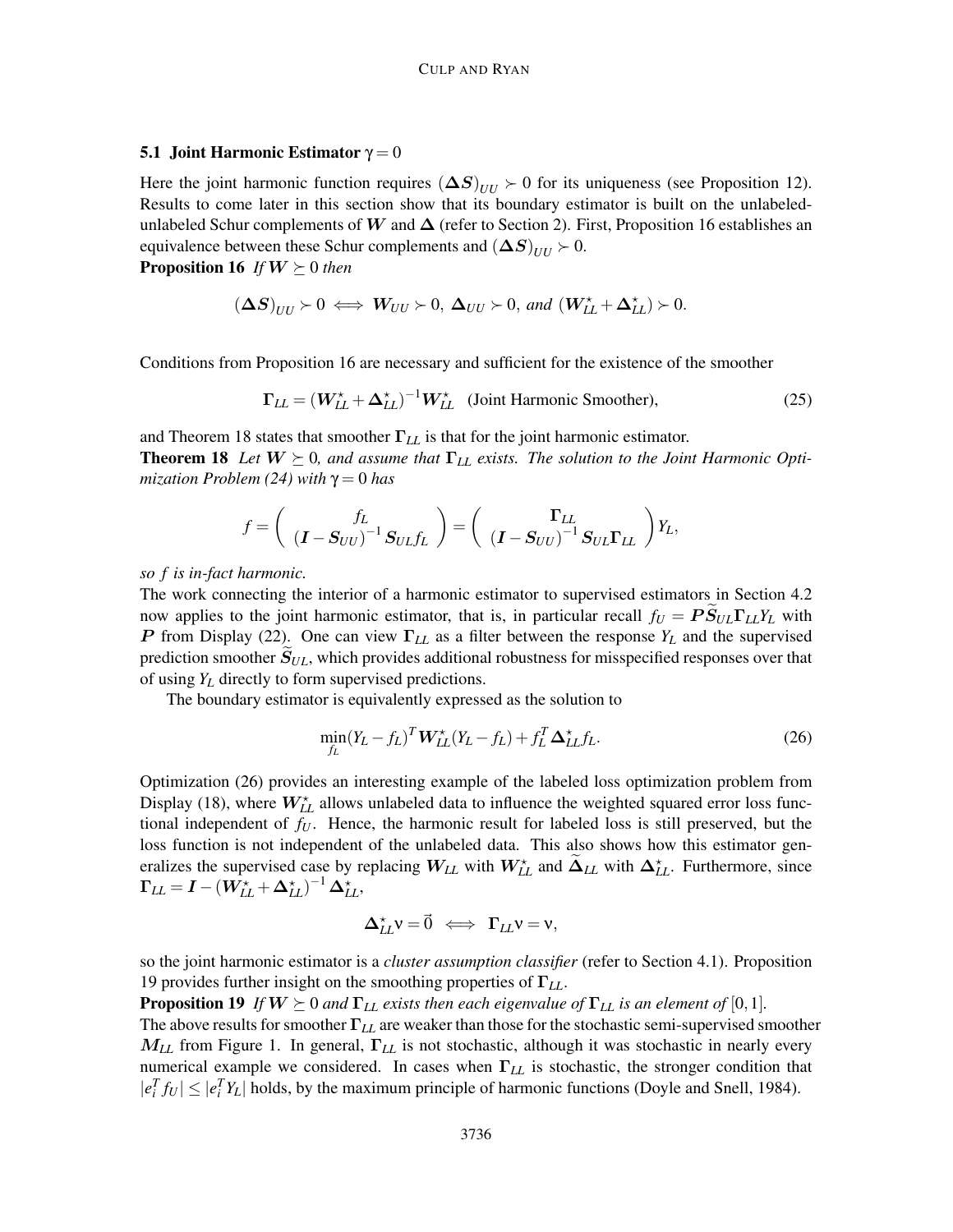In applications such as those in Sections 6 and 7, assumptions for the uniqueness of the  $\gamma = 0$ joint harmonic estimator are not likely to be satisfied. These assumptions are especially sensitive to circumstances where W is generated from X with a kernel function set to small  $\lambda$ . The breakdown tends to worsen when  $|L|/n$  is small. On the other hand, the  $\gamma > 0$  regularized joint harmonic estimators in Section 5.2 elegantly relax these assumptions by modifying the Schur complements on the right of Display (25).

## 5.2 Regularized Joint Harmonic Estimators  $\gamma > 0$

If the Joint Optimization Problem (24) is regularized with some  $\gamma > 0$ , the resulting joint estimator is unique. This estimator is built off of "regularized Schur complements"

$$
W_{LL_{\gamma}}^{\star} = W_{LL} - W_{LU} W_{UU_{\gamma}}^- W_{UL}, \qquad (27)
$$

$$
\Delta_{LL_{\gamma}}^{\star} = \Delta_{LL} - \Delta_{LU} \Delta_{UU_{\gamma}}^{-} \Delta_{UL}, \qquad (28)
$$

where the "regularized inverses"

$$
W_{UU_{\gamma}}^{-} = \left(\Delta_{UU}S_{UU} + \gamma I\right)^{-1}\left(I - S_{UU}\right)^{T},\tag{29}
$$

$$
\Delta_{UU_{\gamma}}^{-} = (\Delta_{UU} S_{UU} + \gamma I)^{-1} S_{UU}^{T}.
$$
\n(30)

If γ = 0,  $\rho(S_{UU}) < 1$ , and  $\rho(I - S_{UU}) < 1$ , then  $W_{UU_0}^- = W_{UU}^{-1}$  and  $\Delta_{UU_0}^- = \Delta_{UU}^{-1}$ , so regularized Schur complements in Displays (27) and (28) simplify to the Schur complements on the right of Display (25). It is also easily verified that

$$
\Gamma_{LL_{\gamma}} = \left( W_{LL_{\gamma}}^{\star} + \Delta_{LL_{\gamma}}^{\star} \right)^{-1} W_{LL_{\gamma}}^{\star}
$$
 (Regularized Joint Smoother)

exists for any  $\gamma > 0$ . Theorem 21 extends Theorem 18 from  $\gamma = 0$  to  $\gamma > 0$ . **Theorem 21** Let  $W \succeq 0$ . Let  $f_Y$  denote the solution to the Joint Harmonic Optimization Problem *(24) with* γ > 0*. Then*

$$
f_{\gamma} = \left(\begin{array}{c} \Gamma_{LL_{\gamma}} \\ -\left(\boldsymbol{\Delta}_{UU_{\gamma}}\right)^{T} \boldsymbol{\Delta}_{UL} \Gamma_{LL_{\gamma}} + \left(\boldsymbol{I} - \left(\boldsymbol{\Delta}_{UU_{\gamma}}\right)^{T} \boldsymbol{\Delta}_{UU}\right) \boldsymbol{S}_{UL} \end{array}\right) Y_{L}.
$$

The Theorem 21 decomposition is a compromise between the semi-supervised harmonic estimator (labeled connective) and supervised kernel estimator (labeled adjacent)

$$
f_{U_{\gamma}} = \underbrace{-\left(\Delta_{UU_{\gamma}}^{-}\right)^{T} \Delta_{UL} f_{L_{\gamma}}}_{\text{Harmonic Part}} + \underbrace{\left(I - \left(\Delta_{UU_{\gamma}}^{-}\right)^{T} \Delta_{UU}\right) S_{UL} Y_{L}}_{\text{Supervised Part}}.
$$

In the case of  $\gamma = 0$ , the harmonic part reduces to the harmonic estimator, and the supervised part equals zero. On the other extreme, as  $\gamma \rightarrow \infty$ , the harmonic part converges to zero, while the supervised part has limit

$$
f_{\gamma} \to f_{\infty} = \mathbf{S}Y(\vec{0}) = \left(\begin{array}{c} \mathbf{S}_{LL} \\ \mathbf{S}_{UL} \end{array}\right)Y_L = \left(\begin{array}{c} \mathbf{Q}_L \widetilde{\mathbf{S}}_{LL} \\ (\mathbf{I} - \mathbf{Q}_U) \widetilde{\mathbf{S}}_{UL} \end{array}\right)Y_L = \left(\begin{array}{c} \mathbf{Q}_L \widetilde{f}_L \\ (\mathbf{I} - \mathbf{Q}_U) \widetilde{f}_U \end{array}\right),\tag{31}
$$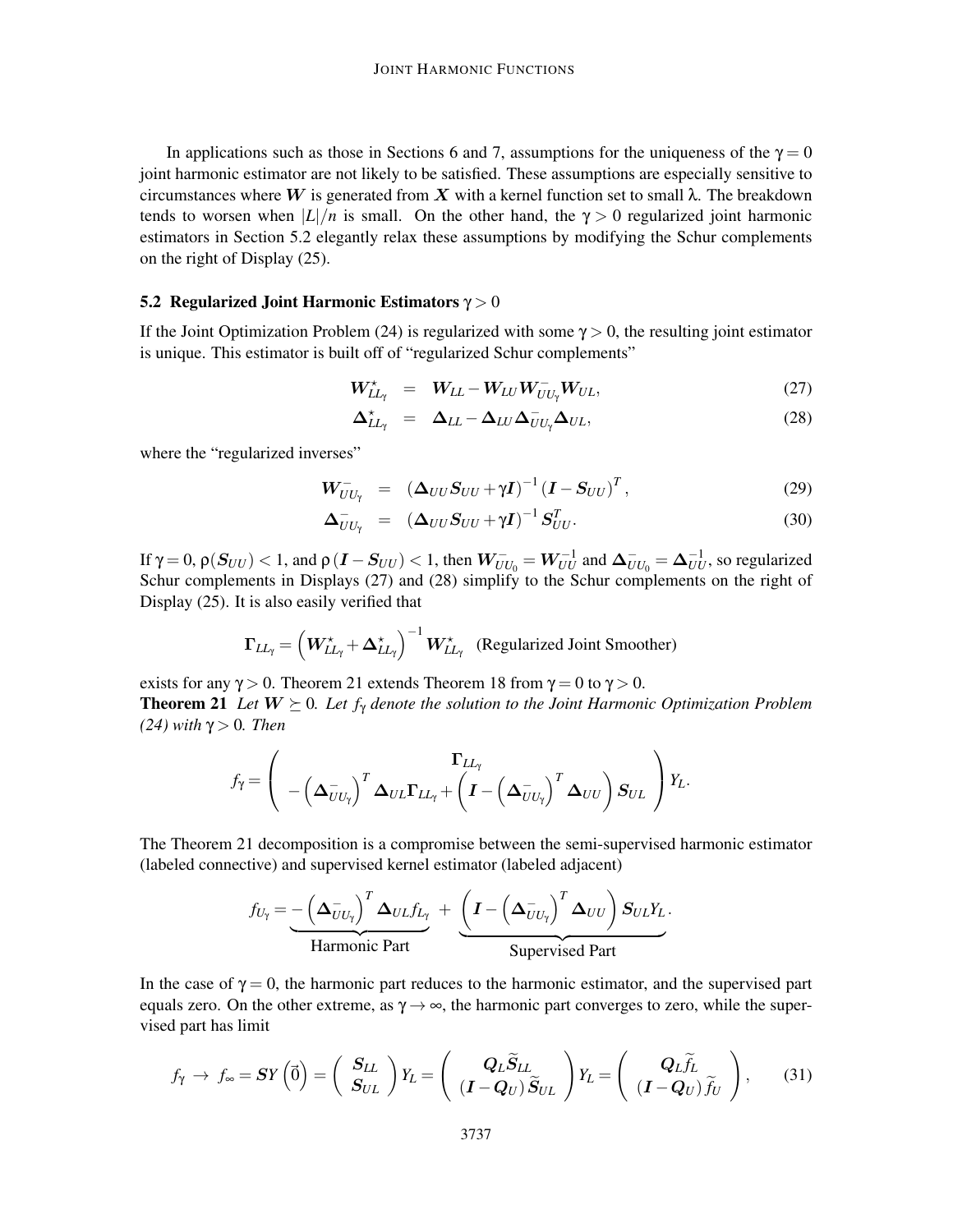#### CULP AND RYAN



Figure 3: The "two moons" data from Figure 2 with regularized joint harmonic classification boundary curves on left. Noise degradation study on right. Black: *gamma* = 0 (harmonic extreme). Gray:  $\gamma = \infty$  (supervised extreme). Rainbow spectrum: ordered by  $\gamma \in (0, \infty)$ .

where diagonal matrix  $Q_U$  has  $Q_{U_{ii}} = \sum_{j \in U} W_{ij} / \sum_{j \in L \cup U} W_{ij}$  for  $i \in U$  and  $Q_L$  is defined analogously on *L* (apply Remark 4 when entries in  $\tilde{f}_U$  do not exist). Each estimator is a multiple of the supervised case by the right of Equation (31), so  $\lim_{\gamma \to \infty} sign(f_i) = sign(f_i)$  for every *i* in the context of a classification problem with  $Y_L \in \{-1, 1\}^{|L|}$ .

The "two moons" data from Figure 2 are now revisited in Figure 3. The black joint harmonic function ( $\gamma = 0$ ) and the gray supervised extreme ( $\gamma = \infty$ ) borders in the left panel of Figure 3 correspond to the harmonic and supervised borders in Figure 2 as expected. The rainbow spectrum of borders rely less on the interior network and more on local supervised estimates as  $\gamma$  increases. Now, suppose the "two moons" data were instead observed with noise around each observation. Independent random samples from  $N(0, \sigma^2)$  were added to each coordinate after scaling each axis in the left panel to sample standard deviation one. The regularized joint harmonic estimate was computed for each  $\gamma$  and  $\sigma$  over a grid, and unlabeled errors were recorded over this grid assuming the "truth" of a constant labeling by moon in the  $\sigma = 0$  noiseless data on left. This was repeated 50 times, and average unlabeled error rates versus noise variation  $\sigma$  are plotted by  $\gamma$  in the right panel of Figure 3. While the joint harmonic function and the supervised solution are optimal for small and large  $\sigma$ , compromise solutions are best for data with an intermediate level of noise. Overall, the regularized joint harmonic estimator is a compromise between the harmonic estimator (which emphasizes unlabeled connectivity to labeled cases) and the supervised estimator (which requires unlabeled adjacency to labeled cases).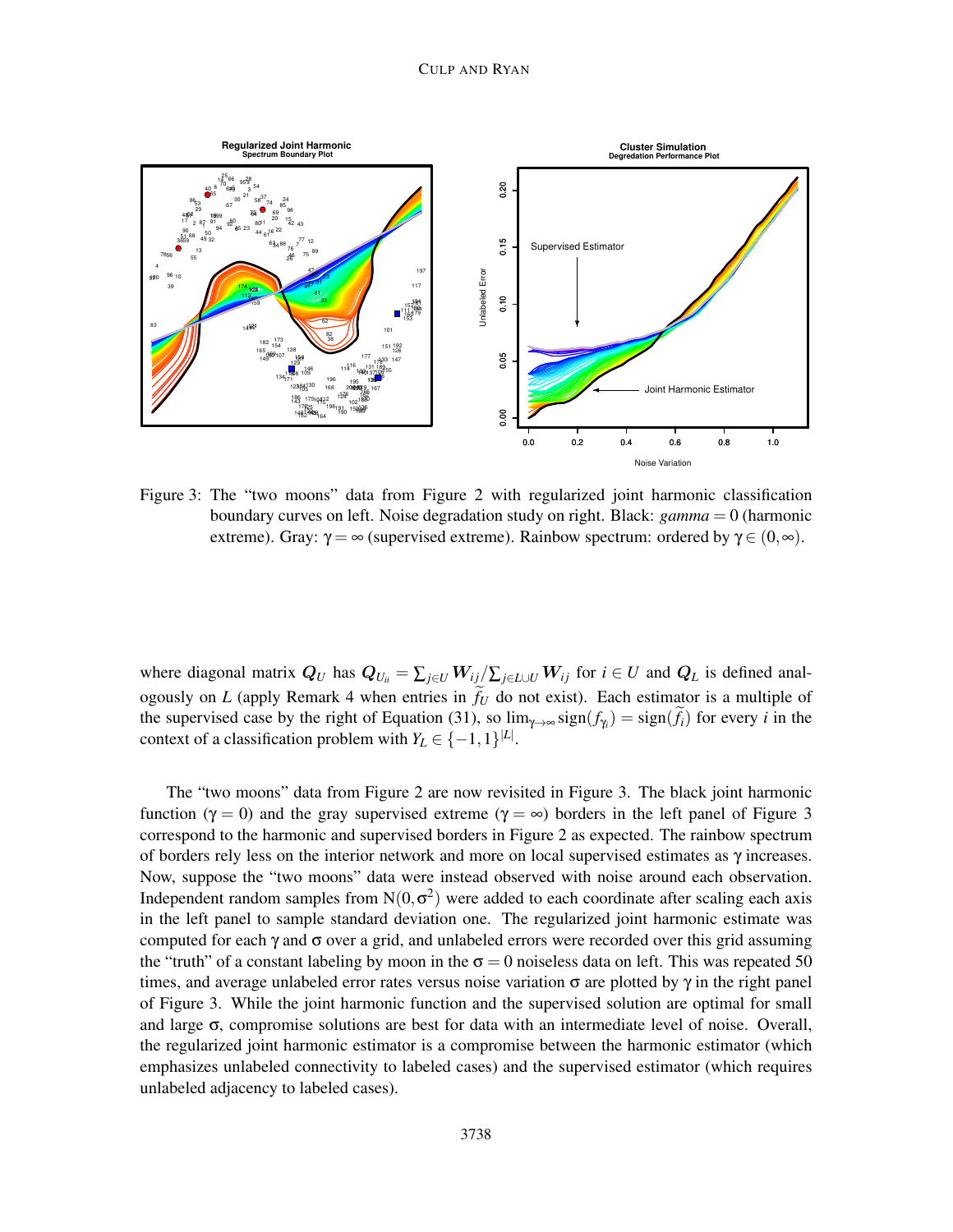

Figure 4: Regularized joint harmonic analyses of the protein data. Left: Uniqueness condition (top) and performance measure (bottom) versus regularization parameter  $log(\gamma)$  with a labeled set of size  $|L| = 100$ . Right: Uniqueness measure (top) and performance (bottom) for each of 50 replicates at each |*L*| tested.

## 5.3 Joint Training Connections

The regularized joint harmonic estimator is the solution to a particular version of a *generalized joint training* optimization problem

$$
\min_{Y_U, f} L(Y(Y_U), f) + \eta J_1(f) + \gamma J_2(Y_U)
$$
\n(32)

with  $L(y, f)$  a loss function,  $J_1(f) \ge 0$  a penalty term independent of  $Y_U$  with  $\eta \ge 0$ , and  $J_2(Y_U) \ge 0$ a penalty term independent of *f* with  $\gamma \ge 0$ . It is clear how to choose  $L(\cdot, \cdot)$ ,  $J_1(\cdot)$ , and  $J_2(\cdot)$  so that the generalized problem from Display (32) simplifies to the problem in Display (24). The  $S<sup>3</sup>VM$  (Chapelle et al., 2006a) is approximated by setting  $L(\cdot, \cdot)$  as a diagonally weighted hinge loss function with  $L(Y(Y_U), f) = c_1 \sum_{i \in L} (1 + Y_i f_i) + c_2 \sum_{i \in U} (1 + Y_i f_i) +$  for  $c_1, c_2 \in \mathbb{R}^+$ , optimizing  $Y_U$ in a binary space, setting  $J_1(f)$  as a quadratic ambient penalty, and forcing  $\gamma = 0$ . In this case,  $\sum_{i \in U} (1 + Y_i f_i)_+$  is referred to as an interplay penalty between  $Y_U$  and  $f_U$ . The SSVM and SPSI algorithms are also construed as approximations of Optimization (32) (Wang and Shen, 2007). Lastly, linear joint training was proposed in Culp (2013) to extend the elastic net and other linear approaches into the semi-supervised setting.

## 6. Protein Interaction Data

Data on  $n = 1237$  proteins from yeast organisms were collected. Each of 13 systems was used to detect the presence of protein-to-protein interactions (Kui et al., 2002). Adjacencies in  $W$  are taken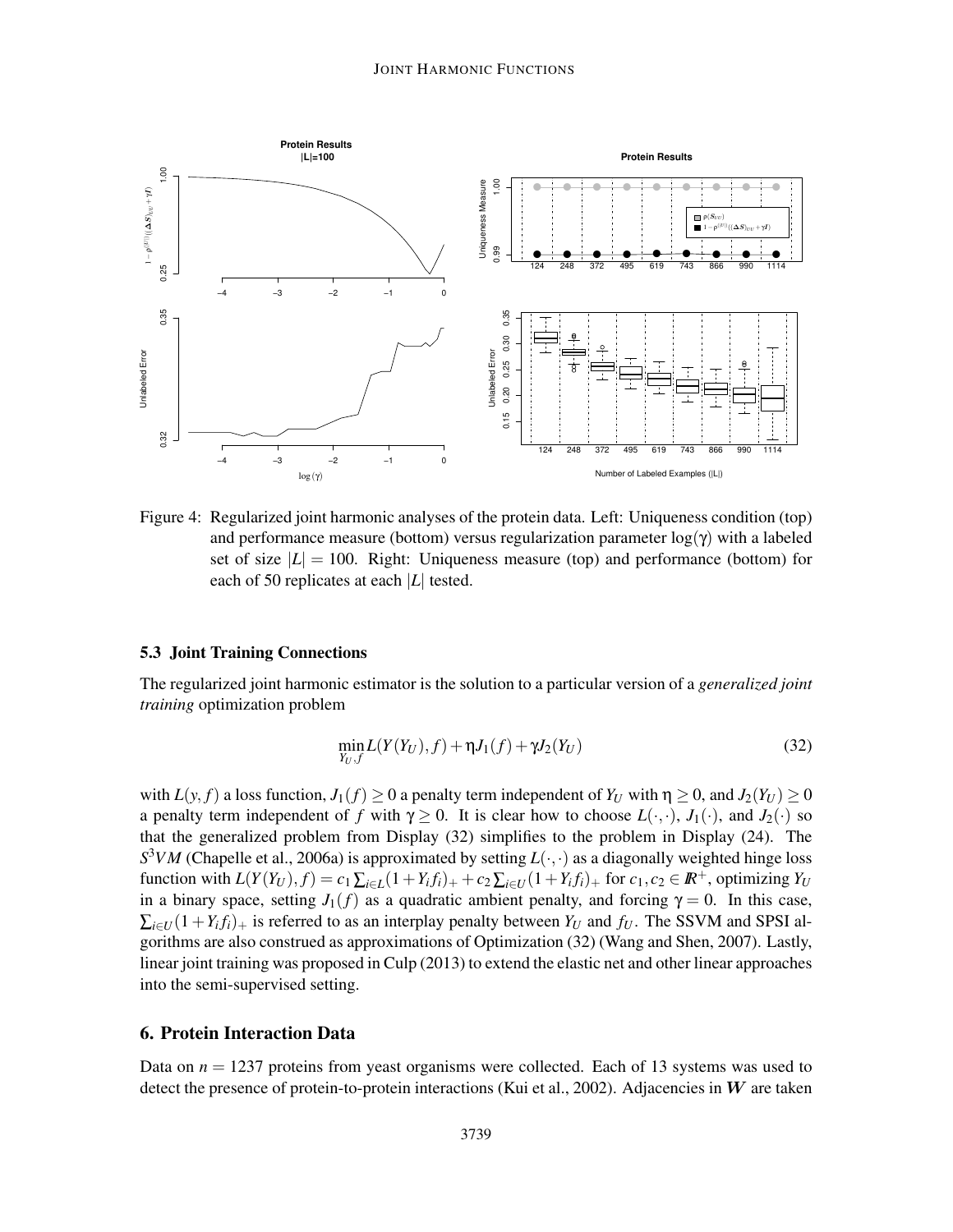to be the proportion of systems detecting an interaction, so

$$
W_{ij} = \begin{cases} \frac{1}{13} \sum_{s} I_{\text{[system } s \text{ detected an interaction between proteins } i, j\} & i \neq j \\ 1 & i = j. \end{cases}
$$

An important yet difficult problem is to classify whether or not a protein is located on the nucleus of a cell (Yamanishi et al., 2004). A number of analyses of W using the regularized joint harmonic estimator are presented in Figure 4. All 1237 proteins were included in each analysis, but the definition of the boundary was altered. The clamped harmonic and joint harmonic approaches are singular in each of these analyses, whereas the regularization strategy posed for the joint harmonic estimator provides the practical benefit of a well-defined classifier with a unique solution. Furthermore, the protein interaction graph  $W$  was observed directly, so there is no tuning parameter for either harmonic estimator.

Boundary *L* is 100 randomly selected proteins in the left panels of Figure 4. Since  $\rho(S_{UU}) = 1$ , any harmonic estimator is singular. On the other hand, the regularized joint harmonic estimator is applicable with large enough  $\gamma$  so that  $(\Delta S)_{UU} + \gamma I$  is invertible, that is, when  $\rho^{(|U|)}((\Delta S)_{UU} +$  $\gamma I$ ) > 0 in the top panel. The corresponding unlabeled error performance as a function of log( $\gamma$ ) is plotted in the bottom panel.

Consider now the analyses in the right panels of Figure 4. Proportion  $|L|/n$  was varied from 0.1 to 0.9 by 0.1, and an analysis like that on the left was run for each of 50 randomly selected boundary sets at each |*L*|. The top right panel shows that the spectral radius uniqueness assumption was violated for any harmonic estimator, for example, the clamped or  $\gamma = 0$ , whereas regularization of the joint harmonic approach identified a well-defined classifier. The corresponding testing errors indicate a trend toward improved performance as the size of the labeled set increases in the bottom panel.

## 7. Machine Learning Data Sets

A comparison of procedures was based on three data sets from the UCI repository (Frank and Asuncion, 2010), that is, the ionosphere data set with  $n = 351$  observations, thyroid data  $n = 215$ , and breast cancer data  $n = 699$ , and a publicly available pharmaceutical solubility data set with  $n =$ 5631 (Izenman, 2008). Missing values within the solubility data were handled by mean imputation. The  $|L \cup U| \times |L \cup U|$  matrix W was computed from X feature data using the Gaussian kernel function, that is,  $W_{ij} = K_{\lambda}(x_i, x_j)$ . Five-fold cross-validation was used to estimate  $(\hat{\lambda}, \hat{\gamma})$  for the regularized joint harmonic function and  $\hat{\lambda}$  for the clamped harmonic estimator. A semi-supervised SVM (*S* <sup>3</sup>*VM*) with a linear kernel was also fit; its cost and gamma parameters were estimated using cross-validation with the *svm.tune* function from R library *e1071* (R Core Team, 2012; Meyer et al., 2012).

A transductive comparison is provided by Figure 5. The ionosphere and thyroid data were each randomly partitioned into *L* and *U* sets 50 times for each  $|L| = 10, 20, 30, 40, 50$ , and the techniques were all run on the same *L* and *U* partitions. The top and middle panels of Figure 5 summarize a particular example with  $|L| = 20$  from the corresponding bottom panel. The clamped harmonic estimator is computationally singular and cannot be computed when  $\rho(S_{UU}) \approx 1$  (see Remark 6). This occurs for any  $\lambda < 0.3$ , that is,  $\log(\lambda) < -1.2$ , in the ionosphere application and for any  $\lambda < 0.2$ , that is,  $\log(\lambda) < -1.6$ , in the thyroid application. The joint harmonic estimator ( $\gamma = 0$ ) requires the more stringent assumption  $(\Delta S)_{UU}$  ≻ 0, and it was singular for all  $\lambda$  in the ionosphere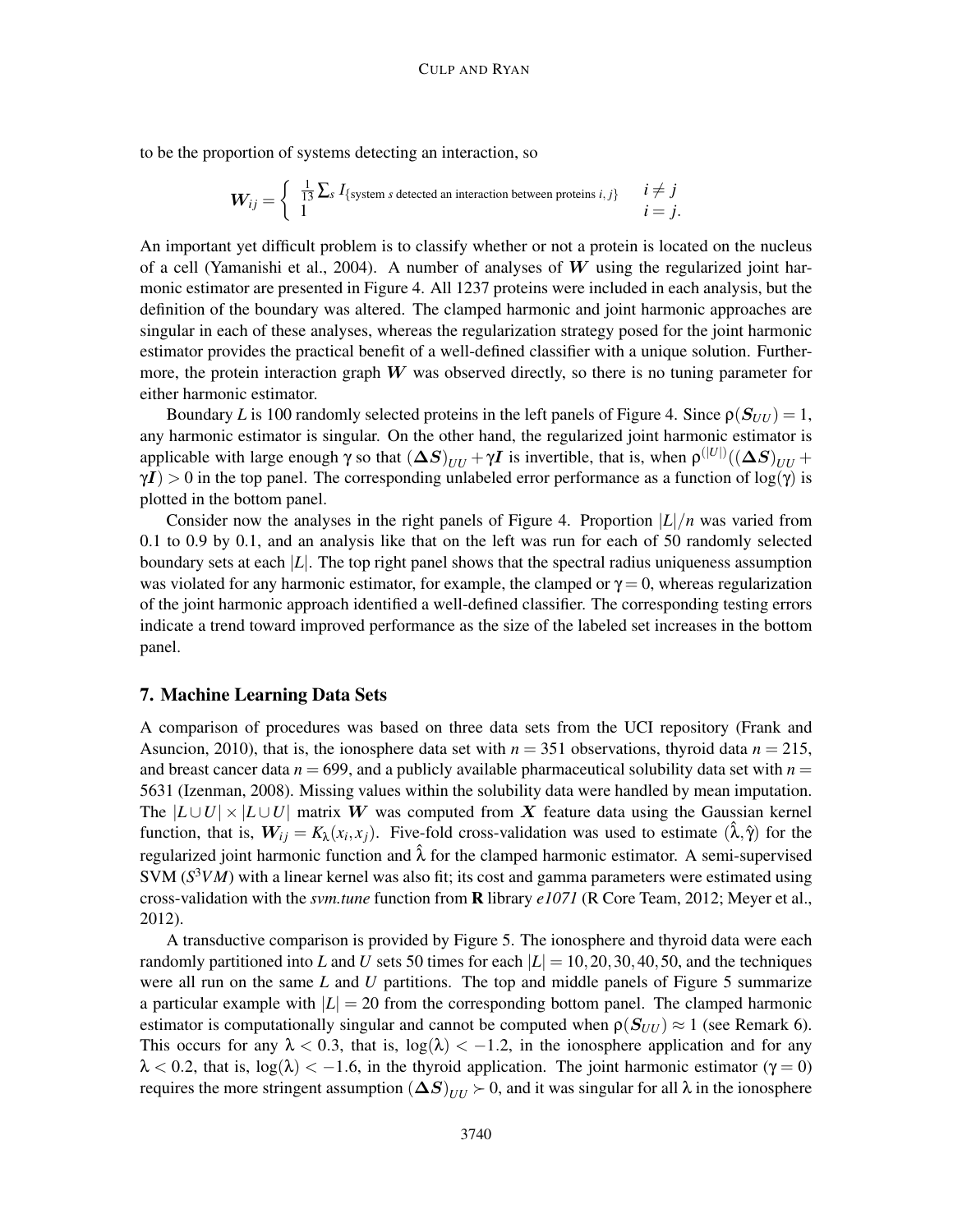

Figure 5: Transductive results for the ionosphere (left) and thyroid (right) data sets. Uniqueness measure (top) and unlabeled error performance (middle) each versus kernel parameter  $log(\lambda)$  for a particular analysis with  $|L| = 20$  from the bottom panels. Unlabeled error rate performance (bottom) of the regularized joint harmonic, clamped harmonic, and *S* <sup>3</sup>*VM* estimators for 50 randomly selected labeled sets *L* of each size  $|L| = 10, 20, 30, 40, 50$ .

application. However, estimates  $\hat{\gamma} = 0.5$  and  $\hat{\gamma} = 0.04$  in the ionosphere and thyroid applications were obtainable with the regularized joint harmonic estimator. Its access to a wider range of values λ, especially small λ, may yield substantial improvement in performance in other applications, like that seen in the bottom panels of Figure 5. As expected, a substantial performance gap exists between the regularized joint harmonic estimator and the clamped harmonic estimator. The *S* <sup>3</sup>*VM* also outperformed the clamped harmonic estimator.

A semi-supervised comparison is provided by Figure 6. The data were first randomly partitioned into "seen" (25%) and "unseen" (75%) cases. The seen cases *L*∪*U* were then randomly partitioned into sets *L* and *U* of each size  $|L| = 10, 20, 30, 40, 50$ . The techniques were all run on the same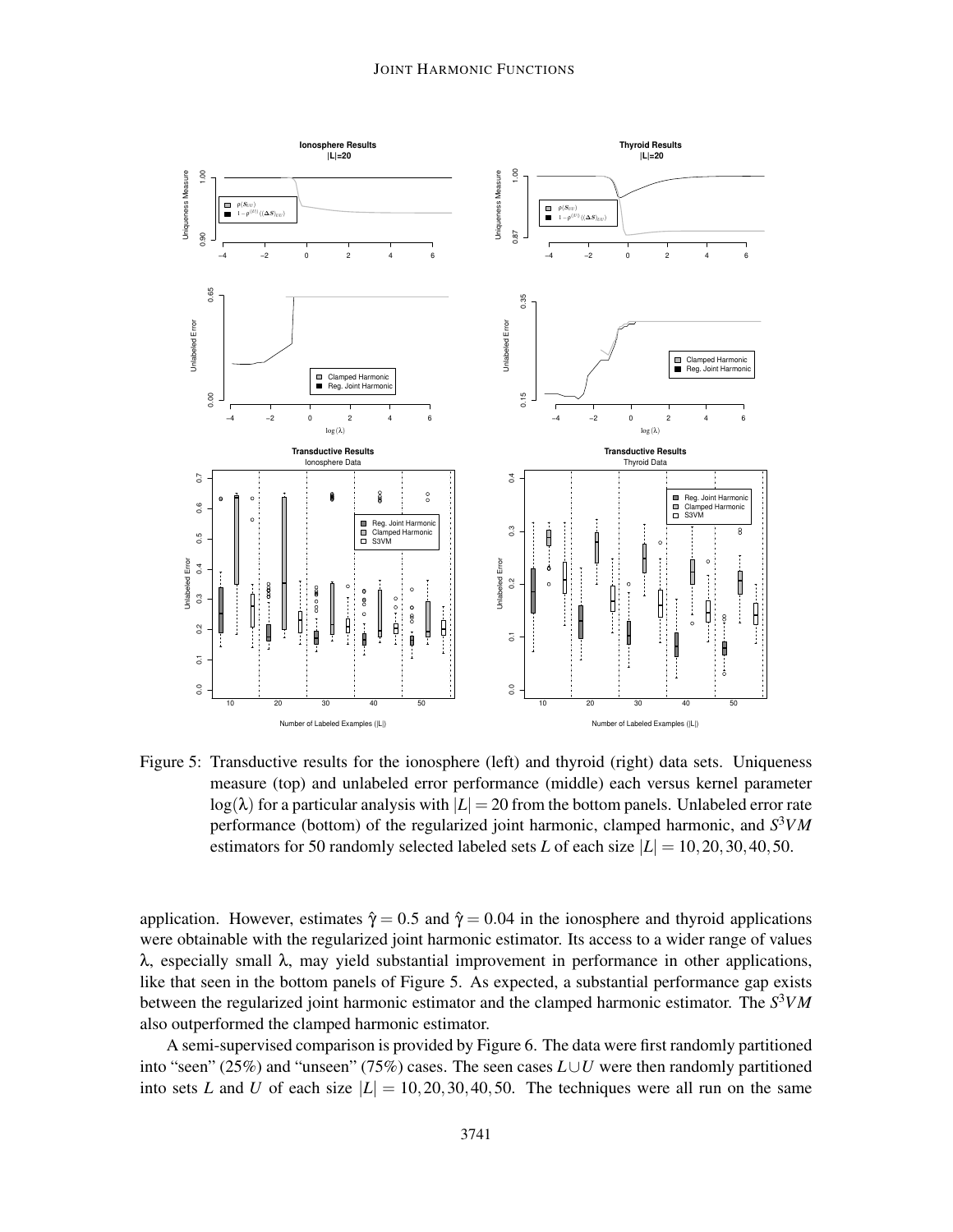### CULP AND RYAN



Figure 6: Semi-supervised out-of-sample error rate performance of the regularized joint harmonic and *S* <sup>3</sup>*VM* estimators on four publicly available data sets. Each randomly obtained out-ofsample extension was 75% of cases. The other 25% were treated as *L*∪*U*. Labeled sets *L* of each size  $|L| = 10, 20, 30, 40, 50$  were also obtained randomly prior to cross-validation. This entire process was repeated 50 times.

"unseen," *L*, and *U* partitions, and the entire process was repeated 50 times. The clamped harmonic estimator is no longer applicable. Semi-supervised performance comparisons (Figure 6) of the regularized joint harmonic approach to the *S* <sup>3</sup>*VM* are consistent with the transductive case (Figure 5), and the variability of the error measure increased in the out-of-sample extension as expected. In short, Figures 5 and 6 include real, low labeled sample size, transductive and semi-supervised applications, and the competitive stature of our proposed regularized joint harmonic estimator holds.

Remark 6 *Assumptions for the uniqueness of the clamped harmonic and the regularized joint harmonic approaches depend on the denseness or sparseness of the* W*UL component of similarity graph* W*. Sparseness makes the needed eigenvalue conditions more difficult to satisfy. One might expect a*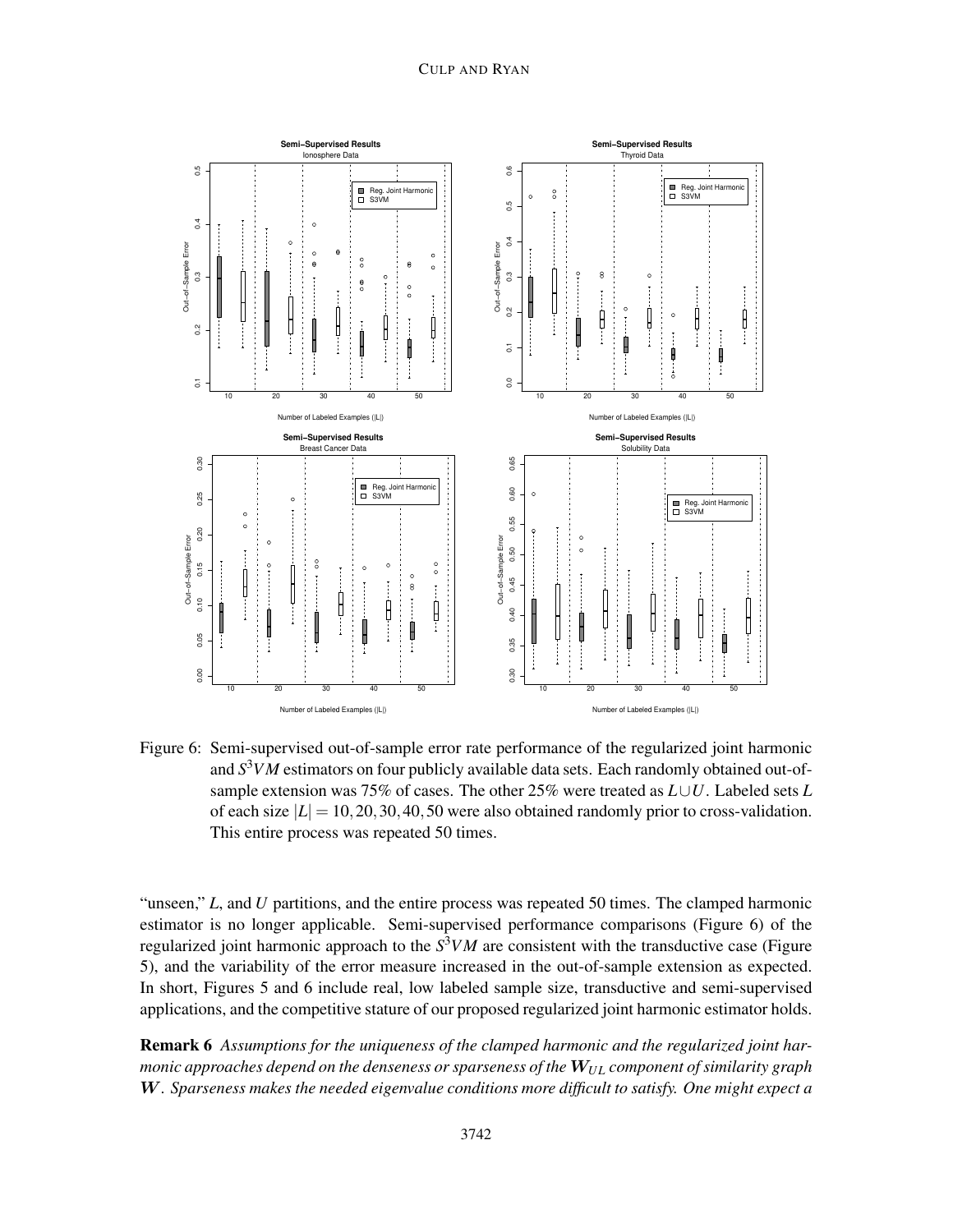*more sparse* W*UL component when the labeled set size* |*L*| *is small relative to the unlabeled set size* |*U*|*. As kernel parameter* λ *decreases, the off-diagonal elements of* W *approach 0, and this forces computational zeros in matrix* W*UL leading to less stable estimators for any harmonic estimator. This follows since*  $S\vec{1} = \vec{1}$ *, and so if*  $S_{UL}\vec{1} \approx \vec{0}$ *, then*  $S_{UU}\vec{1} \approx \vec{1}$ *. Hence,*  $\rho(S_{UU}) \approx 1$  *in the sparse case. On the other hand, larger values of* λ *allow the potential for a denser* W*UL component which potentially makes the eigenvalue assumptions less stringent. The parameter*  $\lambda$  *is estimated using five-fold cross-validation, which does not account for assumptions on* W*UL. Regularization within the joint harmonic approach has the key advantage of a unique estimator for any*  $\lambda > 0$ *.* 

## 8. Conclusion

Semi-supervised harmonic estimation for graph-based semi-supervised learning was examined theoretically and empirically. A cluster assumption classifier was also defined, and it was shown that such classifiers assign labels to data that conform to the cluster assumption in the logical manner. Harmonic functions with a well-chosen boundary are examples of cluster assumption classifiers. In addition, harmonic functions were shown to be weighted averages of local supervised estimators applied to the interior. This work further established that harmonic estimators rely primarily on connectivity within the unlabeled network to form predictions using local supervised estimators; supervised estimates near labeled cases are up-weighted while supervised estimates deep within the network are down-weighted. Another key contribution, the development of the regularized joint harmonic function approach, used a joint optimization criterion with regularization to automate the trade-off between labeled connectivity versus labeled adjacency. Empirical results demonstrated the practical benefit gained by regularization of joint harmonic estimation.

## Acknowledgments

The authors thank the AE and anonymous referees for their useful comments and suggestions. The work of Mark Vere Culp was supported in part by the NSF CAREER/DMS-1255045 grant. The work of Kenneth Joseph Ryan was supported in part by the U.S. Department of Justice 2010-DD-BX-0161 grant. The opinions and views expressed in this paper are those of the authors and do not reflect the opinions or views at either the NSF or the U.S. Department of Justice.

## Appendix A. Proofs

Proofs of Lemmas, Propositions, and Theorems follow.

## A.1 Problem Set-Up

**Proposition 7** *Laplacian*  $\Delta \succeq 0$ *.* 

**Proof** Matrix  $\Delta$  satisfies  $\Delta_{ii} = \sum_{k=1}^{n} W_{ik} I_{\{i \neq k\}} \geq W_{ij} = -\Delta_{ij} \geq 0$  for each  $i \neq j$ , and such symmetric, diagonally dominant *Z*-matrices are positive semi-definite.

**Proposition 8** *If*  $W \succeq 0$  *then each eigenvalue of*  $S = D^{-1}W$  *is an element of* [0,1]*.*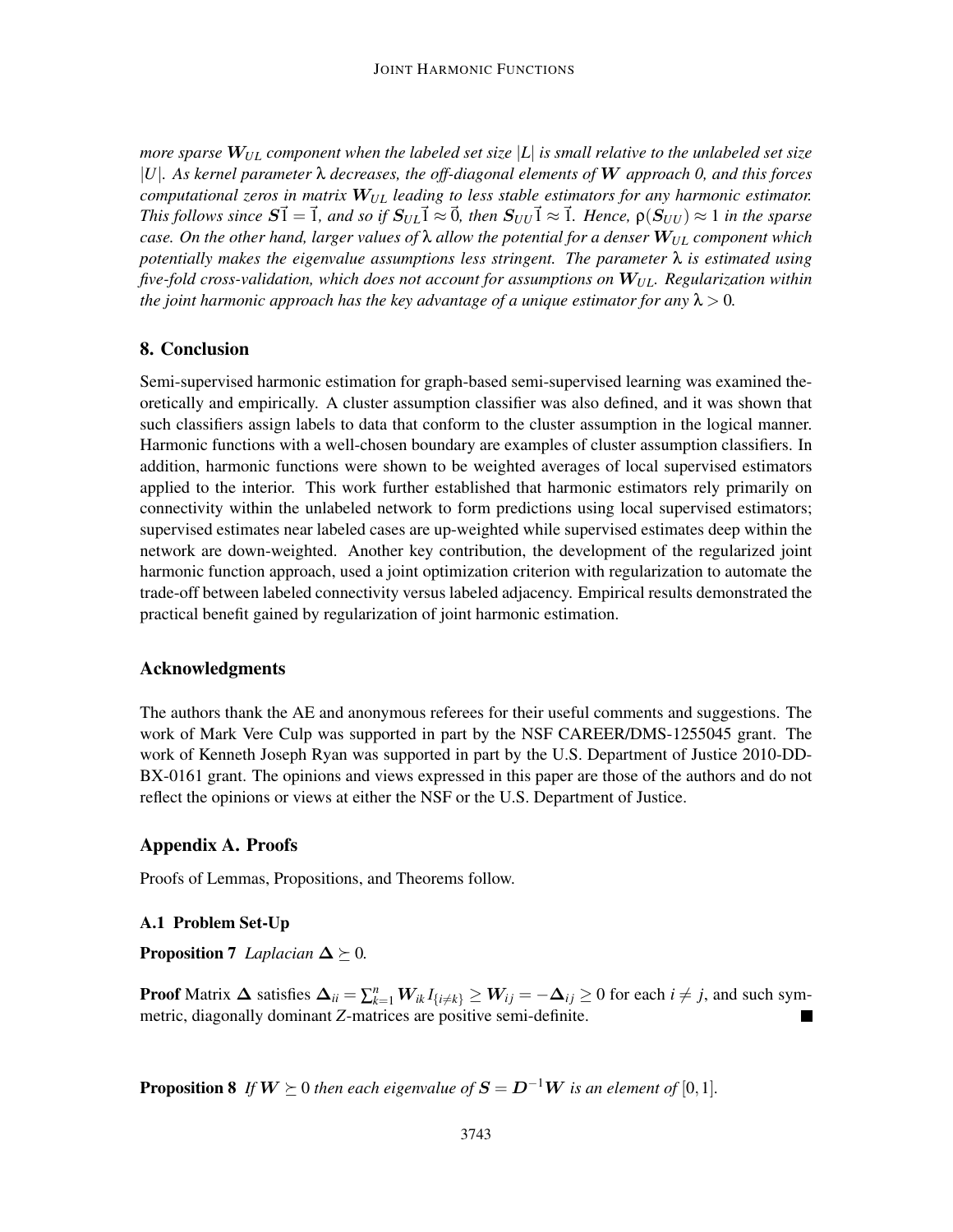**Proof** Matrices S and  $D^{-1/2}WD^{-1/2} \ge 0$  have the same eigenvalues, so the eigenvalues of S are bounded below by 0. Proposition 7 implies  $D^{-1/2} \Delta D^{-1/2} = I - D^{-1/2} W D^{-1/2} \succeq 0$ , so the eigenvalues of  $D^{-1/2}WD^{-1/2}$  and hence S are also bounded above by 1.

**Lemma 9** *If*  $W \succeq 0$  *then each eigenvalue of*  $S_{UU}$  *is an element of* [0, 1]*.* 

**Proof** Define  $I_U = \text{diag}(\mathbf{1}_{\{i \in U\}})$  based on the binary vector  $\mathbf{1}_{\{i \in U\}} \in \mathbb{R}^{|L \cup U|}$ . Matrices  $S_{UU}$  and  $(D^{-1/2}WD^{-1/2})_{UU} = I_U D^{-1/2}WD^{-1/2}I_U \succeq 0$  have the same eigenvalues, so

$$
\rho(\boldsymbol{S}_{UU}) = \rho\left(\boldsymbol{I}_U \boldsymbol{D}^{-1/2} \boldsymbol{W} \boldsymbol{D}^{-1/2} \boldsymbol{I}_U\right) \le \rho\left(\boldsymbol{D}^{-1/2} \boldsymbol{W} \boldsymbol{D}^{-1/2}\right) \le 1,
$$

where the second inequality was justified during the proof of Proposition 8.

**Proposition 10** If  $W \succeq 0$  then the following conditions are equivalent.

- *(a)*  $\Delta$ *UU* ≻ 0*.*
- *(b)*  $\rho(S_{III}) < 1$ .
- *(c)*  $v^T \widetilde{D}_{UL} v > 0$  *for any non-zero*  $v \in \mathcal{N}(\widetilde{D}_{UU} W_{UU})$ *.*

**Proof**  $[(a) \leftrightarrow (b)]$ : This equivalence follows by taking inverses of  $\Delta_{UU} = D_{UU} (I - S_{UU})$ . Condition (a) implies  $\mathcal{N}(\Delta_{UU}) = \{ \vec{1} \}$ , so condition (b) follows because the Lemma 9 upper bound of 1 for the largest eigenvalue of  $S_{UU}$  cannot be achieved. Condition (b) implies the existence of  $(I - S_{UU})^{-1}$  by a geometric matrix series, and so condition (a) follows.

 $[(a) \Longleftrightarrow (c)]$ : Proposition 7 implies  $\Delta_{UU} \succeq 0$ , so if  $v \in \mathcal{N} \left( \widetilde{D}_{UU} - W_{UU} \right)$ ,

$$
\mathbf{v}^T \mathbf{\Delta}_{UU} \mathbf{v} = \mathbf{v}^T \widetilde{\mathbf{D}}_{UL} \mathbf{v} + \mathbf{v}^T \left( \widetilde{\mathbf{D}}_{UU} - \mathbf{W}_{UU} \right) \mathbf{v} > 0 \iff \mathbf{v}^T \widetilde{\mathbf{D}}_{UL} \mathbf{v} > 0.
$$

#### A.2 Regularized Joint Harmonic Functions

**Proposition 11** *If*  $W \succeq 0$  *then*  $\Delta S \succeq 0$ *.* 

Proof Define the matrix

$$
V = \begin{pmatrix} W & W \\ W & D \end{pmatrix}, \text{ and let } v = \begin{pmatrix} v_1 \\ v_2 \end{pmatrix} \in \mathbb{R}^{2|L \cup U|} \text{ with } v \neq \vec{0}. \tag{33}
$$

Since  $v^T V v = v_1^T W v_1 + v_1^T W v_2 + v_2^T W v_1 + v_2^T D v_2 = (v_1 + v_2)^T W (v_1 + v_2) + v_2^T \Delta v_2 \ge 0$ , the D block Schur complement of V is positive semi-definite, that is,  $W - WD^{-1}W = \Delta S \succeq 0$ .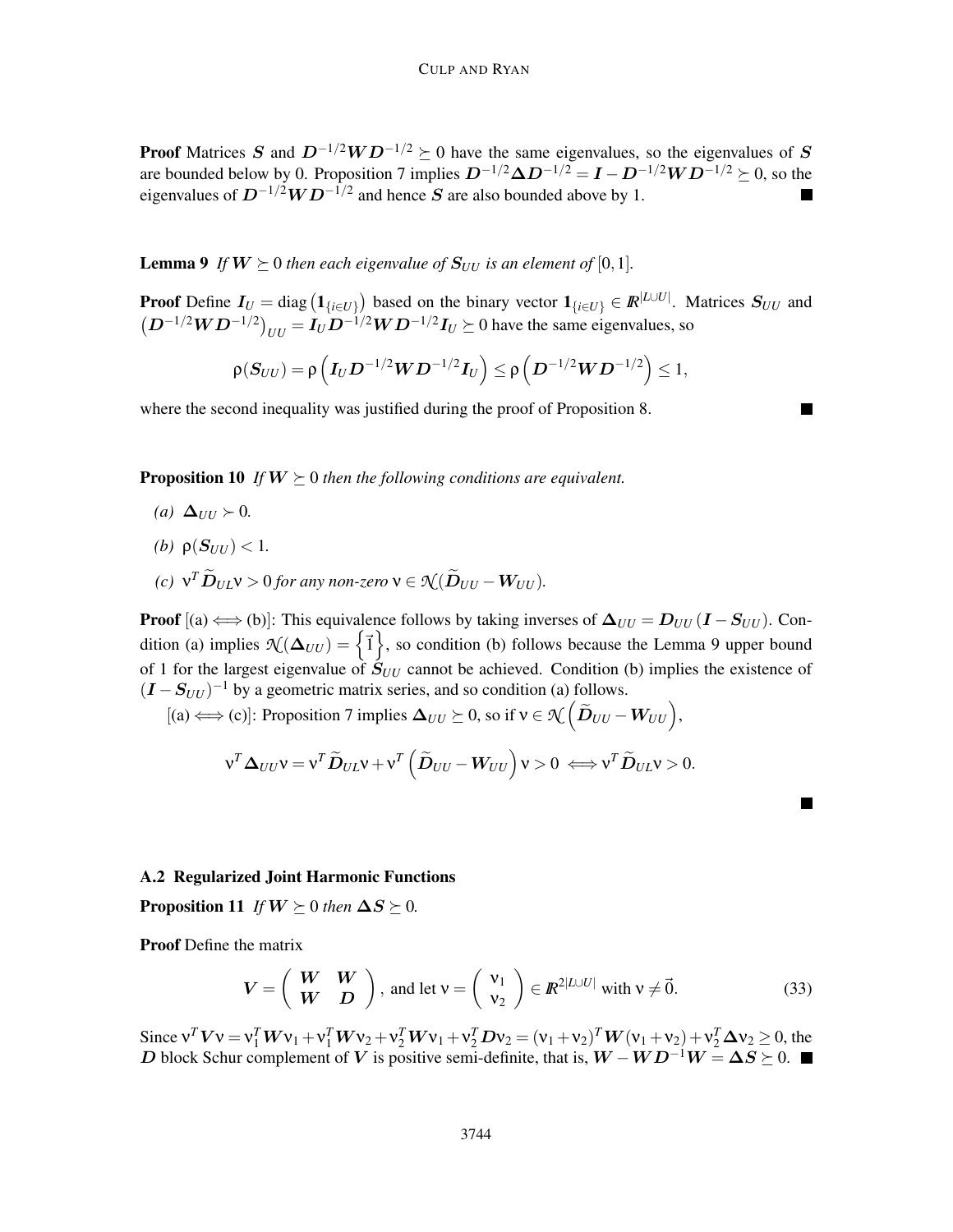**Proposition 12** Let  $W \succeq 0$ . Assume  $(\Delta S)_{UU} \succ 0$  when one selects  $\gamma = 0$ ; this additional as*sumption is not required when one selects some* γ > 0*. The unique solution to the Joint Harmonic Optimization Problem (24) is*  $(Y_U, f) = (\hat{Y}_{U_\gamma}, SY(\hat{Y}_{U_\gamma})),$  where

$$
\hat{Y}_{U_{\gamma}} = -((\Delta S)_{UU} + \gamma I)^{-1} (\Delta S)_{UL} Y_L.
$$

**Proof** The solution is unique if the scores of the quadratic in  $(Y_U, f)$  objective function are nondegenerate. After some rearrangement, the scores with respect to  $Y_U$  and  $f$  are

$$
\mathbf{S}_{UU}(\hat{Y}_{U_{\gamma}} - f_U) + \mathbf{S}_{UL}(Y_L - f_L) + \gamma \mathbf{D}_{UU}^{-1} \hat{Y}_{U_{\gamma}} = \vec{0} \tag{34}
$$

$$
f(Y_U) = SY(Y_U), \tag{35}
$$

and plugging the *f<sup>U</sup>* portion of Vector (35) into Unlabeled Score (34) produces

$$
\begin{array}{ccc} D_{UU}^{-1} \left(\gamma I + \Delta_{UU} S_{UU} + \Delta_{UL} S_{LU}\right) \hat{Y}_{U_{\gamma}} & = & - D_{UU}^{-1} \left(\Delta_{UU} S_{UL} + \Delta_{UL} S_{LL}\right) Y_L \\ & & \hat{Y}_{U_{\gamma}} & = & - \left(\left(\Delta S\right)_{UU} + \gamma I\right)^{-1} \left(\Delta S\right)_{UL} Y_L. \end{array}
$$

Matrix  $(\Delta S)_{UU} + \gamma I > 0$  by Proposition 11 when  $\gamma > 0$  and by assumption when  $\gamma = 0$ , so its inverse exists. Substitution of  $Y_U = \hat{Y}_{U_\gamma}$  into Equation (35) results in  $f = SY(\hat{Y}_{U_\gamma})$ .

## A.3 Joint Harmonic Estimator  $\gamma = 0$

**Lemma 13** *If*  $W \succeq 0$  *then*  $\Delta_{UU} S_{UU} = D_{UU} (I - S_{UU}) S_{UU} \succeq 0$ *. In addition,* 

$$
\Delta_{UU}S_{UU}\succ 0 \iff \rho(S_{UU}) < 1 \text{ and } \rho(I - S_{UU}) < 1.
$$

**Proof** In Display (33), substitute  $W_{UU}$  for  $W$  and  $D_{UU}$  for  $D$  and take  $v \in \mathbb{R}^{2|U|}$ . Then

$$
\Delta_{UU} S_{UU} \succeq 0 \iff (\mathbf{v}_1 + \mathbf{v}_2)^T \mathbf{W}_{UU} (\mathbf{v}_1 + \mathbf{v}_2) + \mathbf{v}_2^T \Delta_{UU} \mathbf{v}_2 \ge 0.
$$
 (36)

One can set  $v_2 = \vec{0}$  or  $v_1 + v_2 = \vec{0}$  such that  $v \neq \vec{0}$ , so both inequalities in Display (36) are strict if and only if  $\Delta_{UU} \succ 0$  and  $W_{UU} \succ 0$ . Furthermore,  $\Delta_{UU} \succ 0 \iff \rho(S_{UU}) < 1$  by Proposition 10, and  $W_{UU} \succ 0 \iff \rho (I - S_{UU}) < 1$  by Lemma 9.

**Lemma 14** Let  $W \succeq 0$ . Also, assume  $\Delta_{UU}S_{UU} \succ 0$ , so  $A = S_{LU}S_{UU}^{-1}(I - S_{UU})^{-1}S_{UL}$  exists by *Lemma 13. Then each eigenvalue of* A *is an element of* [0,1]*.*

**Proof** Each eigenvalue of  $S_{UU}$  is an element of  $(0,1)$  by Lemma 9, since  $W_{UU} \succ 0$  rules out eigenvalues of 0 and  $\Delta_{UU}$  ≻ 0 eigenvalues of 1 by Proposition 10. Furthermore, the *UU* block Schur complements  $\Delta_{LL}^{\star}$  and  $W_{LL}^{\star}$  are each positive semi-definite, so

$$
B_1 = D_{LL}^{-1/2} \left( W_{LL}^{\star} + \Delta_{LL}^{\star} \right) D_{LL}^{-1/2} \succeq 0. \tag{37}
$$

By assumption (and application of Lemma 13),  $D_{UU}(I - S_{UU})^{-1}S_{UU}^{-1} \succ 0$ , so since a row of  $W_{UL}$ could be all zeros,

$$
\boldsymbol{B}_2 = \boldsymbol{D}_{LL}^{-1/2} \boldsymbol{W}_{LU} (\boldsymbol{\Delta}_{UU} \boldsymbol{S}_{UU})^{-1} \boldsymbol{W}_{UL} \boldsymbol{D}_{LL}^{-1/2} \succeq 0.
$$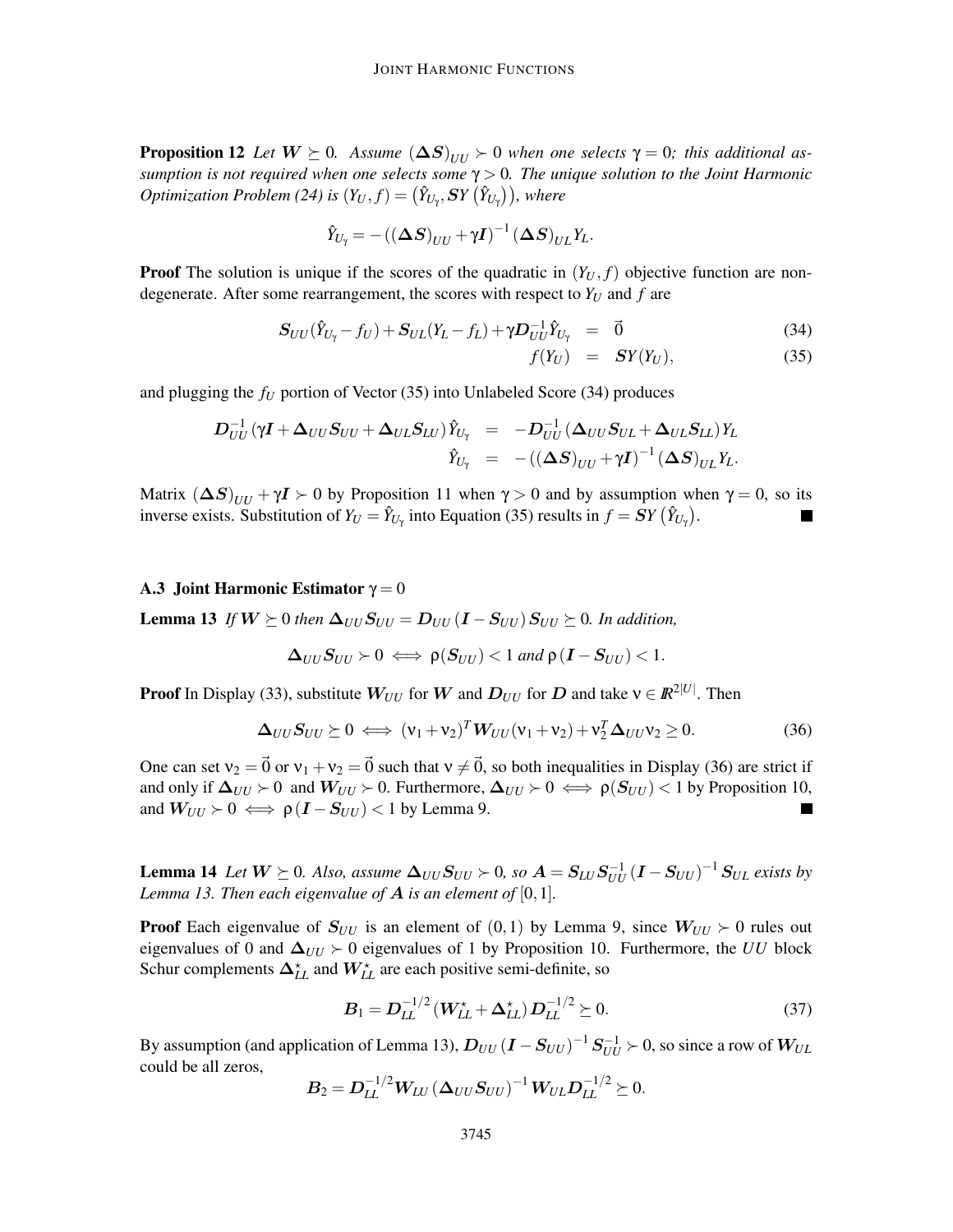Although tedious to establish, there is a simple relationship between  $B_1$  and  $B_2$ ; that is,

$$
B_2 = D_{LL}^{-1/2} W_{LU} S_{UU}^{-1} (I - S_{UU})^{-1} S_{UL} D_{LL}^{-1/2}
$$
  
\n
$$
= D_{LL}^{-1/2} W_{LU} S_{UU}^{-1} S_{UL} D_{LL}^{-1/2} + D_{LL}^{-1/2} W_{LU} (I - S_{UU})^{-1} S_{UL} D_{LL}^{-1/2}
$$
  
\n
$$
= D_{LL}^{-1/2} W_{LU} W_{UU}^{-1} W_{UL} D_{LL}^{-1/2} + D_{LL}^{-1/2} \Delta_{LU} \Delta_{UU}^{-1} \Delta_{UL} D_{LL}^{-1/2}
$$
  
\n
$$
= I - D_{LL}^{-1/2} ((D_{LL} - W_{LL} - \Delta_{LU} \Delta_{UU}^{-1} \Delta_{UL}) + (W_{LL} - W_{LU} W_{UU}^{-1} W_{UL})) D_{LL}^{-1/2}
$$
  
\n
$$
= I - B_1,
$$
 (38)

where equality holds in Display (38) because  $S_{UU}^{-1} (I - S_{UU})^{-1} = S_{UU}^{-1} + (I - S_{UU})^{-1}$ .

The eigenvalues of  $B_2$  are bounded below by 0 because  $B_2 \succeq 0$  and bounded above by 1 because  $B_1 \succeq 0$  and  $B_2 = I - B_1 \succeq 0$ . This proof concludes by noting that  $B_2$  and A have the same eigenvalues since  $B_2 \phi = \lambda \phi \iff A \breve{\phi} = \lambda \breve{\phi}$ , where  $\breve{\phi} = D_{LL}^{-1/2} \phi$ .

**Lemma 15** If  $W \succeq 0$  then the following conditions are equivalent.

- $(a)$   $(\Delta S)_{UU}$  ≻ 0*.*
- *(b)*  $\rho(S_{UU}) < 1$ ,  $\rho(I S_{UU}) < 1$ , and  $\rho(A) < 1$ , where  $A = S_{LU}S_{UU}^{-1}(I S_{UU})^{-1}S_{UL}$ .
- $I$ *(c)*  $W_{UU}$  ≻ 0*,*  $\Delta_{UU}$  ≻ 0*, and*  $(W_{LL}^{\star} + \Delta_{LL}^{\star})$  ≻ 0*.*
- *(d)*  $\Gamma_{LL} = (W_{LL}^* + \Delta_{LL}^*)^{-1}W_{LL}^*$  exists.

**Proof**  $[(a) \leftrightarrow (b)]$ : Matrix  $(\Delta S)_{UU} \succeq 0$  by Proposition 11. Also,

$$
(\boldsymbol{\Delta S})_{UU} = \boldsymbol{\Delta}_{UU}\boldsymbol{S}_{UU} - \boldsymbol{W}_{UL}\boldsymbol{D}_{LL}^{-1}\boldsymbol{W}_{LU}
$$

is the D*LL* block Schur complement of

$$
V_2 = \left(\begin{array}{cc} D_{LL} & W_{LU} \\ W_{UL} & \Delta_{UU} S_{UU} \end{array}\right),
$$

so condition (a)  $\iff V_2 \succ 0$ . Hence, it suffices to show  $V_2 \succ 0 \iff$  condition (b). This follows because  $V_2 \succ 0 \iff$  the  $\Delta_{UU} S_{UU}$  block Schur complement of  $V_2$  is positive definite, that is,  $\left(D_{LL} - W_{LU} (\Delta_{UU} S_{UU})^{-1} W_{UL}\right) = D_{LL}(I - A) \succ 0$ . Recall  $(\Delta_{UU} S_{UU})^{-1} \Longleftrightarrow \rho(S_{UU}) < 1$ and  $\rho(I - S_{UU}) < 1$  by Lemma 13. Furthermore, the existence of  $(I - A)^{-1} \Longleftrightarrow \rho(A) < 1$  by Lemma 14 because  $A v = \lambda v \Longleftrightarrow (I - A)v = (1 - \lambda)v$ .

 $[(b) \Longleftrightarrow (c)]$ : By Lemma 13,  $\rho(S_{UU}) < 1$  and  $\rho(I - S_{UU}) < 1 \Longleftrightarrow W_{UU} > 0$  and  $\Delta_{UU} > 0$ . Either set of these equivalent conditions implies

$$
D_{LL}(I - A) = D_{LL} (I - S_{LU} S_{UU}^{-1} (I - S_{UU})^{-1} S_{UL})
$$
  
\n
$$
= D_{LL} (I - S_{LU} S_{UU}^{-1} S_{UL} - S_{LU} (I - S_{UU})^{-1} S_{UL})
$$
  
\n
$$
= D_{LL} (I - S_{LU} (I - S_{UU})^{-1} S_{UL} - S_{LL}) + D_{LL} (S_{LL} - S_{LU} S_{UU}^{-1} S_{UL})
$$
  
\n
$$
= (\Delta_{LL} - \Delta_{LU} \Delta_{UU}^{-1} \Delta_{UL}) + (W_{LL} - W_{LU} W_{UU}^{-1} W_{UL})
$$
  
\n
$$
= W_{LL}^{*} + \Delta_{LL}^{*},
$$
 (39)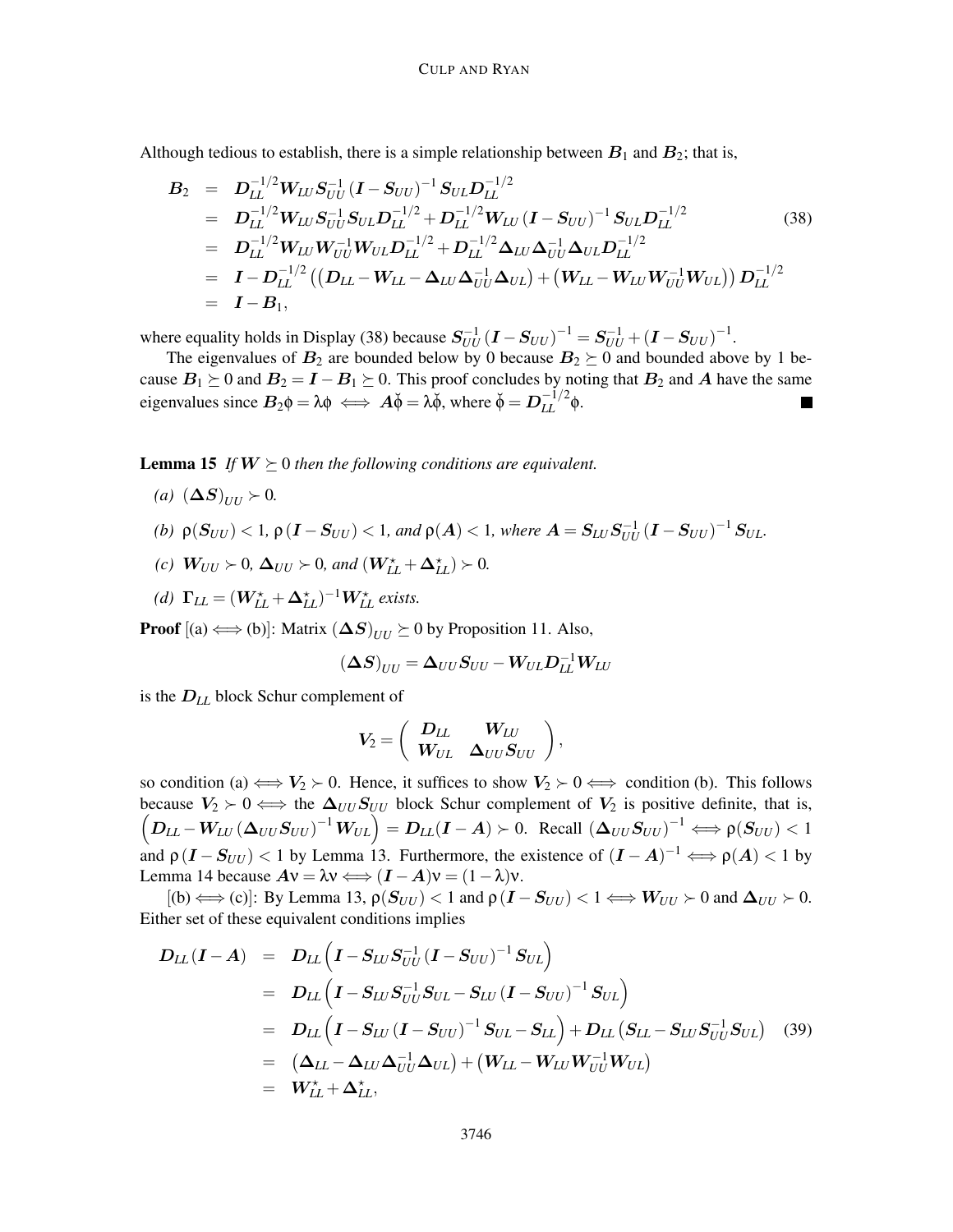so  $(W_{LL}^{\star} + \Delta_{LL}^{\star})^{-1}$  exists  $\Longleftrightarrow \rho(A) < 1$ .  $[(c) \Longleftrightarrow (d)]$ : This follows automatically.

**Proposition 16** *If*  $W \succeq 0$  *then* 

$$
(\Delta S)_{UU} \succ 0 \iff W_{UU} \succ 0, \ \Delta_{UU} \succ 0, \ and \ (W_{LL}^{\star} + \Delta_{LL}^{\star}) \succ 0.
$$

Proof This is a special case of Lemma 15.

**Lemma 17** *Let*  $W \succeq 0$ *, and assume that*  $\Gamma_{LL}$  *exists. An equivalent form to that in Proposition 12 for the labeled solution to the joint training problem in Display (24) with*  $\gamma = 0$  *is*  $f_L = \Gamma_{LL} Y_L$ .

**Proof** By Proposition 12 with  $\gamma = 0$ , the joint training labeled estimator is

$$
f_L = \left(S_{LL} - S_{LU} \left(\Delta S\right)_{UU}^{-1} \left(\Delta S\right)_{UL}\right) Y_L.
$$
\n(40)

Now, it follows from some matrix algebra that

$$
-(\Delta S)^{-1}_{UU}(\Delta S)_{UL} = ((I - S_{UU})S_{UU} - S_{UL}S_{LU})^{-1}(S_{UL}S_{LL} - (I - S_{UU})S_{UL})
$$
  
= 
$$
(I - F)^{-1}(E - S_{UU}^{-1}S_{UL}),
$$
 (41)

where

$$
\begin{array}{lll} {\bm E} & = & {\bm S}_{UU}^{-1} \left( {\bm I} - {\bm S}_{UU} \right)^{-1} {\bm S}_{UL} {\bm S}_{LL}, \\[0.2cm] {\bm F} & = & {\bm S}_{UU}^{-1} \left( {\bm I} - {\bm S}_{UU} \right)^{-1} {\bm S}_{UL} {\bm S}_{LU}. \end{array}
$$

Further simplification is based on an identity involving  $\vec{A}$  from Lemma 14 and  $\vec{F}$ , that is,

$$
S_{LU} (I - F)^{-1} = S_{LU} \left( \sum_{\ell=0}^{\infty} \left( S_{UU}^{-1} (I - S_{UU})^{-1} S_{UL} S_{LU} \right)^{\ell} \right)
$$
(42)

$$
= \left( \sum_{\ell=0}^{\infty} \left( S_{LU} S_{UU}^{-1} (I - S_{UU})^{-1} S_{UL} \right)^{\ell} \right) S_{LU}
$$
\n
$$
= (I - A)^{-1} S_{LU}.
$$
\n(43)

The geometric matrix series in Display (43) converges because  $p(A) < 1$  by Lemma 15. Since  $Fv = \lambda v \Longrightarrow AS_{LU}v = \lambda S_{LU}v$  and  $v^T A = \lambda v^T \Longrightarrow v^T S_{LU}F = \lambda v^T S_{LU}$ , F and A have the same non-zero eigenvalues, so the infinite series in Display (42) is also well-defined.

Substitutions of Display (41) and  $S_{LU}(I-F)^{-1} = (I-A)^{-1}S_{LU}$  produce

$$
\begin{array}{lcl} S_{LL}-S_{LU}\left(\Delta S\right)^{-1}_{UU}\left(\Delta S\right)_{UL}&=&S_{LL}+S_{LU}\left(I-F\right)^{-1}\left(E-S^{-1}_{UU}S_{UL}\right)\\ &=&S_{LL}+\left(I-A\right)^{-1}\left(S_{LU}E-S_{LU}S^{-1}_{UU}S_{UL}\right)\\ &=&S_{LL}+\left(I-A\right)^{-1}\left(AS_{LL}-S_{LU}S^{-1}_{UU}S_{UL}\right)\\ &=&\left(I+\left(I-A\right)^{-1}A\right)S_{LL}-\left(I-A\right)^{-1}S_{LU}S^{-1}_{UU}S_{UL}\\ &=&\left(I-A\right)^{-1}S^{\star}_{LL}. \end{array}
$$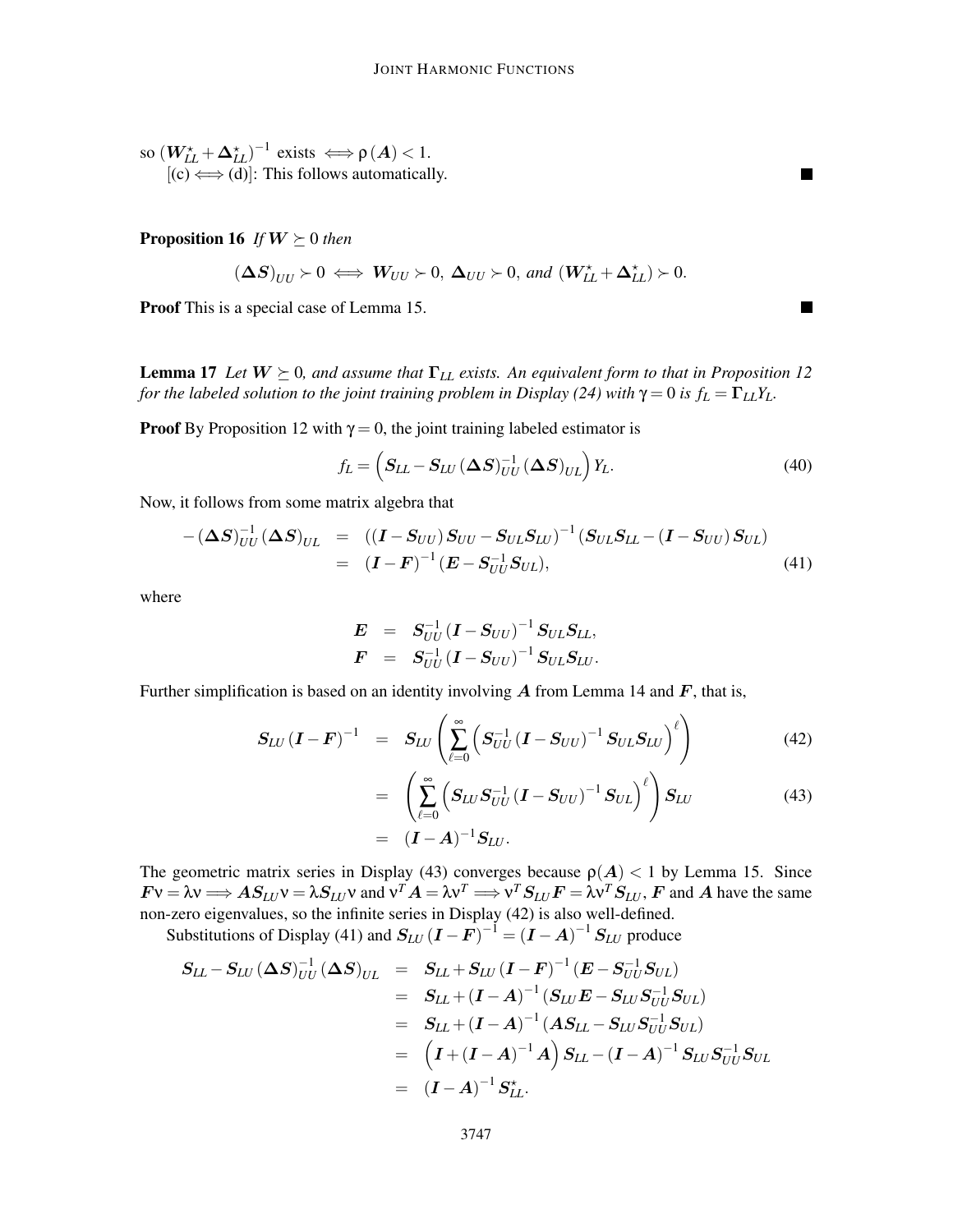Therefore, the equivalent form  $f_L = \Gamma_{LL} Y_L = (W_{LL}^* + \Delta_{LL}^*)^{-1} W_{LL}^* Y_L$  for Equation (40) is established using  $D_{LL}(I - A) = W_{LL}^* + \Delta_{LL}^*$  from Display (39) and  $S_{LL}^* = D_{LL}^{-1} W_{LL}^*$ .

**Theorem 18** Let  $W \succeq 0$ , and assume that  $\Gamma_{LL}$  exists. The solution to the Joint Harmonic Opti*mization Problem (24) with* γ = 0 *has*

$$
f = \left(\begin{array}{c} f_L \\ (I - S_{UU})^{-1} S_{UL} f_L \end{array}\right) = \left(\begin{array}{c} \Gamma_{LL} \\ (I - S_{UU})^{-1} S_{UL} \Gamma_{LL} \end{array}\right) Y_L,
$$

*so f is in-fact harmonic.*

**Proof** The optimal  $\hat{Y}_U$  satisfies the derivative score in Display (34) with  $\gamma = 0$ , so

$$
\hat{Y}_U = f_U - \mathbf{S}_{UU}^{-1} \mathbf{S}_{UL} (Y_L - f_L)
$$

after rearrangement. Finally, since the optimal *f* satisfies  $f = SY(\hat{Y}_U)$ ,  $f_U$  satisfies

$$
f_U = S_{UL}Y_L + S_{UU}\hat{Y}_U
$$
  
= 
$$
S_{UL}Y_L + S_{UU}f_U - S_{UL}(Y_L - f_L)
$$
  
= 
$$
(\mathbf{I} - S_{UU})^{-1}S_{UL}f_L,
$$

and the optimal  $f_L$  satisfies  $f_L = \Gamma_{LL} Y_L$  by Lemma 17.

**Proposition 19** *If*  $W \succeq 0$  *and*  $\Gamma_{LL}$  *exists then each eigenvalue of*  $\Gamma_{LL}$  *is an element of* [0, 1]*.* **Proof** Since  $W_{UU} \succ 0$  by Lemma 15,  $W \succeq 0 \Longleftrightarrow W_{LL}^{\star} \succeq 0$ , so it is well-defined to set

$$
\boldsymbol{V_3} = \left(\begin{array}{cc} \boldsymbol{I} & \boldsymbol{W_{LL}^{\star}}^{1/2} \\ \boldsymbol{W_{LL}^{\star}}^{1/2} & \boldsymbol{W_{LL}^{\star}}+\boldsymbol{\Delta_{LL}^{\star}} \end{array}\right).
$$

The I block Schur complement of  $V_3$  is  $\Delta_{LL}^{\star} \succeq 0$ , so the other block is positive semi-definite, that is,

$$
\boldsymbol{I} - \boldsymbol{W}_{LL}^{\star 1/2} \left(\boldsymbol{W}_{LL}^{\star} + \boldsymbol{\Delta}_{LL}^{\star}\right)^{-1} \boldsymbol{W}_{LL}^{\star 1/2} \succeq 0,
$$

and  $\Gamma_{LL}$  and  $W_{LL}^{\star}{}^{1/2} (W_{LL}^{\star} + \Delta_{LL}^{\star})^{-1} W_{LL}^{\star}{}^{1/2} \succeq 0$  have the same eigenvalues.

### A.4 Regularized Joint Harmonic Estimators  $\gamma > 0$

**Lemma 20** *Let*  $W \succeq 0$  *and*  $\gamma > 0$  *and define* 

$$
\boldsymbol{\Gamma}_{L L_{\gamma}} = \left(\boldsymbol{W}_{L L_{\gamma}}^{\star} + \boldsymbol{\Delta}_{L L_{\gamma}}^{\star}\right)^{-1} \boldsymbol{W}_{L L_{\gamma}}^{\star}.
$$

*The labeled solution to the Joint Optimization Problem (24) is equivalently given by*  $f_{L\gamma} = \Gamma_{LL\gamma} Y_L$ *.* 

П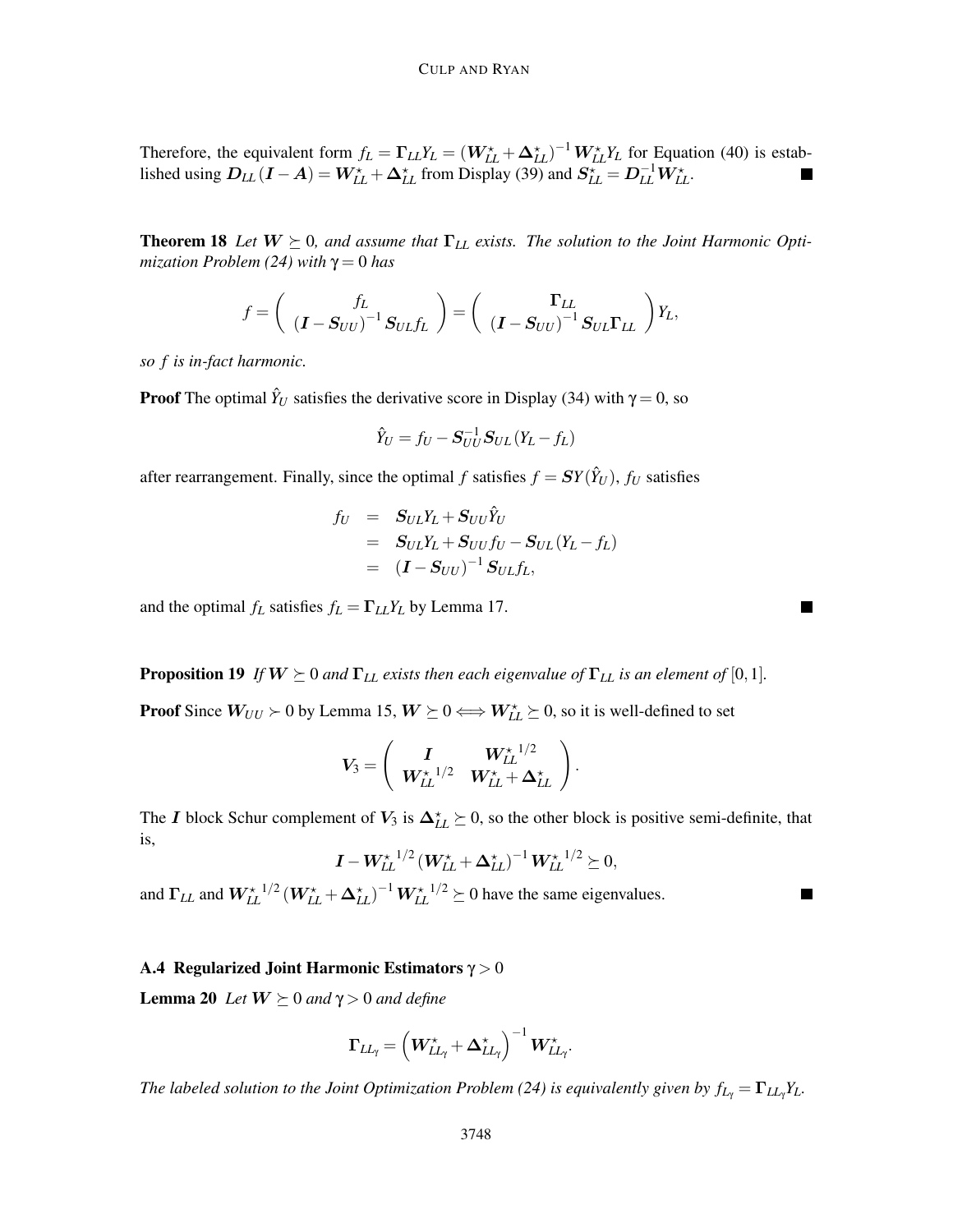Proof The sum of "regularized inverses" in Displays (29) and (30)

$$
C_{\gamma} = W_{UU_{\gamma}}^- + \Delta_{UU_{\gamma}}^- = (\Delta_{UU} S_{UU} + \gamma I)^{-1}
$$

is positive definite by Proposition 11, and

$$
\left( (\Delta S)_{UU} + \gamma I \right)^{-1} (\Delta S)_{UL} = G_{\gamma} + H_{\gamma}, \tag{44}
$$

where

$$
\begin{array}{rcl}\nG_{\gamma} & = & \left(\boldsymbol{I} - \boldsymbol{C}_{\gamma} \boldsymbol{W}_{UL} \boldsymbol{S}_{LU}\right)^{-1} \boldsymbol{C}_{\gamma} \boldsymbol{\Delta}_{UL} \boldsymbol{S}_{LL}, \\
\boldsymbol{H}_{\gamma} & = & \left(\boldsymbol{I} - \boldsymbol{C}_{\gamma} \boldsymbol{W}_{UL} \boldsymbol{S}_{LU}\right)^{-1} \boldsymbol{C}_{\gamma} \boldsymbol{\Delta}_{UU} \boldsymbol{S}_{UL}.\n\end{array}
$$

Thus, by Proposition 12, labeled estimator *f<sup>L</sup>* depends on

$$
S_{LL} - S_{LU} \left( \left( \Delta S \right)_{UU} + \gamma I \right)^{-1} \left( \Delta S \right)_{UL} = S_{LL} - S_{LU} G_{\gamma} - S_{LU} H_{\gamma}. \tag{45}
$$

Simplification of terms on the right of Equation (45) is based on

$$
\begin{array}{lcl} \left(\bm{I}-\bm{S}_{LU}\bm{C}_{\gamma}\bm{W}_{UL}\right)^{-1}\bm{D}_{LL}^{-1} & = & \left(\bm{D}_{LL}-\bm{W}_{LU}\bm{C}_{\gamma}\bm{W}_{UL}\right)^{-1} \\ \\ & = & \left(\bm{D}_{LL}-\bm{\Delta}_{LU}\bm{\Delta}_{UU_{\gamma}}^{-}\bm{\Delta}_{UL}-\bm{W}_{LU}\bm{W}_{UU_{\gamma}}^{-}\bm{W}_{UL}\right)^{-1} \\ \\ & = & \left(\bm{W}_{LL_{\gamma}}^{\star}+\bm{\Delta}_{LL_{\gamma}}^{\star}\right)^{-1} \end{array}
$$

and on

$$
\boldsymbol{S}_{LU}\left(\boldsymbol{I}-\boldsymbol{C}_{\gamma}\boldsymbol{W}_{UL}\boldsymbol{S}_{LU}\right)^{-1}=\left(\boldsymbol{I}-\boldsymbol{S}_{LU}\boldsymbol{C}_{\gamma}\boldsymbol{W}_{UL}\right)^{-1}\boldsymbol{S}_{LU}
$$

if  $\rho \left( S_{LU} C_\gamma W_{UL} \right)$  < 1 by a geometric matrix series argument similar to that used to establish Displays (42) and (43). Because  $\gamma > 0$  is shrinking the eigenvalues of  $C_{\gamma}$ ,  $\rho(S_{LU}C_{\gamma}W_{UL}) < 1$  as a consequence of a generalization of Lemma 14 since  $B_1$  is unique even if arbitrary generalized inverses are used to compute the Schur complements in Display (37). Now, terms on the right of Equation (45) reduce to

$$
S_{LL} - S_{LU}G_{\gamma} = \left(I + S_{LU} (I - C_{\gamma}W_{UL}S_{LU})^{-1} C_{\gamma}W_{UL}\right)S_{LL}
$$
  
\n
$$
= \left(I + (I - S_{LU}C_{\gamma}W_{UL})^{-1}S_{LU}C_{\gamma}W_{UL}\right)S_{LL}
$$
  
\n
$$
= (I - S_{LU}C_{\gamma}W_{UL})^{-1}D_{LL}^{-1}W_{LL}
$$
  
\n
$$
= \left(W_{LL_{\gamma}}^{*} + \Delta_{LL_{\gamma}}^{*}\right)^{-1}W_{LL}
$$
\n(46)

and

$$
S_{LU}H_{\gamma} = S_{LU} (I - C_{\gamma}W_{UL}S_{LU})^{-1} C_{\gamma}\Delta_{UU}S_{UL}
$$
  
\n
$$
= (I - S_{LU}C_{\gamma}W_{UL})^{-1} S_{LU}C_{\gamma} (I - S_{UU})^{T} W_{UL}
$$
  
\n
$$
= (I - S_{LU}C_{\gamma}W_{UL})^{-1} D_{LL}^{-1} (W_{LU}W_{UU_{\gamma}}^{-}W_{UL})
$$
  
\n
$$
= (W_{LL_{\gamma}}^{*} + \Delta_{LL_{\gamma}}^{*})^{-1} W_{LU}W_{UU_{\gamma}}^{-}W_{UL}. \qquad (47)
$$

The right of Equation (45) simplifies to  $\Gamma_{LL_{\gamma}}$  based on Equations (46) and (47).

 $\overline{\phantom{a}}$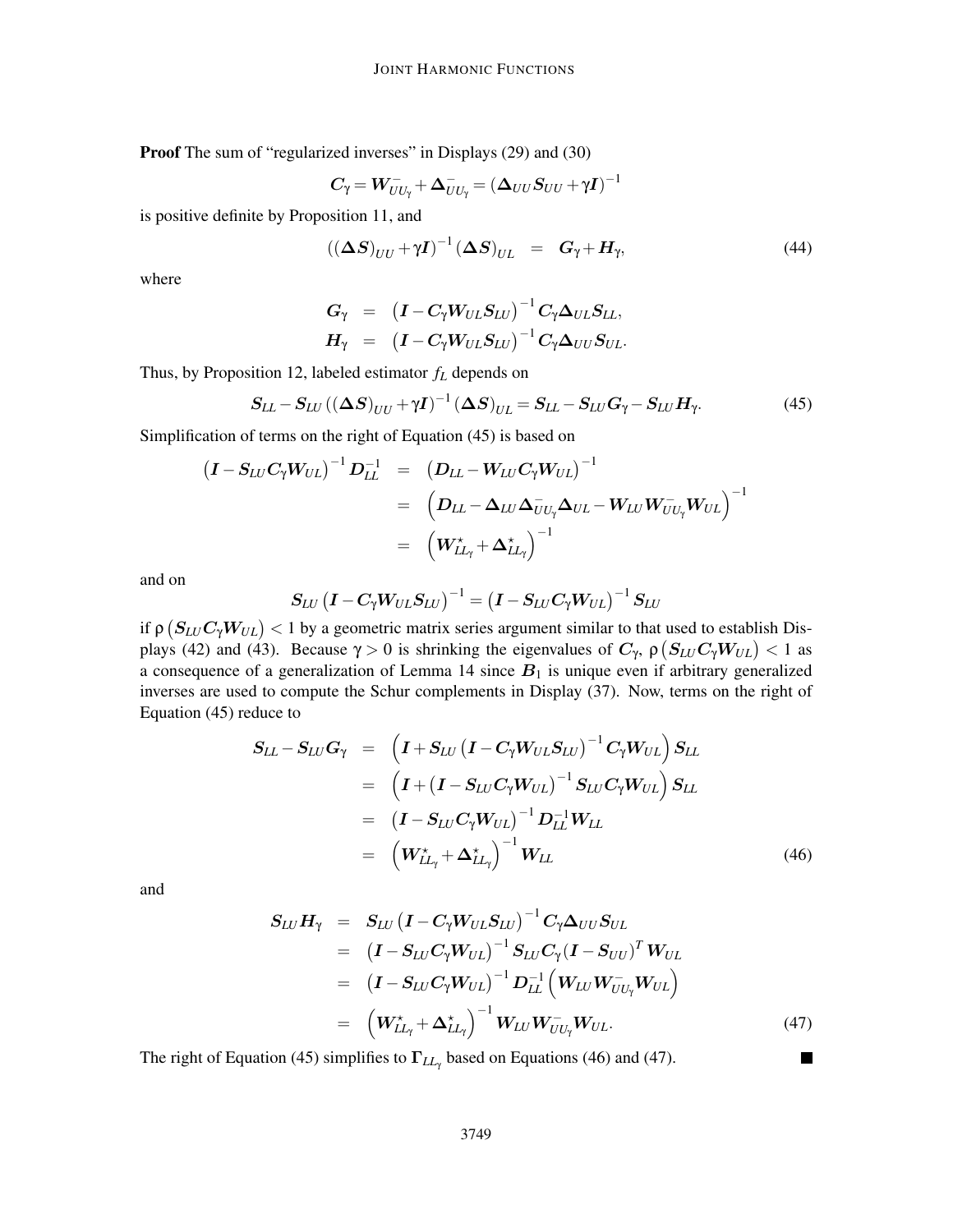#### CULP AND RYAN

**Theorem 21** *Let*  $W \succeq 0$ *. Let*  $f_{\gamma}$  *denote the solution to the Joint Harmonic Optimization Problem (24) with* γ > 0*. Then*

$$
f_{\gamma} = \left(\begin{array}{c} \Gamma_{LL_{\gamma}} \\ -\left(\boldsymbol{\Delta}_{UU_{\gamma}}^-\right)^T\boldsymbol{\Delta}_{UL}\Gamma_{LL_{\gamma}} + \left(\boldsymbol{I} - \left(\boldsymbol{\Delta}_{UU_{\gamma}}^-\right)^T\boldsymbol{\Delta}_{UU}\right)\boldsymbol{S}_{UL} \end{array}\right)Y_L.
$$

Proof Matrix definitions and techniques from the proof of Lemma 20 are used here. Let

$$
\begin{split} \boldsymbol{R}_{\gamma} &= \left(\boldsymbol{\Delta}_{UU_{\gamma}}^{-}\right)^{T} \boldsymbol{W}_{UL} \left(\boldsymbol{W}_{LL_{\gamma}}^{\star} + \boldsymbol{\Delta}_{LL_{\gamma}}^{\star}\right)^{-1} \boldsymbol{W}_{LU} \boldsymbol{W}_{UU_{\gamma}}^{\top} \boldsymbol{W}_{UL} \\ &= \left(\boldsymbol{\Delta}_{UU_{\gamma}}^{-}\right)^{T} \left\{\boldsymbol{W}_{UL} \left(\boldsymbol{I} - \boldsymbol{S}_{LU} \boldsymbol{C}_{\gamma} \boldsymbol{W}_{UL}\right)^{-1} \boldsymbol{S}_{LU} \boldsymbol{C}_{\gamma}\right\} \left(\boldsymbol{I} - \boldsymbol{S}_{UU}\right)^{T} \boldsymbol{W}_{UL} \\ &= \left(\boldsymbol{\Delta}_{UU_{\gamma}}^{-}\right)^{T} \left\{\left(\boldsymbol{I} - \boldsymbol{W}_{UL} \boldsymbol{S}_{LU} \boldsymbol{C}_{\gamma}\right)^{-1} \boldsymbol{W}_{UL} \boldsymbol{S}_{LU} \boldsymbol{C}_{\gamma}\right\} \boldsymbol{\Delta}_{UU} \boldsymbol{S}_{UL}. \end{split} \tag{48}
$$

Then

$$
S_{UU}G_{\gamma} = S_{UU} (I - C_{\gamma}W_{UL}S_{LU})^{-1} C_{\gamma}\Delta_{UL}S_{LL}
$$
  
\n
$$
= S_{UU}C_{\gamma}\Delta_{UL} (I - S_{LU}C_{\gamma}W_{UL})^{-1}S_{LL}
$$
  
\n
$$
= (\Delta_{UU_{\gamma}}^{-})^{T} \Delta_{UL} (W_{LL_{\gamma}}^{*} + \Delta_{LL_{\gamma}}^{*})^{-1}W_{LL}
$$
  
\n
$$
= (\Delta_{UU_{\gamma}}^{-})^{T} \Delta_{UL} (W_{L_{\gamma}}^{*} + \Delta_{LL_{\gamma}}^{*})^{-1}W_{LL}^{*} + R_{\gamma}
$$
  
\n
$$
= (\Delta_{UU_{\gamma}}^{-})^{T} \Delta_{UL}\Gamma_{LL_{\gamma}} + R_{\gamma}.
$$
  
\n(49)

Equation (48) and  $S_{UU}H_{\gamma} = \left(\Delta_{UU_{\gamma}}^{-}\right)^T \left\{\left(I - W_{UL}S_{LU}C_{\gamma}\right)^{-1}\right\} \Delta_{UU}S_{UL}$  imply

$$
\boldsymbol{S}_{UL} - (\boldsymbol{S}_{UU}\boldsymbol{H}_{\gamma} + \boldsymbol{R}_{\gamma}) = \left(\boldsymbol{I} - \left(\boldsymbol{\Delta}_{UU_{\gamma}}^{-}\right)^{T} \{\boldsymbol{I}\} \boldsymbol{\Delta}_{UU}\right) \boldsymbol{S}_{UL}.
$$
\n(50)

Proposition 12 and Equation (44) result in the unlabeled estimator smoother

$$
S_{UL} - S_{UU}(G_\gamma + H_\gamma) = S_{UL} - (S_{UU}H_\gamma + R_\gamma) - (S_{UU}G_\gamma - R_\gamma),
$$
\n(51)

and substitutions based on Equations (49) and (50) into the right of Equation (51) produce its desired form. The labeled estimator smoother  $\Gamma_{LL_{\gamma}}$  is given by Lemma 20.

## References

- S Abney. *Semisupervised Learning for Computational Linguistics*. Chapman and Hall, CRC, 2008.
- A Aswani, P Bickel, and C Tomlin. Regression on manifolds: estimation of the exterior derivative. *Annals of Statistics*, 39(1):48–81, 2010.
- M Azizyan, A Singh, and L Wasserman. Density-sensitive semisupervised inference. *Annals of Statistics*, 41(2):751–771, 2013.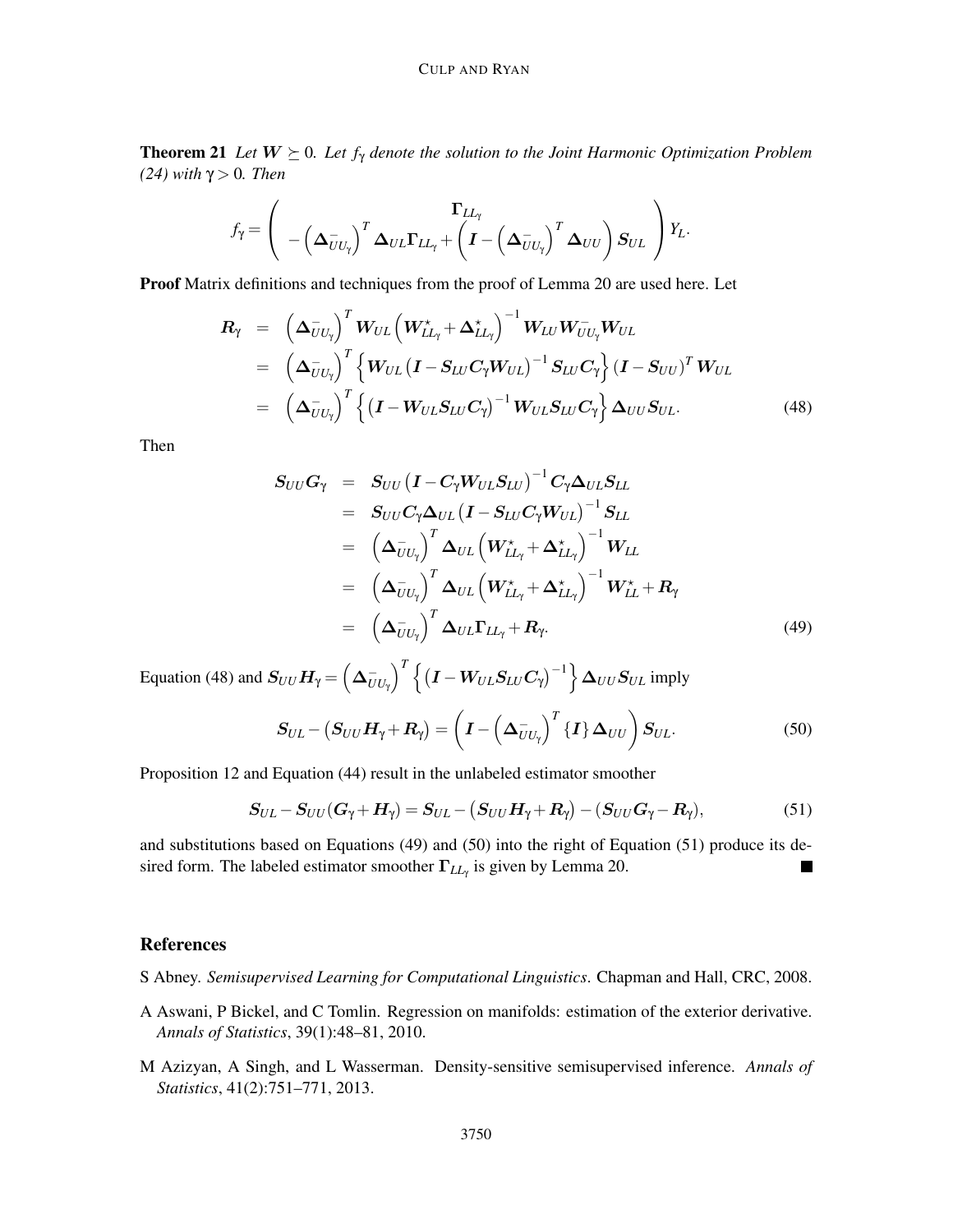- M Belkin, P Niyogi, and V Sindhwani. Manifold regularization: A geometric framework for learning from labeled and unlabeled examples. *Journal of Machine Learning Research*, 7:2399–2434, 2006.
- M Bredel and E Jacoby. Chemogenomics: An emerging strategy for rapid target and drug discovery. *Nature Reviews Genetics*, 5(4):262–275, April 2004.
- M Carreira-Perpiñán and R Zemel. Proximity graphs for clustering and manifold learning. In *Advances in NIPs 18*, pages 225–232, 2005.
- O Chapelle, M Chi, and A Zien. A continuation method for semi-supervised SVMs. In *International Conference on Machine Learning*, 2006a.
- O Chapelle, B Schölkopf, and A Zien. Semi-Supervised Learning. MIT Press, Cambridge, MA, 2006b. URL http://www.kyb.tuebingen.mpg.de/ssl-book.
- C Cortes, M Mohri, D Pechyony, and A Rastogi. Stability of transductive regression algorithms. In *International Conference of Machine Learning*, 2008.
- M Culp. On the semi-supervised joint trained elastic net. *Journal of Computational Graphics and Statistics*, 22(2):300–318, 2013.
- M Culp, G Michailidis, and K Johnson. On multi-view learning with additive models. *Annals of Applied Statistics*, 3(1):545–571, 2009.
- P Doyle and J Snell. Random walks and electrical networks. *Mathematical Association of America*, 1984.
- A Frank and A Asuncion. UCI machine learning repository, 2010. URL http://archive.ics.uci.edu/ml.
- T Hastie, R Tibshirani, and J Friedman. *The Elements of Statistical Learning (Data Mining, Inference and Prediction)*. Springer Verlag, 2001.
- M Hein, J Audibert, and U von Luxburg. From graphs to manifolds–weak and strong pointwise consistency of graph Laplacians. In *Conference on Learning Theory*, pages 470–485, 2005.
- A Izenman. *Modern Multivariate Statistical Techniques: Regression, Classification, and Manifold Learning*. Springer Verlag, 2008.
- T Jebara, J Wang, and S Chang. Graph construction and *b*-matching for semi-supervised learning. In *International Conference of Machine Learning*, 2009.
- I Koprinska, J Poon, J Clark, and J Chan. Learning to classify e-mail. *Information Science*, 177 (10):2167–2187, 2007. ISSN 0020-0255.
- M Kui, K Zhang, S Mehta, T Chen, and F Sun. Prediction of protein function using protein-protein interaction data. *Journal of Computational Biology*, 10:947–960, 2002.
- J Lafferty and L Wasserman. Statistical analysis of semi-supervised regression. In *Advances in NIPS*, pages 801–808. MIT Press, 2007.